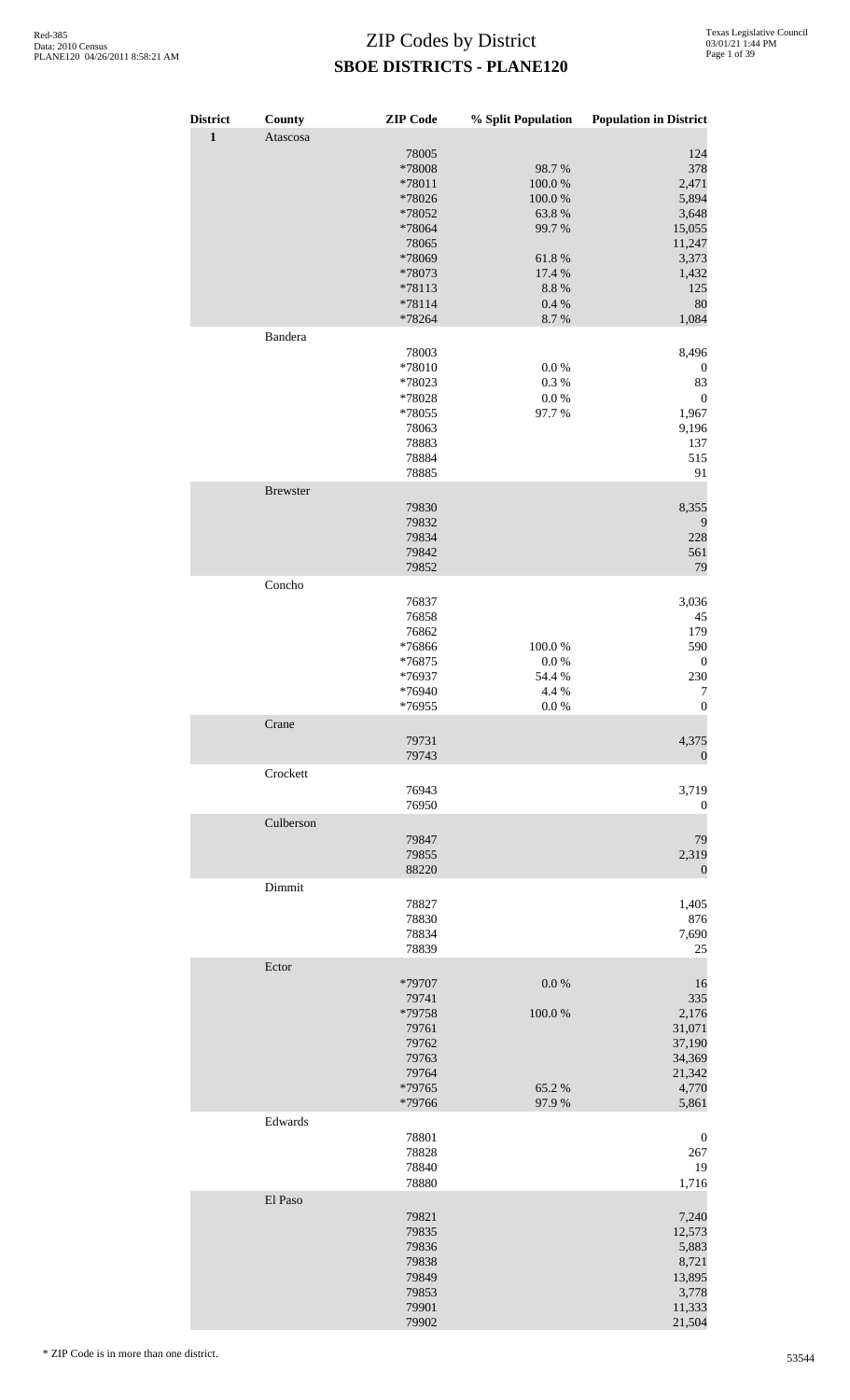| <b>District</b> | County     | <b>ZIP</b> Code                                                                                                                                                                                                                        | % Split Population          | <b>Population in District</b>                                                                                                                                                                                                                                                       |
|-----------------|------------|----------------------------------------------------------------------------------------------------------------------------------------------------------------------------------------------------------------------------------------|-----------------------------|-------------------------------------------------------------------------------------------------------------------------------------------------------------------------------------------------------------------------------------------------------------------------------------|
|                 | El Paso    | 79903<br>79904<br>79905<br>79906<br>79907<br>79908<br>79911<br>79912<br>79915<br>79916<br>79918<br>79922<br>79924<br>79925<br>79927<br>79928<br>79930<br>79932<br>79934<br>79935<br>79936<br>79938<br>79968<br>88008<br>88021<br>88063 |                             | 18,308<br>35,561<br>25,846<br>5,866<br>55,290<br>1,148<br>1,587<br>76,300<br>40,089<br>4,386<br>94<br>8,962<br>58,961<br>40,346<br>38,176<br>49,524<br>27,995<br>25,005<br>19,271<br>18,471<br>110,682<br>53,232<br>620<br>$\boldsymbol{0}$<br>$\boldsymbol{0}$<br>$\boldsymbol{0}$ |
| $\mathbf 1$     | Frio       |                                                                                                                                                                                                                                        |                             |                                                                                                                                                                                                                                                                                     |
|                 |            | 78005<br>78016<br>78017<br>78057<br>78061                                                                                                                                                                                              |                             | 473<br>$\boldsymbol{0}$<br>4,674<br>899<br>11,171                                                                                                                                                                                                                                   |
|                 | Glasscock  | *79706<br>*79720<br>79739                                                                                                                                                                                                              | $0.0\ \%$<br>0.2 %          | $\boldsymbol{0}$<br>78<br>1,148                                                                                                                                                                                                                                                     |
|                 | Hudspeth   | 79837<br>79839<br>79847<br>79851<br>79855<br>79938<br>88317                                                                                                                                                                            |                             | 582<br>1,993<br>42<br>639<br>$\boldsymbol{0}$<br>220<br>$\boldsymbol{0}$                                                                                                                                                                                                            |
|                 | Irion      |                                                                                                                                                                                                                                        |                             |                                                                                                                                                                                                                                                                                     |
|                 |            | *76904<br>76930<br>*76941<br>*76951                                                                                                                                                                                                    | 0.2%<br>100.0%<br>$0.0\ \%$ | 72<br>152<br>1,375<br>$\mathbf{0}$                                                                                                                                                                                                                                                  |
|                 | Jeff Davis | 79734<br>79854                                                                                                                                                                                                                         |                             | 2,105<br>237                                                                                                                                                                                                                                                                        |
|                 | Kimble     | 76849<br>76854<br>*76856<br>76859<br>76874<br>76883<br>*78025<br>78880                                                                                                                                                                 | $0.0\ \%$<br>$0.0\ \%$      | 4,210<br>330<br>$\boldsymbol{0}$<br>28<br>24<br>15<br>$\boldsymbol{0}$<br>$\boldsymbol{0}$                                                                                                                                                                                          |
|                 | Kinney     | 78832                                                                                                                                                                                                                                  |                             | 3,598                                                                                                                                                                                                                                                                               |
|                 | La Salle   | 78014<br>78019<br>78021                                                                                                                                                                                                                |                             | 5,043<br>1,762<br>81                                                                                                                                                                                                                                                                |
|                 | Loving     | 79754<br>79772                                                                                                                                                                                                                         |                             | 82<br>$\boldsymbol{0}$                                                                                                                                                                                                                                                              |
|                 | McCulloch  | *76825<br>*76827<br>76836<br>$*76845$<br>76852                                                                                                                                                                                         | 99.1 %<br>0.0 %<br>0.0 %    | 6,978<br>$\boldsymbol{0}$<br>50<br>$\boldsymbol{0}$<br>239                                                                                                                                                                                                                          |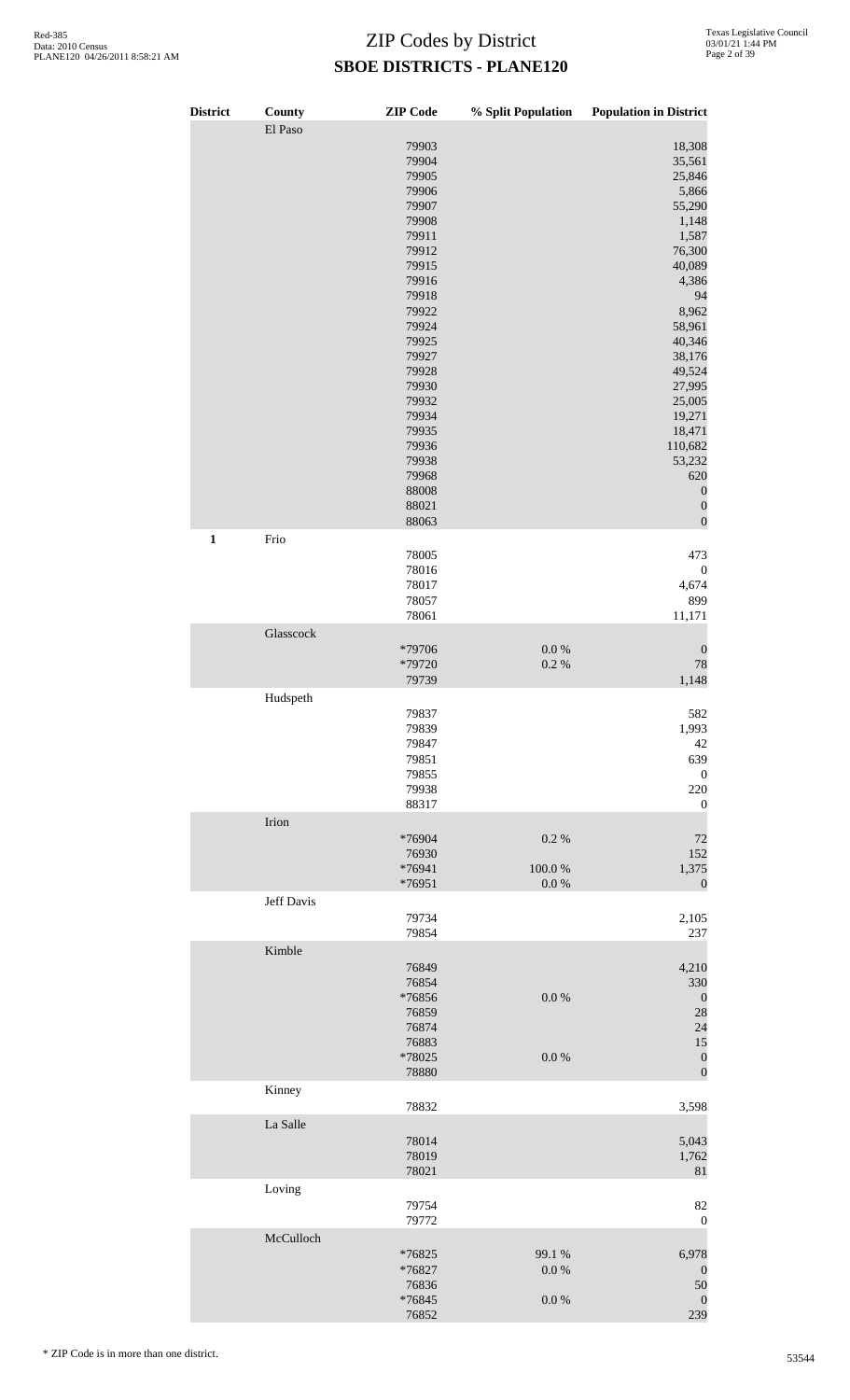| <b>District</b> | County<br>McCulloch | <b>ZIP</b> Code  | % Split Population | <b>Population in District</b> |
|-----------------|---------------------|------------------|--------------------|-------------------------------|
|                 |                     | 76858            |                    | 280                           |
|                 |                     | *76872           | 78.5 %             | 632                           |
|                 |                     | *76873           | $0.0\ \%$          | $\boldsymbol{0}$              |
|                 |                     | *76878<br>76887  | $0.0\ \%$          | $\boldsymbol{0}$<br>104       |
| $\mathbf{1}$    | Maverick            |                  |                    |                               |
|                 |                     | 78852            |                    | 53,112                        |
|                 | Medina              | 78877            |                    | 1,146                         |
|                 |                     | *78009           | 99.9%              | 7,296                         |
|                 |                     | 78016            |                    | 9,861                         |
|                 |                     | *78023<br>*78039 | 2.5 %<br>90.3%     | 609<br>1,602                  |
|                 |                     | *78052           | 25.3 %             | 1,450                         |
|                 |                     | 78056            |                    | 1,711                         |
|                 |                     | 78057            |                    | 29                            |
|                 |                     | 78059            |                    | 5,289                         |
|                 |                     | 78066<br>*78253  | 5.5 %              | 625<br>1,654                  |
|                 |                     | *78254           | 0.0 %              | $\boldsymbol{0}$              |
|                 |                     | 78850            |                    | 1,032                         |
|                 |                     | 78861            |                    | 14,346                        |
|                 | Menard              | 78886            |                    | 502                           |
|                 |                     | *76825           | 0.5 %              | 32                            |
|                 |                     | 76841            |                    | 15                            |
|                 |                     | 76848            |                    | 91                            |
|                 |                     | 76854<br>76859   |                    | 38<br>2,066                   |
|                 | Pecos               |                  |                    |                               |
|                 |                     | 79730            |                    | 250                           |
|                 |                     | 79735            |                    | 13,132                        |
|                 |                     | 79743            |                    | 503                           |
|                 |                     | 79744<br>79781   |                    | 1,367<br>255                  |
|                 | Presidio            |                  |                    |                               |
|                 |                     | 79843            |                    | 3,192                         |
|                 |                     | 79845            |                    | 4,626                         |
|                 | Reagan              |                  |                    |                               |
|                 |                     | 76932<br>79739   |                    | 3,360<br>$\overline{7}$       |
|                 | Real                |                  |                    |                               |
|                 |                     | 78828            |                    | 19                            |
|                 |                     | 78833            |                    | 1,111                         |
|                 |                     | 78873            |                    | 1,600                         |
|                 |                     | 78879<br>78880   |                    | 579<br>$\boldsymbol{0}$       |
|                 | Reeves              |                  |                    |                               |
|                 |                     | 79718            |                    | 975                           |
|                 |                     | 79772            |                    | 12,808                        |
|                 | Schleicher          | 76936            |                    | 3,461                         |
|                 | Sutton              |                  |                    |                               |
|                 |                     | 76874            |                    | 11                            |
|                 |                     | 76950            |                    | 4,117                         |
|                 | Terrell             |                  |                    |                               |
|                 |                     | 78851            |                    | 984                           |
|                 | Upton               | 79752            |                    | 2,229                         |
|                 |                     | *79755           | 100.0%             | 1,126                         |
|                 | Uvalde              |                  |                    |                               |
|                 |                     | 78801            |                    | 22,125                        |
|                 |                     | 78829            |                    | $\boldsymbol{0}$              |
|                 |                     | 78832<br>78838   |                    | $\boldsymbol{0}$<br>327       |
|                 |                     | 78870            |                    | 805                           |
|                 |                     | 78881            |                    | 2,520                         |
|                 |                     | 78884            |                    | 628                           |
|                 | Val Verde           | 78837            |                    |                               |
|                 |                     | 78840            |                    | 412<br>48,249                 |
|                 |                     | 78843            |                    | 218                           |
|                 | Ward                |                  |                    |                               |
|                 |                     | 79719            |                    | 470                           |
|                 |                     | 79742            |                    | 514                           |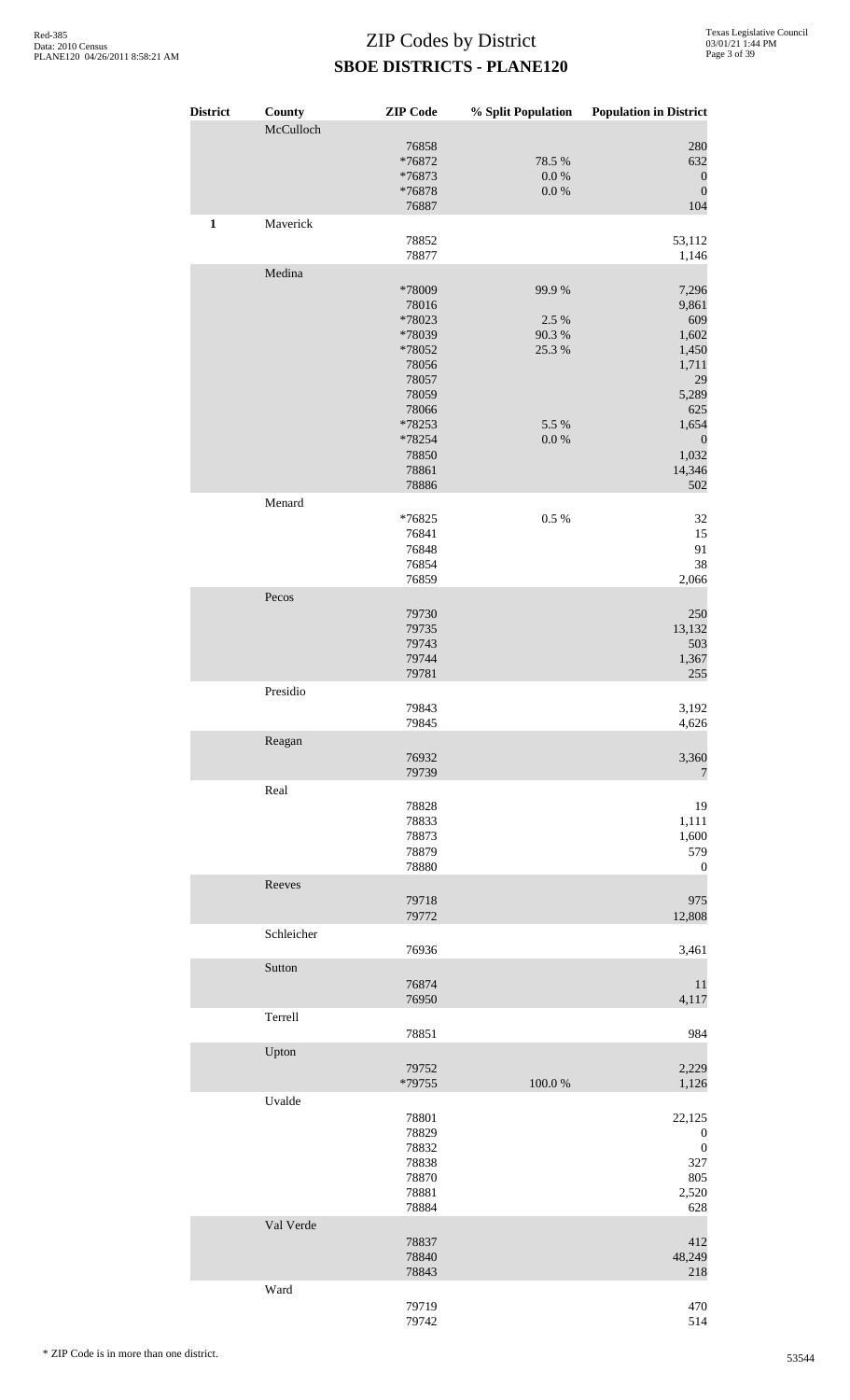| <b>District</b> | County<br>Ward | <b>ZIP</b> Code                                                                                                   | % Split Population                                                      | <b>Population in District</b>                                                                                              |
|-----------------|----------------|-------------------------------------------------------------------------------------------------------------------|-------------------------------------------------------------------------|----------------------------------------------------------------------------------------------------------------------------|
|                 |                | 79756<br>79777                                                                                                    |                                                                         | 9,555<br>119                                                                                                               |
| $\mathbf{1}$    | Webb           | 78040<br>78041<br>78043<br>78045<br>78046<br>78344<br>78369                                                       |                                                                         | 42,187<br>45,157<br>43,117<br>54,352<br>64,254<br>430<br>807                                                               |
|                 | Winkler        | 79745<br>79789                                                                                                    |                                                                         | 6,120<br>990                                                                                                               |
|                 | Zapata         | 78067<br>78076<br>*78361                                                                                          | 0.3%                                                                    | 903<br>13,097<br>18                                                                                                        |
|                 | Zavala         | 78829<br>78839<br>78872<br>78881                                                                                  |                                                                         | 1,232<br>8,565<br>1,880<br>$\boldsymbol{0}$                                                                                |
| $\overline{2}$  | Aransas        | 77990<br>78336<br>78373<br>78382                                                                                  |                                                                         | $\boldsymbol{0}$<br>2,961<br>$\boldsymbol{0}$<br>20,197                                                                    |
|                 | Calhoun        | 77457<br>77465<br>77971<br>77979<br>77982<br>77983<br>77990<br>78382                                              |                                                                         | $\mathbf{0}$<br>96<br>743<br>17,071<br>1,280<br>2,191<br>$\boldsymbol{0}$<br>$\boldsymbol{0}$                              |
|                 | Cameron        | 78520<br>78521<br>78526<br>78550<br>78552<br>78559<br>78566<br>78575<br>78578<br>78583<br>78586<br>78593<br>78597 |                                                                         | 59,930<br>94,195<br>45,262<br>53,160<br>35,232<br>13,372<br>16,863<br>4,120<br>12,553<br>6,239<br>56,230<br>6,179<br>2,885 |
|                 | Colorado       | *77434<br>*77435<br>77442<br>*77474<br>*78933<br>*78934<br>78935<br>*78940<br>78943<br>*78950<br>*78962           | 93.4%<br>0.0 %<br>0.4 %<br>55.8%<br>100.0%<br>12.7%<br>35.5 %<br>94.2 % | 4,326<br>$\boldsymbol{0}$<br>2,150<br>55<br>844<br>6,619<br>768<br>257<br>274<br>739<br>4,842                              |
|                 | De Witt        | 77954<br>77974<br>77994<br>*77995<br>78141<br>78164                                                               | 40.1 %                                                                  | 11,542<br>217<br>323<br>3,856<br>627<br>3,532                                                                              |
|                 | Goliad         | 77905<br>77963<br>*78119<br>78164                                                                                 | 0.4 %                                                                   | 1,027<br>5,888<br>29<br>266                                                                                                |
|                 | Hidalgo        | 78501                                                                                                             |                                                                         | 61,760                                                                                                                     |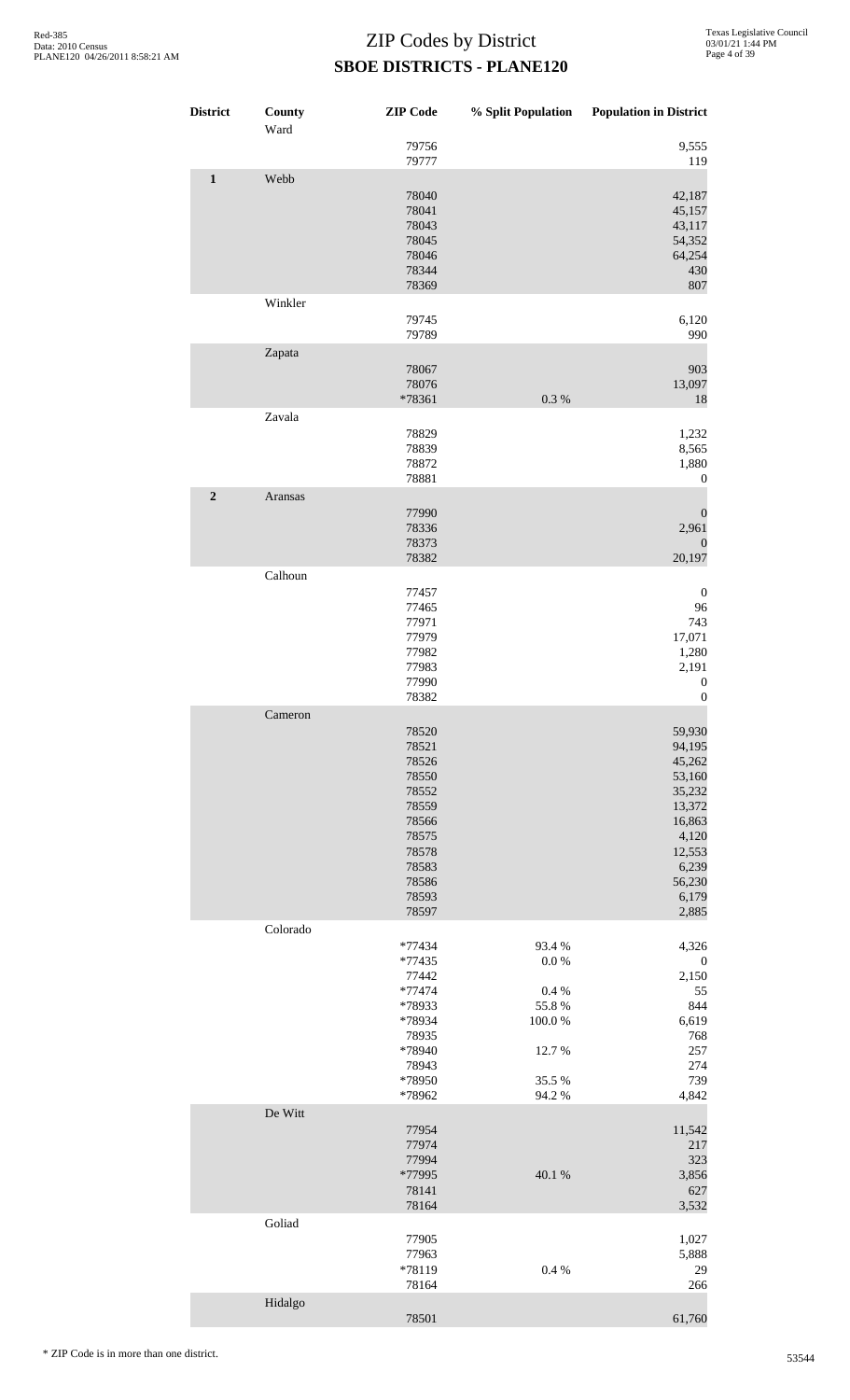| <b>District</b> | County    | <b>ZIP</b> Code                            | % Split Population | <b>Population in District</b>                  |
|-----------------|-----------|--------------------------------------------|--------------------|------------------------------------------------|
|                 | Hidalgo   | 78503<br>*78504<br>78516<br>78537<br>78538 | 39.9%              | 22,584<br>19,284<br>32,560<br>40,194<br>17,881 |
|                 |           | *78542<br>78543<br>78549<br>78557          | 39.2 %             | 24,471<br>5,570<br>1,369<br>12,295             |
|                 |           | *78563<br>78570                            | 1.6%               | $\,$ 8 $\,$<br>32,014                          |
|                 |           | *78572<br>*78573                           | 68.8%<br>17.8 %    | 51,142<br>6,400                                |
|                 |           | $*78574$<br>78577                          | 28.6%              | 15,797<br>71,320                               |
|                 |           | 78589<br>78596                             |                    | 37,733<br>39,171                               |
| $\mathbf 2$     | Jackson   | 78599                                      |                    | 27,684                                         |
|                 |           | 77465<br>77957                             |                    | 464<br>8,733                                   |
|                 |           | 77962                                      |                    | 3,240                                          |
|                 |           | 77971<br>77979                             |                    | 1,638<br>$\boldsymbol{0}$                      |
|                 | Kenedy    | 00188                                      |                    | $\boldsymbol{0}$                               |
|                 |           | 78338<br>78379                             |                    | 139<br>$\boldsymbol{0}$                        |
|                 | Kleberg   | 78385                                      |                    | 277                                            |
|                 |           | 00188                                      |                    | 6                                              |
|                 |           | 78363<br>78379                             |                    | 30,203<br>1,852                                |
|                 |           | 78385<br>78418                             |                    | $\boldsymbol{0}$<br>$\boldsymbol{0}$           |
|                 | Matagorda | 77414                                      |                    | 24,153                                         |
|                 |           | 77419<br>*77420                            | 1.5 %              | 1,582<br>34                                    |
|                 |           | *77422<br>77440                            | 0.7%               | 97<br>57                                       |
|                 |           | 77456<br>77457                             |                    | 151<br>878                                     |
|                 |           | 77458                                      |                    | 505                                            |
|                 |           | 77465<br>77468                             |                    | 6,458<br>234                                   |
|                 |           | *77480<br>77482                            | 3.1 %              | 249<br>2,304                                   |
|                 | Nueces    | 77982                                      |                    | $\boldsymbol{0}$                               |
|                 |           | 78336<br>78343                             |                    | 10<br>4,529                                    |
|                 |           | 78362<br>*78368                            | $0.0\ \%$          | $\boldsymbol{0}$<br>$\boldsymbol{0}$           |
|                 |           | 78373<br>*78380                            | 100.0%             | 3,589<br>25,602                                |
|                 |           | *78383                                     | 7.7%               | 242                                            |
|                 |           | 78390<br>78401                             |                    | $\boldsymbol{0}$<br>5,387                      |
|                 |           | 78402<br>78404                             |                    | 536<br>17,411                                  |
|                 |           | 78405<br>78406                             |                    | 16,874<br>1,511                                |
|                 |           | 78407<br>78408                             |                    | 2,955<br>12,061                                |
|                 |           | 78409<br>78410                             |                    | 2,945<br>26,227                                |
|                 |           | 78411<br>78412                             |                    | 28,094<br>35,914                               |
|                 |           | 78413<br>78414                             |                    | 35,188<br>30,657                               |
|                 |           | 78415                                      |                    | 40,258                                         |
|                 |           | 78416<br>78417                             |                    | 15,508<br>4,183                                |
|                 |           | 78418<br>78419                             |                    | 30,320<br>222                                  |
|                 | Refugio   |                                            |                    |                                                |

830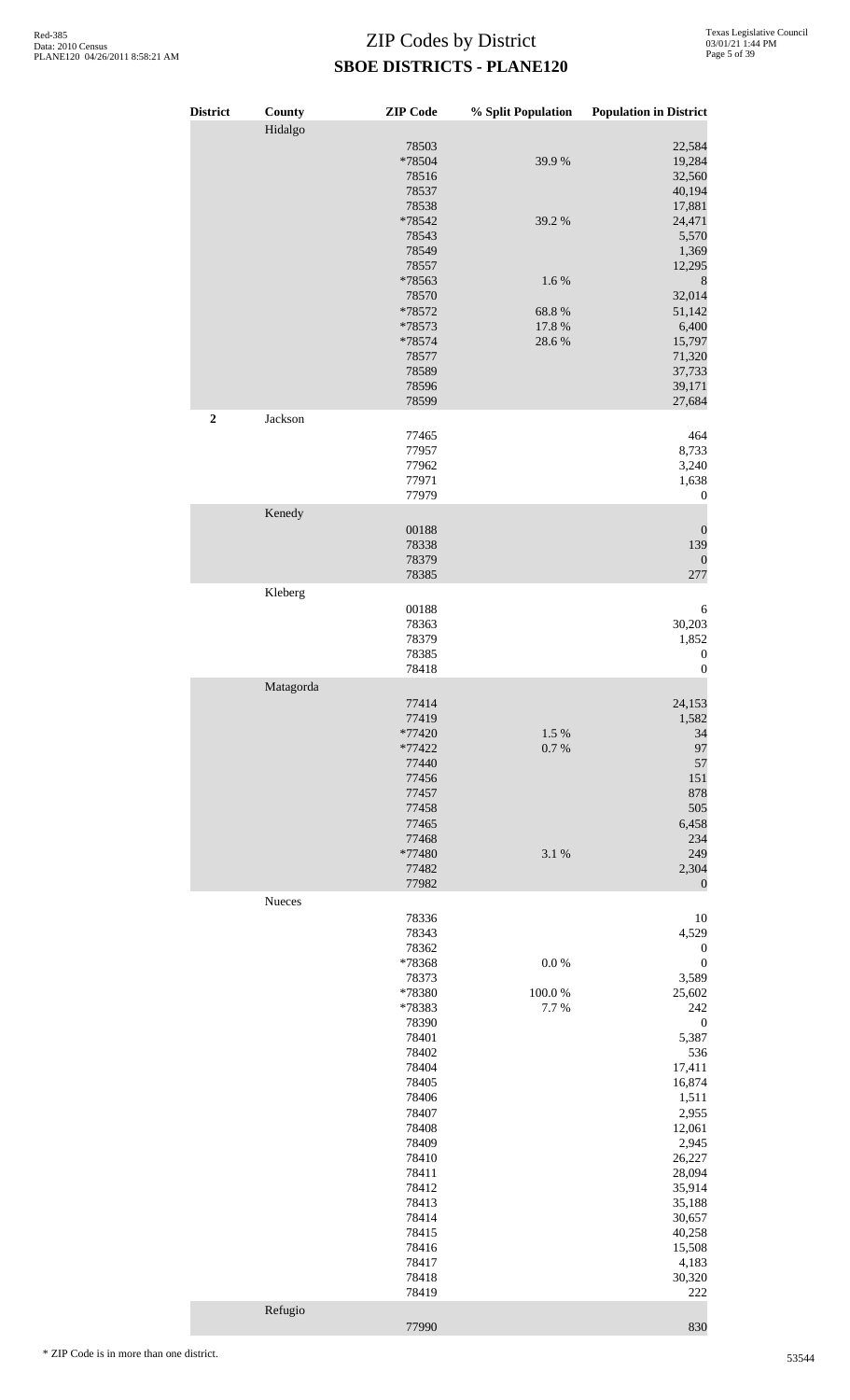| <b>District</b> | County       | <b>ZIP</b> Code  | % Split Population | <b>Population in District</b> |
|-----------------|--------------|------------------|--------------------|-------------------------------|
|                 | Refugio      |                  |                    |                               |
|                 |              | 78340            |                    | 365                           |
|                 |              | 78377<br>78382   |                    | 3,795<br>$\boldsymbol{0}$     |
|                 |              | 78393            |                    | 2,393                         |
| $\mathbf 2$     | San Patricio |                  |                    |                               |
|                 |              | 78336            |                    | 9,174                         |
|                 |              | 78340<br>78359   |                    | $\boldsymbol{0}$<br>1,907     |
|                 |              | 78362            |                    | 9,826                         |
|                 |              | *78368           | 90.0%              | 8,600                         |
|                 |              | 78370            |                    | 4,553                         |
|                 |              | 78373<br>78374   |                    | $\boldsymbol{0}$<br>16,061    |
|                 |              | *78380           | $0.0\ \%$          | 10                            |
|                 |              | *78387           | 97.5 %             | 9,217                         |
|                 | Victoria     | 78390            |                    | 5,456                         |
|                 |              | 77901            |                    | 41,631                        |
|                 |              | 77904            |                    | 25,112                        |
|                 |              | 77905            |                    | 14,955                        |
|                 |              | 77951<br>77968   |                    | 2,028                         |
|                 |              | 77974            |                    | 2,656<br>256                  |
|                 |              | 77979            |                    | 53                            |
|                 |              | 77990            |                    | $\boldsymbol{0}$              |
|                 |              | *77995<br>78377  | 1.1 %              | 102<br>$\boldsymbol{0}$       |
|                 | Wharton      |                  |                    |                               |
|                 |              | *77420           | 97.6%              | 2,244                         |
|                 |              | *77434           | 6.6%               | 304                           |
|                 |              | *77435           | 88.0%              | 5,319                         |
|                 |              | 77437<br>77442   |                    | 16,849<br>$\overline{4}$      |
|                 |              | 77455            |                    | 2,500                         |
|                 |              | $*77461$         | 0.0 %              | $\boldsymbol{0}$              |
|                 |              | *77485<br>77488  | $0.0\ \%$          | $\boldsymbol{0}$<br>14,060    |
|                 | Willacy      |                  |                    |                               |
|                 |              | 00188            |                    | $\boldsymbol{0}$              |
|                 |              | 78569            |                    | 5,742                         |
|                 |              | 78580<br>78590   |                    | 15,153<br>802                 |
|                 |              | 78594            |                    | 211                           |
|                 |              | 78597            |                    | $\boldsymbol{0}$              |
|                 |              | 78598            |                    | 226                           |
| $\mathbf{3}$    | Bee          | 78102            |                    | 29,433                        |
|                 |              | *78119           | 0.3%               | 19                            |
|                 |              | *78387           | 2.5 %              | 240                           |
|                 |              | 78389            |                    | 1,882                         |
|                 | Bexar        | 78391            |                    | 287                           |
|                 |              | 78002            |                    | 7,869                         |
|                 |              | *78009           | 0.1 %              | $\mathfrak{S}$                |
|                 |              | *78039           | 9.7%               | 173                           |
|                 |              | *78052<br>*78069 | 10.9%<br>38.2%     | 623<br>2,085                  |
|                 |              | *78073           | 82.6%              | 6,785                         |
|                 |              | *78109           | 41.5 %             | 15,299                        |
|                 |              | 78112<br>78201   |                    | 7,664<br>43,623               |
|                 |              | 78202            |                    | 11,847                        |
|                 |              | 78203            |                    | 5,831                         |
|                 |              | 78204<br>78205   |                    | 11,270                        |
|                 |              | 78207            |                    | 1,478<br>55,723               |
|                 |              | *78208           | 99.3%              | 3,736                         |
|                 |              | *78209           | 15.2 %             | 5,800                         |
|                 |              | 78210<br>78211   |                    | 37,399<br>31,798              |
|                 |              | *78212           | 89.4%              | 25,953                        |
|                 |              | *78213           | 62.0%              | 25,194                        |
|                 |              | 78214            |                    | 23,496                        |
|                 |              | *78215<br>*78216 | 88.2%<br>43.9%     | 977<br>15,924                 |
|                 |              | *78217           | 39.0%              | 11,921                        |
|                 |              | *78218           | 85.2%              | 28,617                        |
|                 |              | *78219           | 100.0%             | 15,903                        |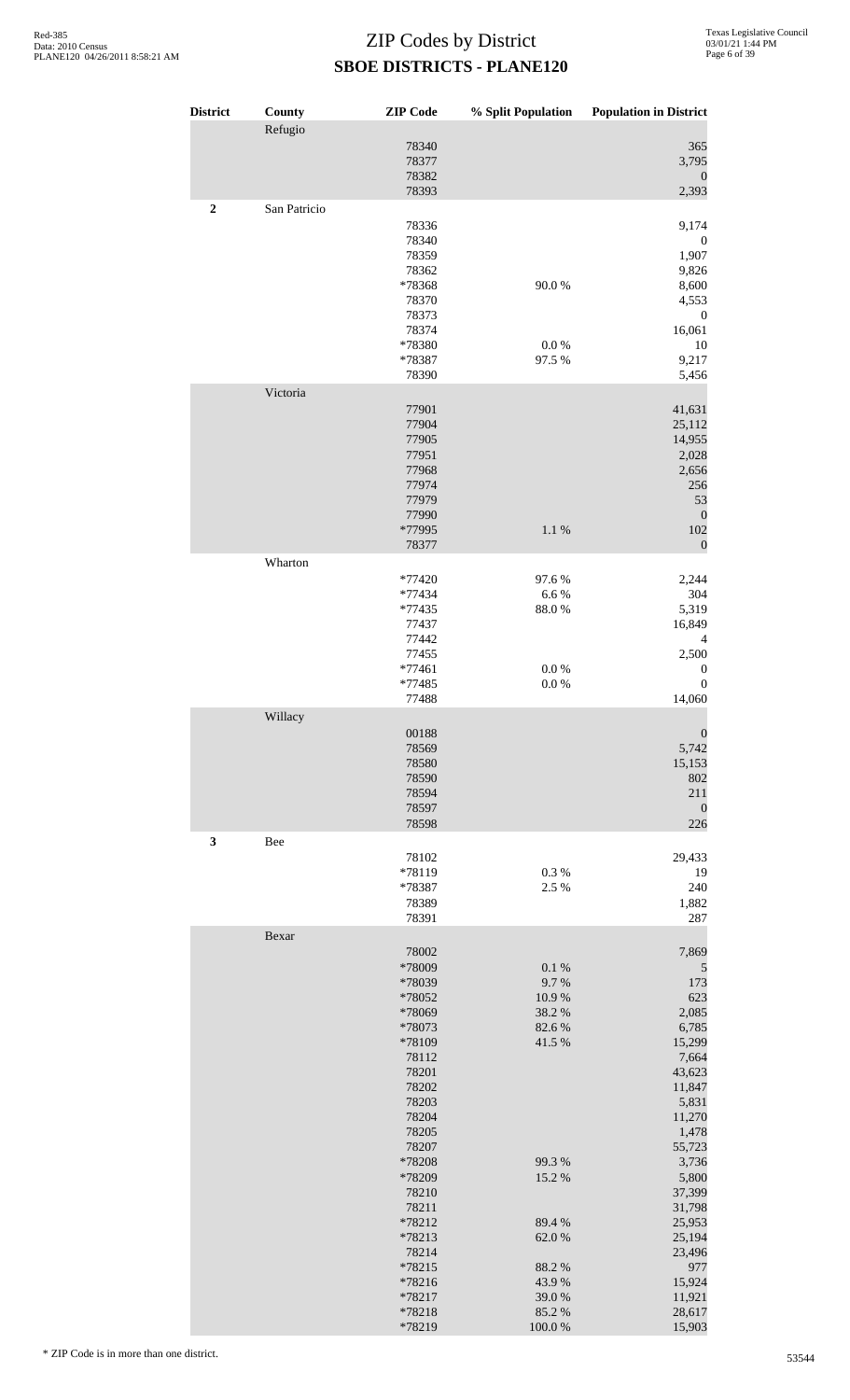| <b>District</b> | County        | <b>ZIP</b> Code  | % Split Population | <b>Population in District</b> |
|-----------------|---------------|------------------|--------------------|-------------------------------|
|                 | Bexar         |                  |                    |                               |
|                 |               | *78220           | 98.4%              | 16,404                        |
|                 |               | 78221            |                    | 35,926                        |
|                 |               | *78222           | 98.2%              | 17,671                        |
|                 |               | *78223           | 91.4%              | 45,638                        |
|                 |               | 78224            |                    | 17,850                        |
|                 |               | 78225            |                    | 12,823                        |
|                 |               | 78226            |                    | 6,169                         |
|                 |               | 78227            |                    | 45,515                        |
|                 |               | 78228            |                    | 60,660                        |
|                 |               | 78229            |                    | 29,695                        |
|                 |               | *78230           | 55.2 %             | 21,871                        |
|                 |               | *78233           | 14.7 %             | 6,472                         |
|                 |               | *78234           | $0.0\ \%$          | $\boldsymbol{0}$              |
|                 |               | 78235<br>78236   |                    | 426                           |
|                 |               | 78237            |                    | 10,733<br>36,561              |
|                 |               | 78238            |                    | 24,541                        |
|                 |               | *78239           | 45.4%              | 13,585                        |
|                 |               | *78240           | 78.6%              | 38,935                        |
|                 |               | 78242            |                    | 30,580                        |
|                 |               | 78244            |                    | 28,682                        |
|                 |               | 78245            |                    | 57,891                        |
|                 |               | *78249           | 67.8%              | 33,803                        |
|                 |               | *78250           | 99.7%              | 54,317                        |
|                 |               | 78251            |                    | 47,716                        |
|                 |               | 78252            |                    | 8,015                         |
|                 |               | *78253           | 94.5 %             | 28,440                        |
|                 |               | *78254           | 51.6%              | 23,452                        |
|                 |               | *78255           | 9.3%               | 1,147                         |
|                 |               | *78256           | 33.2 %             | 1,897                         |
|                 |               | *78257           | $0.0\ \%$          | $\boldsymbol{0}$              |
|                 |               | *78264           | 91.3%              | 11,442                        |
| $\mathbf{3}$    | <b>Brooks</b> |                  |                    |                               |
|                 |               | 78353            |                    | 463                           |
|                 |               | 78355            |                    | 6,760                         |
|                 |               |                  |                    |                               |
|                 | Duval         |                  |                    |                               |
|                 |               | 78332            |                    | 116                           |
|                 |               | 78349            |                    | 2,614                         |
|                 |               | 78357            |                    | 3,286                         |
|                 |               | *78361           | 0.0 %              | $\boldsymbol{0}$              |
|                 |               | 78376            |                    | 449                           |
|                 |               | 78384            |                    | 5,317                         |
|                 | Gonzales      |                  |                    |                               |
|                 |               | 77984            |                    | 274                           |
|                 |               | 78122<br>*78140  |                    | 159<br>3,391                  |
|                 |               |                  | 99.4 %             |                               |
|                 |               | 78159            |                    | 1,069<br>423                  |
|                 |               | 78614<br>78629   |                    | 12,265                        |
|                 |               | *78632           | 61.0%              | 457                           |
|                 |               | *78648           | 0.1 %              | 10                            |
|                 |               | 78677            |                    | 29                            |
|                 |               |                  |                    | $\boldsymbol{0}$              |
|                 |               | *78953<br>*78959 | 0.0 %<br>89.4%     | 1,730                         |
|                 | Hidalgo       |                  |                    |                               |
|                 |               | *78504           | 60.1%              | 29,076                        |
|                 |               |                  |                    |                               |
|                 |               | 78539            |                    | 31,340                        |
|                 |               | 78541<br>*78542  | 60.8%              | 43,806<br>37,945              |
|                 |               | 78560            |                    | 4,997                         |
|                 |               | *78563           | 98.4%              | 483                           |
|                 |               | *78572           | 31.2%              | 23,186                        |
|                 |               | *78573           | 82.2%              | 29,576                        |
|                 |               | *78574           | 71.4 %             | 39,473                        |
|                 |               | 78576            |                    | 9,169                         |
|                 |               | 78595            |                    | 6,481                         |
|                 | Jim Hogg      |                  |                    |                               |
|                 |               | 78360            |                    | 31                            |
|                 |               | *78361           | 99.7%              | 5,269                         |
|                 |               | 78376            |                    | $\boldsymbol{0}$              |
|                 | Jim Wells     |                  |                    |                               |
|                 |               | 78332            |                    | 28,276                        |
|                 |               | 78372            |                    | 6,390                         |
|                 |               | 78375            |                    | 3,647                         |
|                 |               | *78380           | 0.0 %              | $\boldsymbol{0}$              |
|                 |               | *78383           | 49.5 %             | 1,563                         |
|                 |               | 78384            |                    | 962                           |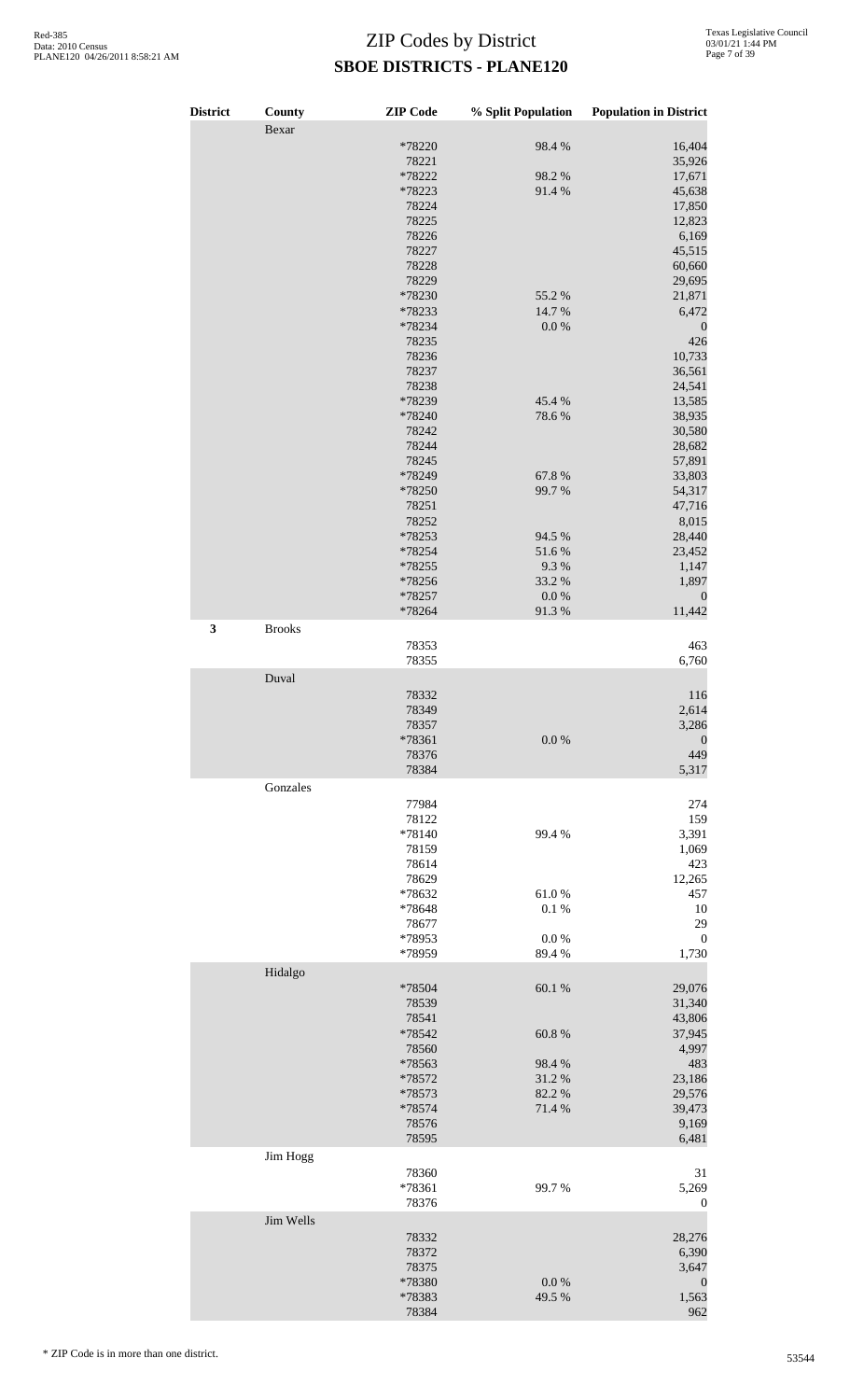| <b>District</b><br>3 | County<br>Karnes | <b>ZIP</b> Code                                                                                                            | % Split Population                                               | <b>Population in District</b>                                                                                                 |
|----------------------|------------------|----------------------------------------------------------------------------------------------------------------------------|------------------------------------------------------------------|-------------------------------------------------------------------------------------------------------------------------------|
|                      |                  | 78111<br>*78113<br>78116<br>78117<br>78118                                                                                 | 82.6%                                                            | 11<br>1,169<br>672<br>323<br>4,035                                                                                            |
|                      |                  | *78119<br>78151                                                                                                            | 99.3%                                                            | 7,274<br>1,340                                                                                                                |
|                      | Lavaca           | 77964<br>77975<br>77984<br>*77995                                                                                          | 58.8 %                                                           | 7,582<br>1,971<br>3,741<br>5,657                                                                                              |
|                      |                  | 78629<br>*78956                                                                                                            | 5.5 %                                                            | 13<br>299                                                                                                                     |
|                      | Live Oak         | *78008<br>78022<br>78071<br>78075<br>78102                                                                                 | 1.3%                                                             | 5<br>4,496<br>4,460<br>112<br>143                                                                                             |
|                      |                  | *78368<br>*78383                                                                                                           | 10.0%<br>42.9%                                                   | 960<br>1,355                                                                                                                  |
|                      | McMullen         | 78007<br>*78011<br>*78026<br>78071<br>78072                                                                                | $0.0\ \%$<br>$0.0\ \%$                                           | 209<br>$\boldsymbol{0}$<br>$\boldsymbol{0}$<br>$\boldsymbol{0}$<br>498                                                        |
|                      | Starr            |                                                                                                                            |                                                                  |                                                                                                                               |
|                      |                  | 78536<br>78547<br>78548<br>78582<br>78584<br>78588<br>78591                                                                |                                                                  | 243<br>93<br>84<br>40,796<br>19,018<br>383<br>351                                                                             |
|                      | Wilson           | *78064<br>*78101<br>78112<br>*78113<br>*78114<br>*78121<br>78147<br>*78152<br>78160<br>78161                               | $0.3~\%$<br>52.7%<br>8.6%<br>99.6%<br>89.7%<br>$0.7~\%$          | 43<br>4,394<br>393<br>122<br>19,235<br>10,055<br>3,150<br>14<br>4,365<br>901                                                  |
|                      |                  | *78223                                                                                                                     | $0.5~\%$                                                         | 246                                                                                                                           |
| $\boldsymbol{4}$     | Fort Bend        | 77031<br>77053<br>77085<br>*77459<br>*77477<br>77489<br>$*77545$<br>*77583<br>*77584                                       | 19.2%<br>28.7%<br>95.7%<br>7.2 %<br>$1.0\ \%$                    | $22\,$<br>16,947<br>482<br>10,716<br>10,305<br>34,627<br>19,231<br>2,042<br>721                                               |
|                      | Harris           |                                                                                                                            |                                                                  |                                                                                                                               |
|                      |                  | *77002<br>77003<br>77004<br>*77006<br>*77007<br>*77008<br>*77009<br>77010<br>77011<br>77012<br>77013<br>$*77014$<br>*77015 | 88.8 %<br>0.5 %<br>0.9 %<br>$0.0\ \%$<br>33.0%<br>75.7%<br>99.4% | 14,876<br>10,672<br>32,724<br>104<br>266<br>$\mathfrak{Z}$<br>12,589<br>366<br>19,221<br>20,753<br>17,696<br>22,112<br>53,389 |
|                      |                  | 77016<br>77017<br>77018<br>*77019<br>77020                                                                                 | 17.6 %                                                           | 27,236<br>32,352<br>24,994<br>3,408<br>25,470                                                                                 |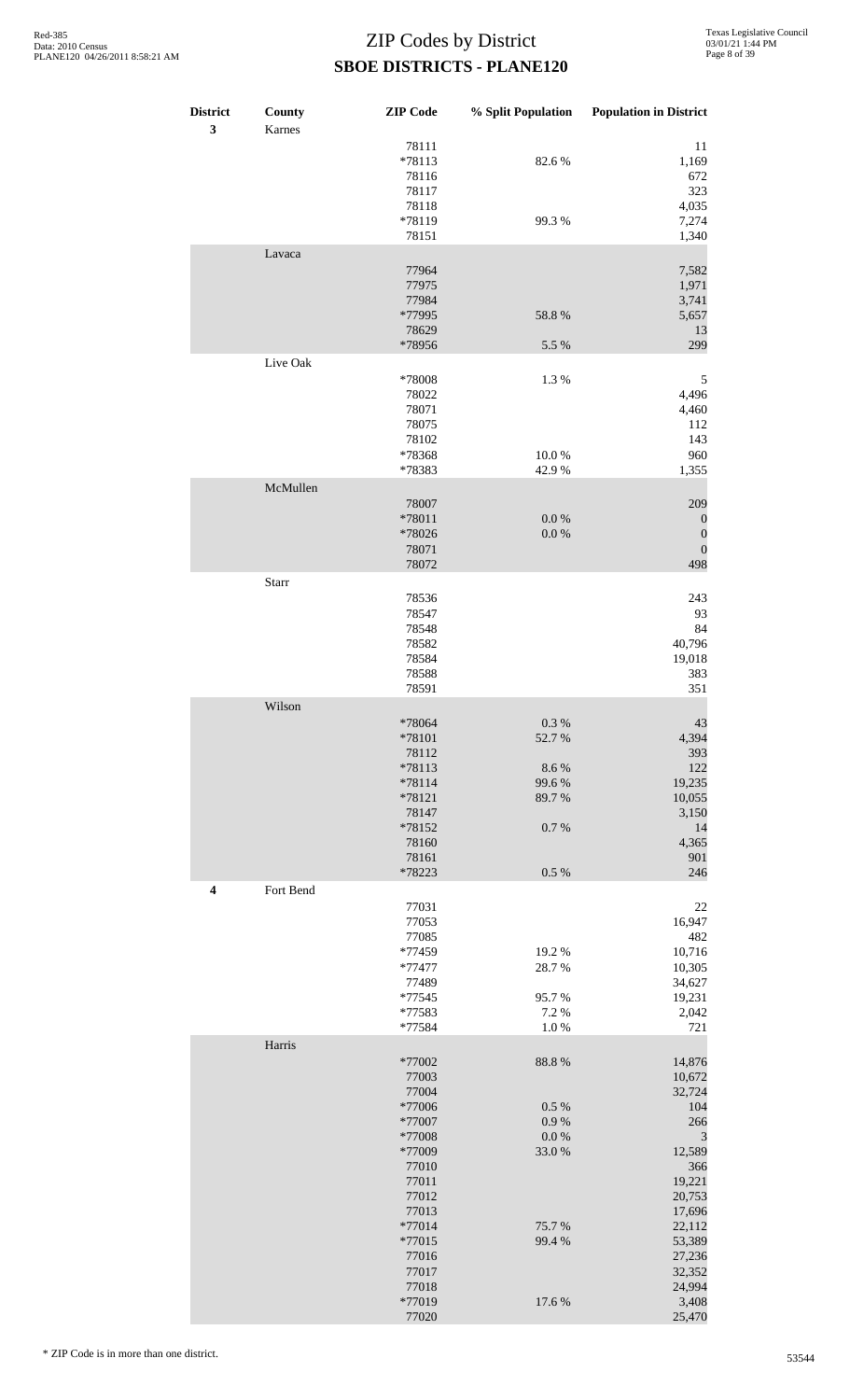| <b>District</b> | County | <b>ZIP</b> Code  | % Split Population | <b>Population in District</b> |
|-----------------|--------|------------------|--------------------|-------------------------------|
|                 | Harris |                  |                    |                               |
|                 |        | 77021            |                    | 27,035                        |
|                 |        | 77022<br>77023   |                    | 29,697<br>29,094              |
|                 |        | $*77025$         | 21.0%              | 5,611                         |
|                 |        | *77026           | 98.5 %             | 23,513                        |
|                 |        | 77028            |                    | 16,767                        |
|                 |        | 77029            |                    | 17,764                        |
|                 |        | *77030           | 41.2%              | 4,144                         |
|                 |        | 77031            |                    | 16,257                        |
|                 |        | 77032            |                    | 12,795                        |
|                 |        | 77033            |                    | 27,844                        |
|                 |        | *77034<br>77035  | 84.5 %             | 27,021<br>33,943              |
|                 |        | *77036           | $8.0\ \%$          | 6,014                         |
|                 |        | 77037            |                    | 19,007                        |
|                 |        | 77038            |                    | 28,034                        |
|                 |        | 77039            |                    | 27,615                        |
|                 |        | *77044           | 57.9%              | 17,933                        |
|                 |        | 77045            |                    | 30,271                        |
|                 |        | 77047            |                    | 21,080                        |
|                 |        | 77048            |                    | 15,291                        |
|                 |        | *77049           | 98.8%              | 27,774                        |
|                 |        | 77050<br>77051   |                    | 4,528<br>14,489               |
|                 |        | 77053            |                    | 13,187                        |
|                 |        | 77054            |                    | 20,959                        |
|                 |        | 77060            |                    | 41,578                        |
|                 |        | 77061            |                    | 24,639                        |
|                 |        | *77066           | 46.0%              | 15,247                        |
|                 |        | 77067            |                    | 28,218                        |
|                 |        | *77068           | $0.0\ \%$          | $\boldsymbol{0}$              |
|                 |        | *77071           | 100.0%             | 25,535                        |
|                 |        | *77072<br>*77073 | 12.9%<br>79.6%     | 7,079                         |
|                 |        | *77074           | 9.2%               | 27,735<br>3,610               |
|                 |        | 77075            |                    | 38,933                        |
|                 |        | 77076            |                    | 32,594                        |
|                 |        | 77078            |                    | 14,654                        |
|                 |        | 77085            |                    | 15,741                        |
|                 |        | *77086           | 91.8%              | 25,641                        |
|                 |        | 77087            |                    | 36,399                        |
|                 |        | *77088           | 96.3%              | 49,358                        |
|                 |        | *77089           | 45.8%              | 22,306                        |
|                 |        | *77090<br>77091  | 81.4%              | 26,784<br>22,481              |
|                 |        | *77092           | 74.3 %             | 26,024                        |
|                 |        | 77093            |                    | 46,912                        |
|                 |        | *77096           | 36.0%              | 12,152                        |
|                 |        | *77099           | 66.8%              | 30,225                        |
|                 |        | *77338           | 72.8 %             | 24,697                        |
|                 |        | *77339           | $0.0\ \%$          | 5                             |
|                 |        | *77365           | $0.0\ \%$          | $\boldsymbol{0}$              |
|                 |        | *77373           | 0.0 %              | $\boldsymbol{0}$              |
|                 |        | *77396           | 84.6 %             | 36,268                        |
|                 |        | *77477<br>77489  | 10.9%              | 3,922<br>803                  |
|                 |        | *77502           | 54.6 %             | 20,883                        |
|                 |        | *77503           | 3.8 %              | 965                           |
|                 |        | *77504           | 8.6%               | 2,010                         |
|                 |        | *77506           | 97.5 %             | 35,572                        |
|                 |        | *77530           | 67.4 %             | 21,135                        |
|                 |        | *77546           | 0.0 %              | $\boldsymbol{0}$              |
|                 |        | 77547            |                    | 9,750                         |
|                 |        | 77587            |                    | 16,983                        |
| 5               | Bexar  |                  |                    |                               |
|                 |        | 78006            |                    | 3,117                         |
|                 |        | 78015            |                    | 6,607                         |
|                 |        | *78023           | 97.1 %             | 23,443                        |
|                 |        | *78101<br>78108  | 47.3 %             | 3,950<br>655                  |
|                 |        | *78109           | 58.5 %             | 21,545                        |
|                 |        | *78121           | 0.7%               | 80                            |
|                 |        | 78124            |                    | 588                           |
|                 |        | 78148            |                    | 20,038                        |
|                 |        | 78150            |                    | 248                           |
|                 |        | *78152           | 99.3%              | 1,974                         |
|                 |        | 78154            |                    | 5,519                         |
|                 |        | 78163            |                    | $\boldsymbol{0}$              |

\*78208 0.7 % 25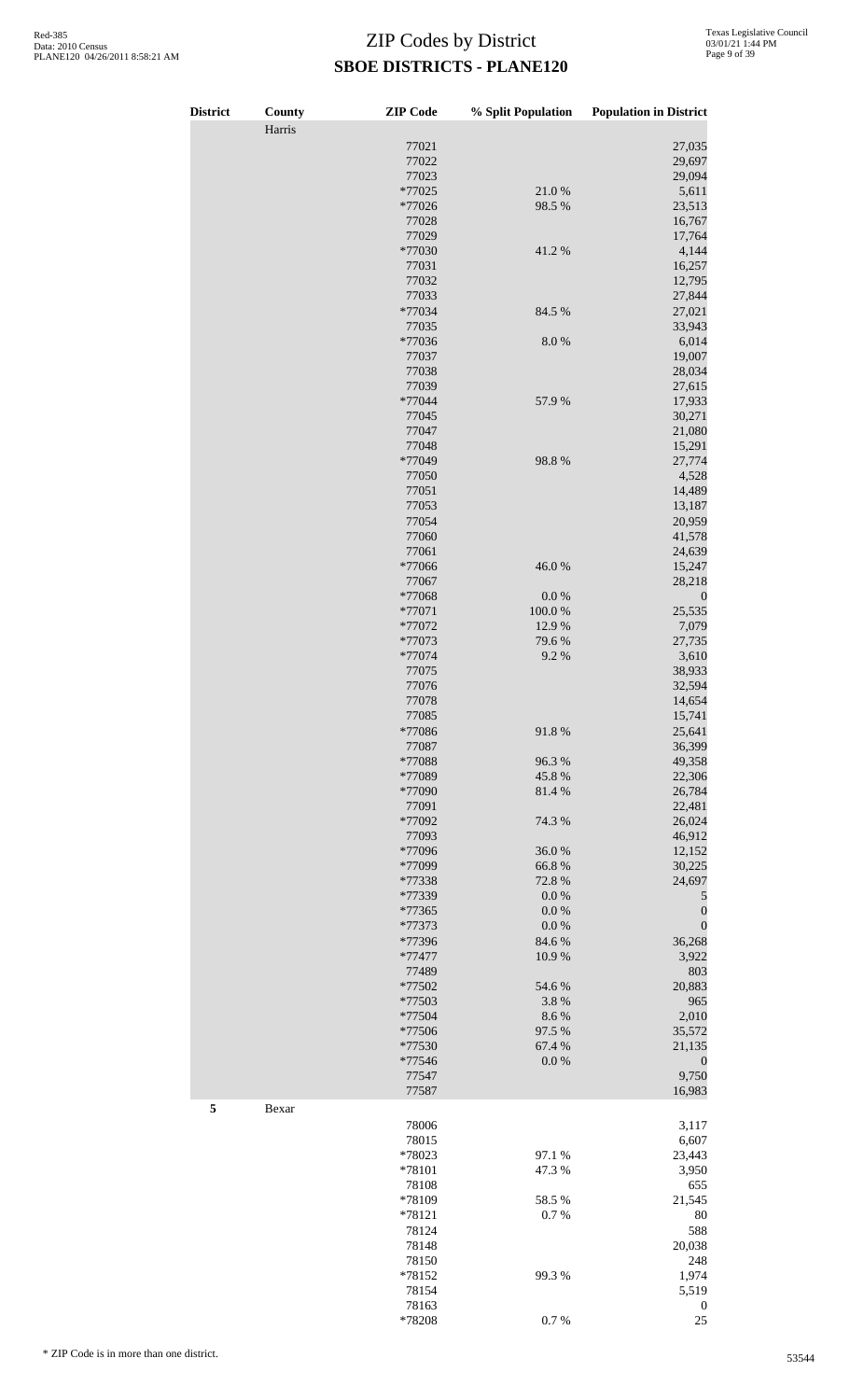| <b>District</b><br>5 | County<br>Bexar | <b>ZIP</b> Code | % Split Population | <b>Population in District</b> |
|----------------------|-----------------|-----------------|--------------------|-------------------------------|
|                      |                 | *78209          | 84.8%              | 32,322                        |
|                      |                 |                 |                    |                               |
|                      |                 | *78212          | 10.6%              | 3,081                         |
|                      |                 | *78213          | 38.0%              | 15,443                        |
|                      |                 | *78215          | 11.8 %             | 131                           |
|                      |                 | *78216          | 56.1 %             | 20,327                        |
|                      |                 | *78217          | 61.0%              | 18,681                        |
|                      |                 | *78218          | 14.8 %             | 4,953                         |
|                      |                 | *78219          | $0.0\ \%$          | $\boldsymbol{0}$              |
|                      |                 | *78220          | 1.6%               | 267                           |
|                      |                 | *78222          | 1.8%               | 318                           |
|                      |                 | *78223          | 8.1 %              | 4,054                         |
|                      |                 |                 |                    |                               |
|                      |                 | *78230          | 44.8%              | 17,733                        |
|                      |                 | 78231           |                    | 8,806                         |
|                      |                 | 78232           |                    | 36,809                        |
|                      |                 | *78233          | 85.3%              | 37,421                        |
|                      |                 | *78234          | $100.0~\%$         | 6,926                         |
|                      |                 | *78239          | 54.6%              | 16,348                        |
|                      |                 | *78240          | 21.4%              | 10,602                        |
|                      |                 | 78247           |                    | 47,941                        |
|                      |                 | 78248           |                    | 13,783                        |
|                      |                 | *78249          | 32.2 %             | 16,061                        |
|                      |                 | *78250          | $0.3~\%$           | 138                           |
|                      |                 | *78253          |                    |                               |
|                      |                 |                 | $0.0\ \%$          | $\boldsymbol{0}$              |
|                      |                 | *78254          | 48.4%              | 21,959                        |
|                      |                 | *78255          | 90.7%              | 11,197                        |
|                      |                 | *78256          | 66.8%              | 3,811                         |
|                      |                 | *78257          | $100.0~\%$         | 3,950                         |
|                      |                 | 78258           |                    | 39,878                        |
|                      |                 | 78259           |                    | 22,668                        |
|                      |                 | 78260           |                    | 26,055                        |
|                      |                 | 78261           |                    | 13,513                        |
|                      |                 |                 |                    |                               |
|                      |                 | 78263           |                    | 4,858                         |
|                      |                 | 78266           |                    | 1,100                         |
| $\sqrt{5}$           | Blanco          |                 |                    |                               |
|                      |                 | 78027           |                    | $\boldsymbol{0}$              |
|                      |                 | 78070           |                    | 611                           |
|                      |                 | 78606           |                    | 4,688                         |
|                      |                 | *78620          | $1.0\ \%$          | 144                           |
|                      |                 | 78635           |                    | 252                           |
|                      |                 |                 |                    |                               |
|                      |                 | 78636           |                    | 3,802                         |
|                      |                 | *78663          | 94.2 %             | 790                           |
|                      |                 | *78669          | $2.0\ \%$          | 157                           |
|                      |                 | 78676           |                    | 53                            |
|                      | Caldwell        |                 |                    |                               |
|                      |                 | 78610           |                    | 171                           |
|                      |                 | *78616          | 61.5%              | 4,572                         |
|                      |                 | *78632          | 39.0%              | 292                           |
|                      |                 | 78638           |                    | 278                           |
|                      |                 |                 |                    |                               |
|                      |                 | 78640           |                    | 847                           |
|                      |                 | 78644           |                    | 17,227                        |
|                      |                 | *78648          | 95.7%              | 7,381                         |
|                      |                 | 78655           |                    | 2,051                         |
|                      |                 | 78656           |                    | 2,879                         |
|                      |                 | *78662          | 13.7%              | 306                           |
|                      |                 | 78666           |                    | 1,788                         |
|                      |                 | *78953          | 29.4 %             | 252                           |
|                      |                 | *78959          | 1.1 %              | 22                            |
|                      | Comal           |                 |                    |                               |
|                      |                 |                 |                    |                               |
|                      |                 | 78006           |                    | 796                           |
|                      |                 | 78015           |                    | 303                           |
|                      |                 | 78070           |                    | 13,867                        |
|                      |                 | 78108           |                    | 603                           |
|                      |                 | 78130           |                    | 42,487                        |
|                      |                 | 78132           |                    | 19,271                        |
|                      |                 | 78133           |                    | 15,718                        |
|                      |                 | 78154           |                    | 117                           |
|                      |                 | 78163           |                    | 9,418                         |
|                      |                 |                 |                    |                               |
|                      |                 | 78261           |                    | $\boldsymbol{0}$              |
|                      |                 | 78266           |                    | 4,463                         |
|                      |                 | 78606           |                    | 148                           |
|                      |                 | 78623           |                    | 1,163                         |
|                      |                 | 78666           |                    | 42                            |
|                      |                 | 78676           |                    | 76                            |
|                      | Gillespie       |                 |                    |                               |
|                      |                 |                 |                    |                               |
|                      |                 | *76856          | $0.1~\%$           | $\overline{c}$                |
|                      |                 | *78028          | 1.9%               | 703                           |
|                      |                 | 78058           |                    | 118                           |
|                      |                 | 78618           |                    | 156                           |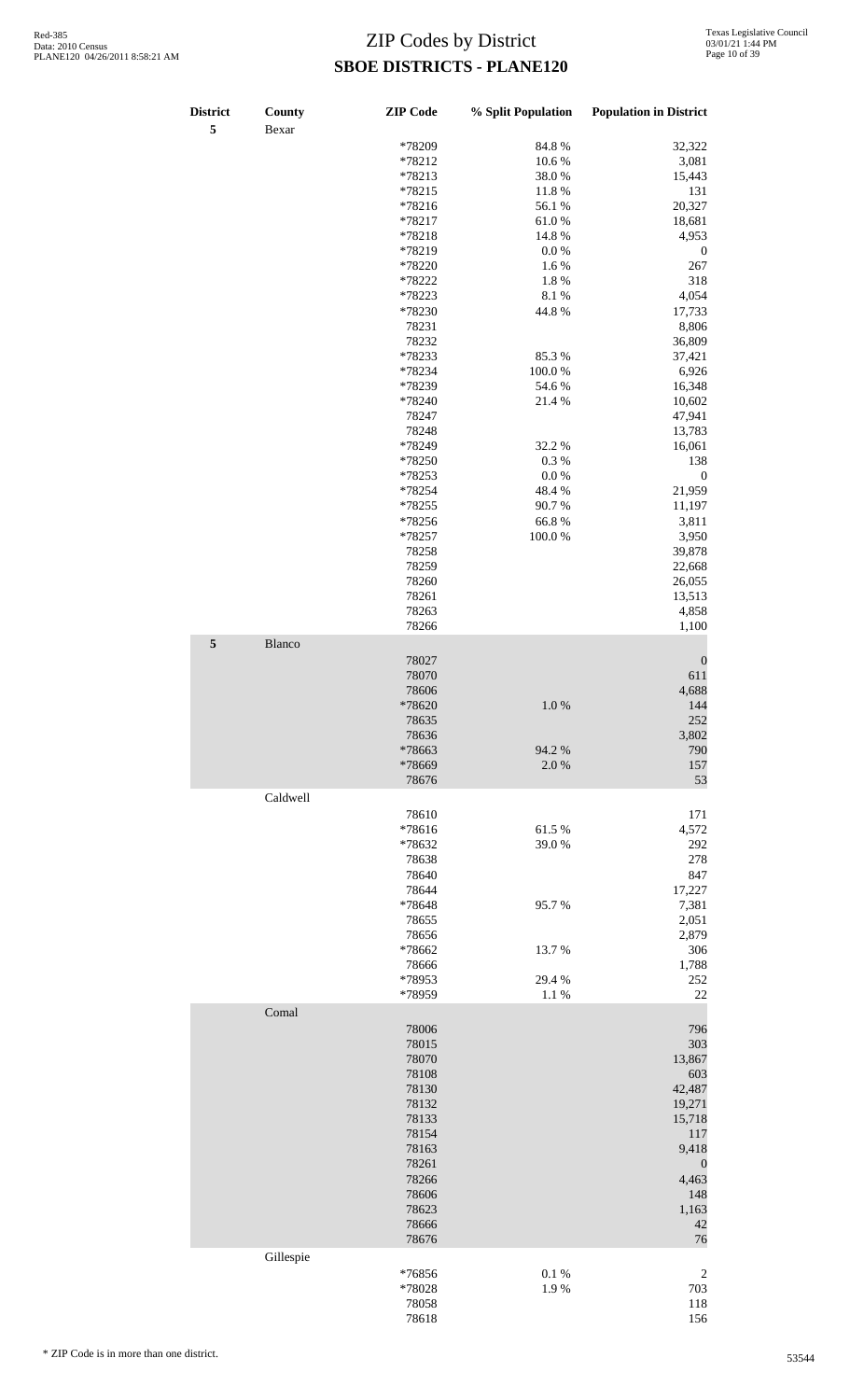| <b>District</b> | County<br>Gillespie | <b>ZIP</b> Code | % Split Population | <b>Population in District</b> |
|-----------------|---------------------|-----------------|--------------------|-------------------------------|
|                 |                     | 78624           |                    | 21,297                        |
|                 |                     | 78631           |                    | 1,862                         |
|                 |                     | 78671           |                    | 586                           |
|                 |                     | 78675           |                    | 113                           |
| $\sqrt{5}$      | Guadalupe           |                 |                    |                               |
|                 |                     | 78108           |                    | 26,186                        |
|                 |                     | $*78121$        | 9.6%               | 1,072                         |
|                 |                     | 78123<br>78124  |                    | 1,804<br>5,771                |
|                 |                     | 78130           |                    | 17,568                        |
|                 |                     | 78132           |                    | $81\,$                        |
|                 |                     | *78140          | 0.6 %              | 22                            |
|                 |                     | 78154           |                    | 24,413                        |
|                 |                     | 78155           |                    | 45,248                        |
|                 |                     | 78638           |                    | 2,218                         |
|                 |                     | 78644           |                    | $\boldsymbol{0}$              |
|                 |                     | *78648          | 4.2 %              | 321                           |
|                 |                     | 78655           |                    | 832                           |
|                 |                     | 78666           |                    | 5,997                         |
|                 | Hays                |                 |                    |                               |
|                 |                     | 78130           |                    | 73                            |
|                 |                     | 78132           |                    | 57                            |
|                 |                     | 78610           |                    | 21,159                        |
|                 |                     | 78619           |                    | 3,304                         |
|                 |                     | *78620          | 91.4%              | 12,794                        |
|                 |                     | 78623<br>78640  |                    | $\boldsymbol{0}$<br>42,122    |
|                 |                     | 78652           |                    | 769                           |
|                 |                     | 78656           |                    | 39                            |
|                 |                     | *78663          | 2.7 %              | 23                            |
|                 |                     | 78666           |                    | 55,726                        |
|                 |                     | 78676           |                    | 12,239                        |
|                 |                     | *78736          | $0.5\ \%$          | 38                            |
|                 |                     | 78737           |                    | 8,743                         |
|                 |                     | *78738          | 0.2 %              | 21                            |
|                 | Kendall             |                 |                    |                               |
|                 |                     | 78004           |                    | 478                           |
|                 |                     | 78006           |                    | 24,841                        |
|                 |                     | 78013           |                    | 4,285                         |
|                 |                     | 78015           |                    | 2,946                         |
|                 |                     | 78027           |                    | 447                           |
|                 |                     | 78070<br>78624  |                    | 14<br>399                     |
|                 |                     |                 |                    |                               |
|                 | Kerr                |                 |                    |                               |
|                 |                     | *78010<br>78013 | 100.0%             | 3,480<br>1,485                |
|                 |                     | 78024           |                    | 868                           |
|                 |                     | *78025          | 100.0%             | 5,796                         |
|                 |                     | *78028          | 98.1 %             | 37,029                        |
|                 |                     | *78055          | 2.3 %              | 47                            |
|                 |                     | 78058           |                    | 738                           |
|                 |                     | 78631           |                    | 182                           |
|                 | Llano               |                 |                    |                               |
|                 |                     | 76831           |                    | 144                           |
|                 |                     | 76832           |                    | $\boldsymbol{0}$              |
|                 |                     | 76885           |                    | 199                           |
|                 |                     | 78607           |                    | 186                           |
|                 |                     | 78609           |                    | 1,893                         |
|                 |                     | *78611          | 1.2%               | 159                           |
|                 |                     | 78624           |                    | $\,$ 8 $\,$<br>6,392          |
|                 |                     | *78639<br>78643 | 89.0%              | 5,916                         |
|                 |                     | *78654          | 0.0 %              | $\boldsymbol{0}$              |
|                 |                     | *78657          | 60.3%              | 3,410                         |
|                 |                     | 78672           |                    | 994                           |
|                 | Mason               |                 |                    |                               |
|                 |                     | 76820           |                    | 41                            |
|                 |                     | *76825          | 0.5 %              | 32                            |
|                 |                     | 76831           |                    | $\sqrt{5}$                    |
|                 |                     | 76842           |                    | 85                            |
|                 |                     | *76856          | 99.9%              | 3,713                         |
|                 |                     | 76869           |                    | 134                           |
|                 |                     | 78624           |                    | $\overline{c}$                |
|                 | San Saba            |                 |                    |                               |
|                 |                     | 76832           |                    | 494                           |
|                 |                     | *76844          | $0.0\ \%$          | $\boldsymbol{0}$<br>1,291     |
|                 |                     | 76871           |                    |                               |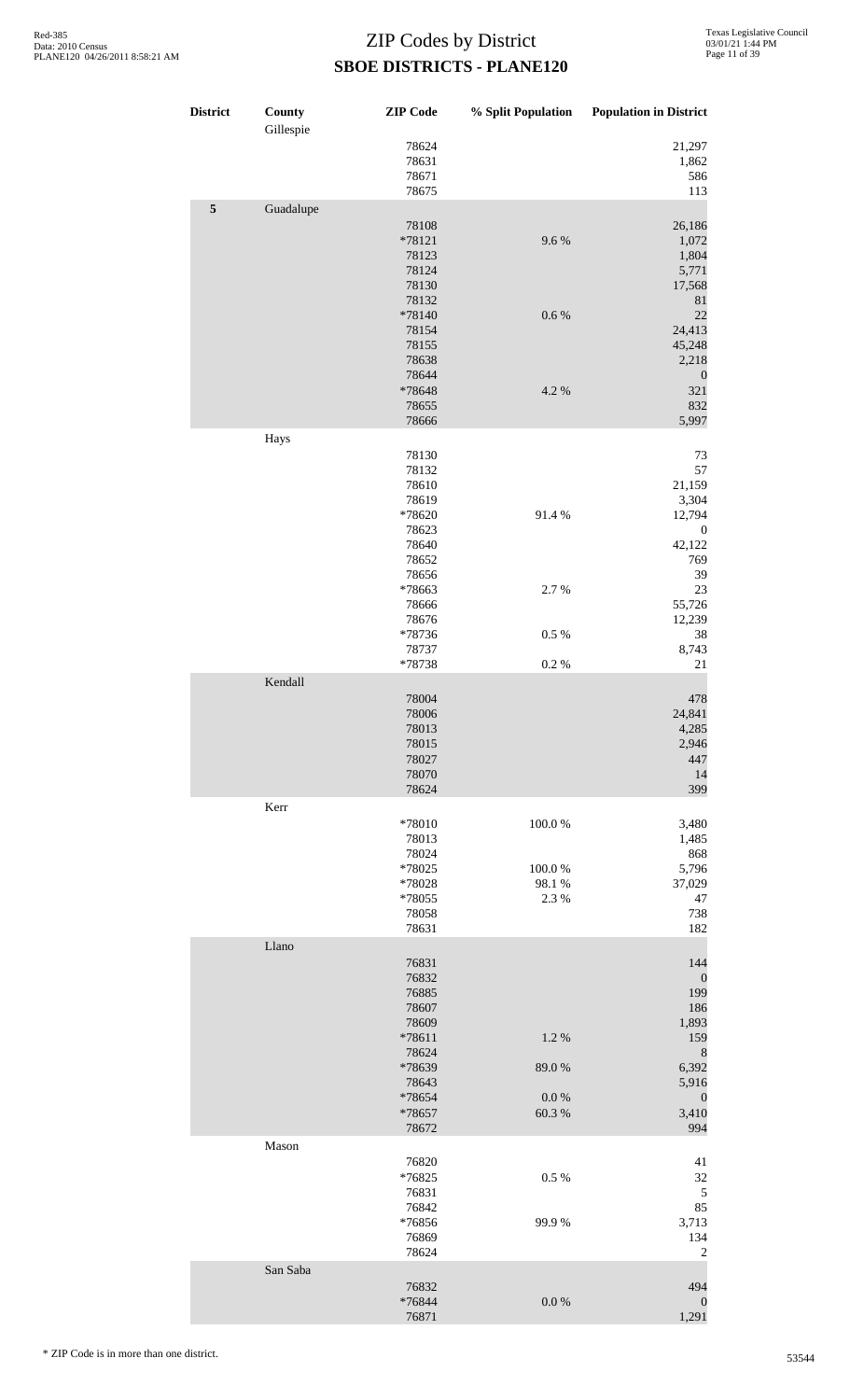| <b>District</b>  | County   | <b>ZIP</b> Code  | % Split Population | <b>Population in District</b> |
|------------------|----------|------------------|--------------------|-------------------------------|
|                  | San Saba |                  |                    |                               |
|                  |          | *76872<br>76877  | 21.5 %             | 173<br>4,173                  |
| 5                | Travis   |                  |                    |                               |
|                  |          | 78610            |                    | 2,473                         |
|                  |          | *78612           | 5.7%               | 625                           |
|                  |          | *78617           | 79.8%              | 17,808                        |
|                  |          | *78621<br>78640  | 0.5 %              | 97<br>7                       |
|                  |          | 78652            |                    | 2,904                         |
|                  |          | *78653           | 1.4 %              | 241                           |
|                  |          | 78701            |                    | 6,618                         |
|                  |          | 78702<br>78703   |                    | 21,232<br>18,711              |
|                  |          | 78704            |                    | 41,058                        |
|                  |          | 78705            |                    | 28,851                        |
|                  |          | 78712            |                    | 2,371                         |
|                  |          | 78719<br>78721   |                    | 2,005<br>11,544               |
|                  |          | 78722            |                    | 5,884                         |
|                  |          | *78723           | 100.0%             | 28,250                        |
|                  |          | *78724           | 99.4 %             | 20,339                        |
|                  |          | 78725<br>*78730  | 0.0 %              | 7,350<br>$\boldsymbol{0}$     |
|                  |          | *78731           | 9.7%               | 2,494                         |
|                  |          | *78732           | $0.0\%$            | $\boldsymbol{0}$              |
|                  |          | *78733           | 99.9%              | 8,690                         |
|                  |          | 78735<br>*78736  | 99.5 %             | 15,870<br>6,891               |
|                  |          | 78737            |                    | 3,483                         |
|                  |          | *78738           | $0.0\ \%$          | 5                             |
|                  |          | 78739            |                    | 16,714                        |
|                  |          | 78741<br>78742   |                    | 44,848<br>622                 |
|                  |          | 78744            |                    | 42,949                        |
|                  |          | 78745            |                    | 54,482                        |
|                  |          | 78746            |                    | 29,291                        |
|                  |          | 78747<br>78748   |                    | 14,179<br>41,055              |
|                  |          | 78749            |                    | 35,961                        |
|                  |          | $*78751$         | 95.1 %             | 13,876                        |
|                  |          | *78756           | 100.0%             | 7,926                         |
| $\boldsymbol{6}$ | Harris   | *77002           | 11.2%              | 1,883                         |
|                  |          | 77005            |                    | 25,534                        |
|                  |          | *77006           | 99.5 %             | 19,231                        |
|                  |          | *77007           | 99.1 %             | 29,941                        |
|                  |          | *77008<br>*77009 | 100.0%<br>67.0%    | 30,590<br>25,529              |
|                  |          | *77014           | 24.3 %             | 7,083                         |
|                  |          | *77019           | 82.4 %             | 15,937                        |
|                  |          | 77024<br>*77025  |                    | 35,073                        |
|                  |          | *77026           | 79.0%<br>1.5 %     | 21,119<br>354                 |
|                  |          | 77027            |                    | 14,357                        |
|                  |          | *77030           | 58.8 %             | 5,923                         |
|                  |          | *77036<br>77040  | 92.0%              | 68,739                        |
|                  |          | 77041            |                    | 45,523<br>37,147              |
|                  |          | 77042            |                    | 37,490                        |
|                  |          | 77043            |                    | 23,721                        |
|                  |          | 77046<br>77055   |                    | 815<br>40,749                 |
|                  |          | 77056            |                    | 18,673                        |
|                  |          | 77057            |                    | 39,198                        |
|                  |          | 77063            |                    | 32,818                        |
|                  |          | 77064<br>77065   |                    | 46,126<br>34,693              |
|                  |          | *77066           | 54.0 %             | 17,908                        |
|                  |          | *77068           | 100.0%             | 9,609                         |
|                  |          | 77069            |                    | 15,792                        |
|                  |          | 77070<br>*77071  | $0.0\ \%$          | 46,181                        |
|                  |          | *77072           | 87.1 %             | 4<br>47,919                   |
|                  |          | *77074           | 90.8%              | 35,585                        |
|                  |          | 77077            |                    | 51,417                        |
|                  |          | 77079<br>77080   |                    | 31,127<br>46,391              |
|                  |          | 77081            |                    | 47,042                        |
|                  |          | *77082           | 100.0%             | 50,984                        |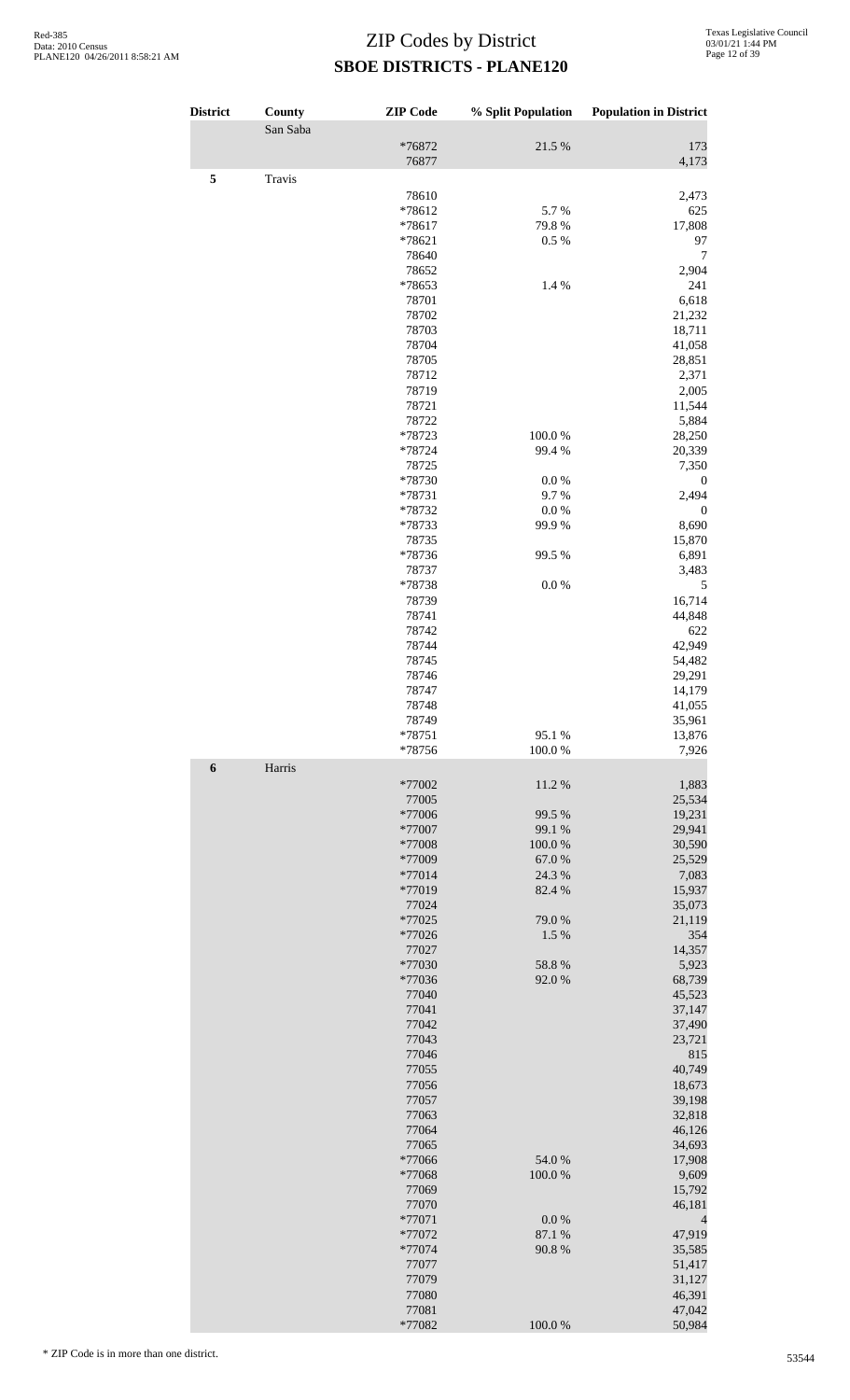| <b>District</b>  | County    | <b>ZIP</b> Code  | % Split Population | <b>Population in District</b> |
|------------------|-----------|------------------|--------------------|-------------------------------|
| $\boldsymbol{6}$ | Harris    |                  |                    |                               |
|                  |           | *77083           | 56.0%              | 39,669                        |
|                  |           | *77084           | 85.6%              | 81,901                        |
|                  |           | *77086           | 8.2 %              | 2,282                         |
|                  |           | *77088           | 3.7%               | 1,872                         |
|                  |           | *77090           | 18.6%              | 6,140                         |
|                  |           | *77092           | 25.7%              | 8,989                         |
|                  |           | *77094           | 100.0%             | 8,705                         |
|                  |           | 77095            |                    | 67,519                        |
|                  |           | *77096           | 64.0%              | 21,644                        |
|                  |           | 77098            |                    | 13,459                        |
|                  |           | *77099           | 30.7 %             | 13,885                        |
|                  |           | *77354           | 0.0 %              | $\boldsymbol{0}$              |
|                  |           | *77373           | 0.0 %              | $\boldsymbol{0}$              |
|                  |           | $*77375$         | 100.0%             | 38,897                        |
|                  |           | 77377            |                    | 29,123                        |
|                  |           | 77379<br>*77380  | 0.0 %              | 70,544<br>$\boldsymbol{0}$    |
|                  |           | 77388            |                    | 40,404                        |
|                  |           | 77389            |                    | 21,266                        |
|                  |           | 77401            |                    | 16,865                        |
|                  |           | *77429           | 99.9%              | 71,344                        |
|                  |           | *77433           | 33.4 %             | 16,482                        |
|                  |           | *77447           | 3.2 %              | 376                           |
|                  |           | *77450           | 68.7%              | 47,748                        |
|                  |           | *77494           | 7.8 %              | 4,982                         |
| $\pmb{7}$        | Brazoria  |                  |                    |                               |
|                  |           | *77422           | 99.3%              | 13,810                        |
|                  |           | 77430            |                    | 1,500                         |
|                  |           | 77444            |                    | 227                           |
|                  |           | *77480           | 96.9%              | 7,734                         |
|                  |           | 77486            |                    | 6,889                         |
|                  |           | 77510            |                    | 5                             |
|                  |           | 77511            |                    | 43,677                        |
|                  |           | 77515            |                    | 30,246                        |
|                  |           | 77517            |                    | $\boldsymbol{0}$              |
|                  |           | 77531            |                    | 15,359                        |
|                  |           | 77534            |                    | 2,920                         |
|                  |           | 77541            |                    | 17,561                        |
|                  |           | $*77545$         | $0.3~\%$           | 58                            |
|                  |           | *77546           | 0.9%               | 413                           |
|                  |           | 77566            |                    | 28,946                        |
|                  |           | 77577            |                    | 1,242                         |
|                  |           | 77578            |                    | 12,763                        |
|                  |           | *77581           | 90.6%              | 37,350                        |
|                  |           | *77583<br>*77584 | 77.6%<br>99.0%     | 22,165<br>70,301              |
|                  | Chambers  |                  |                    |                               |
|                  |           | 77514            |                    | 3,431                         |
|                  |           | *77520           | $0.0\ \%$          |                               |
|                  |           | $*77521$         | $7.0\ \%$          | $\mathbf{0}$<br>3,499         |
|                  |           | *77523           | 97.8 %             | 18,564                        |
|                  |           | 77535            |                    | 1,727                         |
|                  |           | 77560            |                    | 827                           |
|                  |           | *77571           | $0.0\ \%$          | $\boldsymbol{0}$              |
|                  |           | 77597            |                    | 776                           |
|                  |           | 77650            |                    | $\mathbf{0}$                  |
|                  |           | 77665            |                    | 6,272                         |
|                  |           | 77713            |                    | $\overline{0}$                |
|                  | Fort Bend |                  |                    |                               |
|                  |           | *77082           | 0.0 %              | 16                            |
|                  |           | *77083           | 44.0%              | 31,168                        |
|                  |           | *77099           | 2.6%               | 1,159                         |
|                  |           | 77406            |                    | 33,572                        |
|                  |           | 77407            |                    | 28,281                        |
|                  |           | 77417            |                    | 2,341                         |
|                  |           | *77420           | 0.9%               | 21<br>374                     |
|                  |           | *77423<br>77430  | 3.8%               | 879                           |
|                  |           | *77435           | 12.0%              | 728                           |
|                  |           | 77441            |                    | 4,799                         |
|                  |           | 77444            |                    | 562                           |
|                  |           | *77450           | 31.3%              | 21,785                        |
|                  |           | *77459           | 80.8%              | 44,983                        |
|                  |           | $*77461$         | $100.0~\%$         | 10,070                        |
|                  |           | 77469            |                    | 35,121                        |
|                  |           | 77471            |                    | 36,111                        |
|                  |           | *77474           | $0.0\ \%$          | $\boldsymbol{0}$              |
|                  |           | *77477           | 60.4%              | 21,740                        |
|                  |           | 77478            |                    | 25,773                        |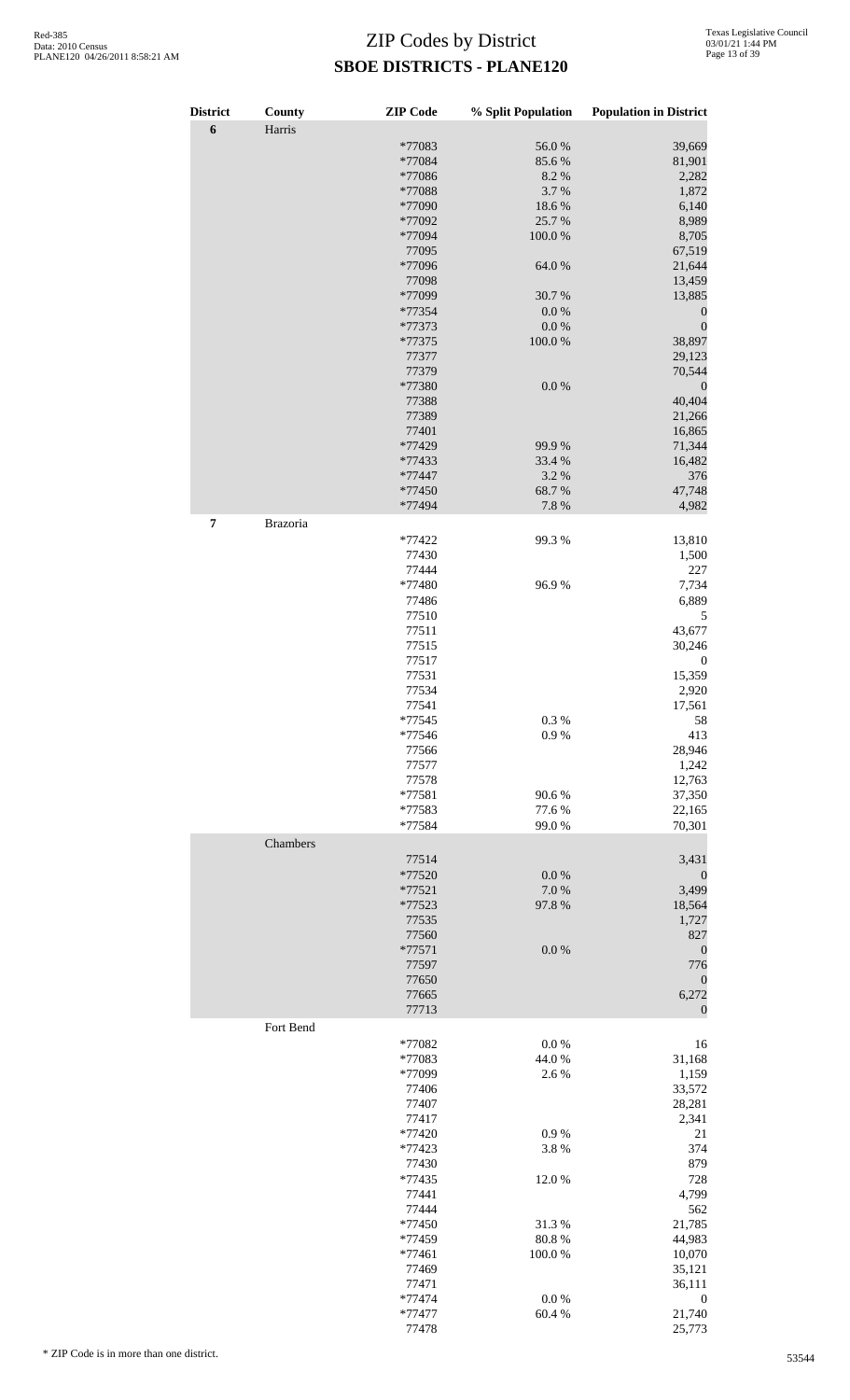| <b>District</b> | County    | <b>ZIP</b> Code  | % Split Population    | <b>Population in District</b>        |
|-----------------|-----------|------------------|-----------------------|--------------------------------------|
|                 | Fort Bend |                  |                       |                                      |
|                 |           | 77479            |                       | 73,101                               |
|                 |           | *77485           | 48.6%<br>0.7 %        | 2,105                                |
|                 |           | *77493<br>*77494 | 92.0%                 | 169<br>58,729                        |
|                 |           | 77498            |                       | 51,553                               |
|                 |           | *77545           | 4.0%                  | 802                                  |
|                 |           | *77583           | 15.2%                 | 4,340                                |
| $\overline{7}$  | Galveston | 77510            |                       | 13,949                               |
|                 |           | 77511            |                       | 2,741                                |
|                 |           | 77514            |                       | $\boldsymbol{0}$                     |
|                 |           | 77517            |                       | 5,451                                |
|                 |           | 77518            |                       | 8,606                                |
|                 |           | 77539<br>77541   |                       | 38,981<br>$\boldsymbol{0}$           |
|                 |           | *77546           | 53.1 %                | 25,534                               |
|                 |           | 77550            |                       | 22,993                               |
|                 |           | 77551            |                       | 17,591                               |
|                 |           | 77554            |                       | 9,112                                |
|                 |           | 77563<br>77565   |                       | 8,906<br>5,927                       |
|                 |           | 77568            |                       | 14,265                               |
|                 |           | *77573           | 100.0%                | 70,791                               |
|                 |           | *77586           | 0.0 %                 | $\boldsymbol{0}$                     |
|                 |           | 77590            |                       | 30,551                               |
|                 |           | 77591            |                       | 13,428                               |
|                 |           | *77598           | $0.3~\%$              | 66                                   |
|                 | Hardin    | 77650            |                       | 2,417                                |
|                 |           | *77327           | $0.0\ \%$             | $\boldsymbol{0}$                     |
|                 |           | 77519            |                       | 1,250                                |
|                 |           | 77564            |                       | 75                                   |
|                 |           | 77585            |                       | 1,985                                |
|                 |           | 77612<br>77625   |                       | $\boldsymbol{0}$                     |
|                 |           | 77656            |                       | 9,500<br>16,886                      |
|                 |           | 77657            |                       | 19,955                               |
|                 |           | 77659            |                       | 4,949                                |
|                 |           | 77662            |                       | $\boldsymbol{0}$                     |
|                 |           | 77664            |                       | 35                                   |
|                 |           | 77708<br>77713   |                       | $\boldsymbol{0}$<br>$\boldsymbol{0}$ |
|                 | Jasper    |                  |                       |                                      |
|                 |           | 75931            |                       | 2,287                                |
|                 |           | 75933<br>*75936  | $0.0\ \%$             | 467<br>$\boldsymbol{0}$              |
|                 |           | 75951            |                       | 15,679                               |
|                 |           | 75956            |                       | 6,935                                |
|                 |           | 77612            |                       | 9,677                                |
|                 |           | 77614            |                       | $\boldsymbol{0}$                     |
|                 | Jefferson | 77662            |                       | 665                                  |
|                 |           | 77619            |                       | 16,195                               |
|                 |           | 77622            |                       | 1,114                                |
|                 |           | 77627            |                       | 21,947                               |
|                 |           | 77630            |                       | $\boldsymbol{0}$                     |
|                 |           | 77640<br>77642   |                       | 17,118<br>36,588                     |
|                 |           | 77651            |                       | 13,022                               |
|                 |           | 77657            |                       | $\boldsymbol{0}$                     |
|                 |           | 77659            |                       | $\boldsymbol{0}$                     |
|                 |           | 77662            |                       | $\boldsymbol{0}$                     |
|                 |           | 77665            |                       | 1,237                                |
|                 |           | 77701<br>77702   |                       | 14,725<br>2,919                      |
|                 |           | 77703            |                       | 13,810                               |
|                 |           | 77705            |                       | 40,942                               |
|                 |           | 77706            |                       | 27,341                               |
|                 |           | 77707            |                       | 17,325                               |
|                 |           | 77708            |                       | 12,726                               |
|                 |           | 77710<br>77713   |                       | 4<br>15,260                          |
|                 | Liberty   |                  |                       |                                      |
|                 |           | $*77327$         | 99.7%                 | 20,938                               |
|                 |           | *77328           | 21.5 %                | 3,322                                |
|                 |           | *77357<br>*77371 | $0.0\ \%$<br>$0.2~\%$ | $\boldsymbol{0}$<br>13               |
|                 |           | *77372           | 17.3 %                | 1,959                                |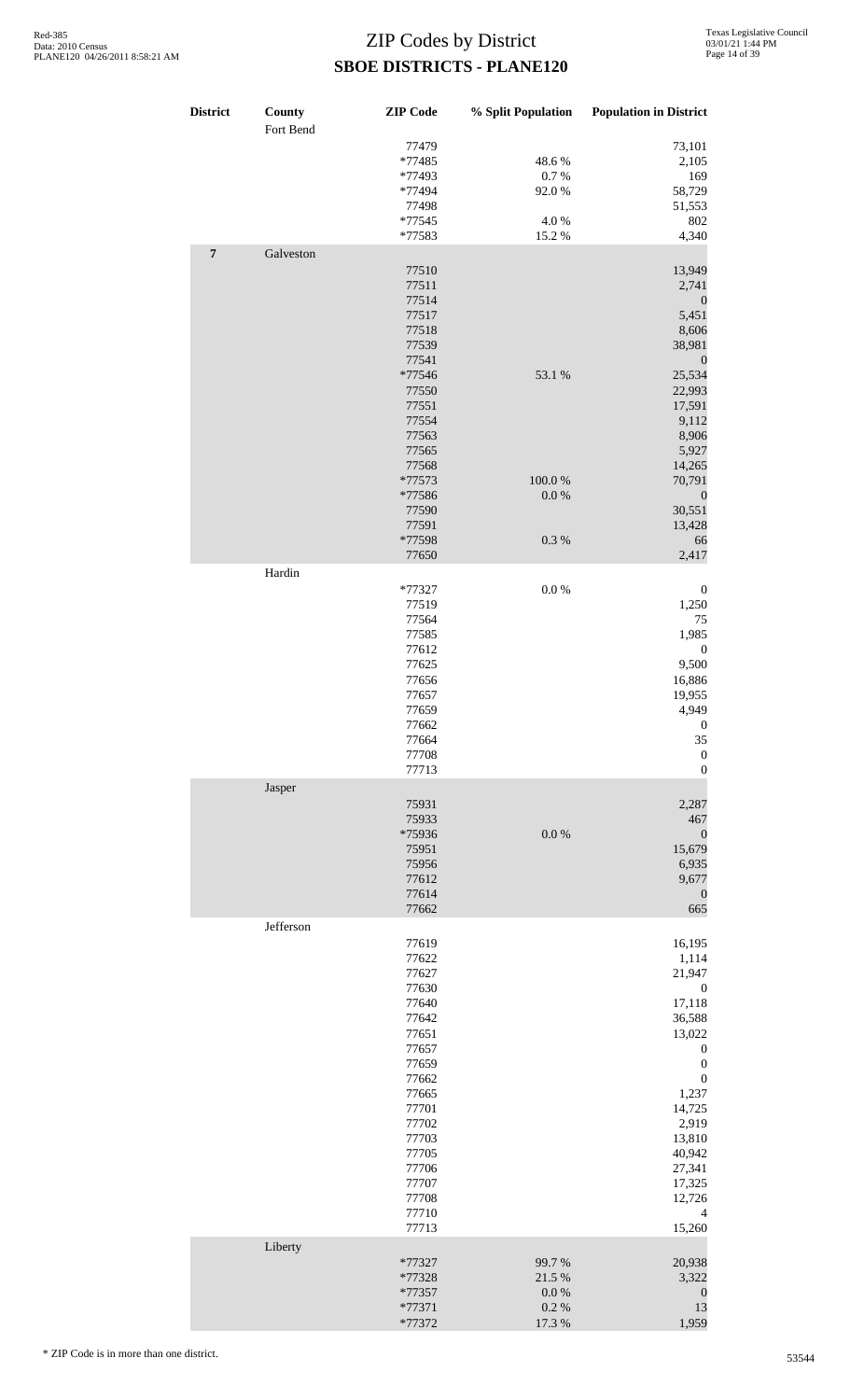| <b>District</b> | County<br>Liberty | <b>ZIP</b> Code  | % Split Population     | <b>Population in District</b>    |
|-----------------|-------------------|------------------|------------------------|----------------------------------|
|                 |                   | 77519            |                        | $\boldsymbol{0}$                 |
|                 |                   | 77535            |                        | 29,586                           |
|                 |                   | 77538<br>77564   |                        | 944<br>3,285                     |
|                 |                   | 77575            |                        | 15,596                           |
| 7               | Newton            |                  |                        |                                  |
|                 |                   | 70653<br>71403   |                        | 0<br>$\boldsymbol{0}$            |
|                 |                   | 75928            |                        | 2,288                            |
|                 |                   | 75932            |                        | 2,231                            |
|                 |                   | 75933            |                        | 1,484                            |
|                 |                   | 75956            |                        | $\boldsymbol{0}$                 |
|                 |                   | 75966<br>75977   |                        | 4,682                            |
|                 |                   | 77612            |                        | 305<br>$\mathbf{0}$              |
|                 |                   | 77614            |                        | 2,260                            |
|                 |                   | 77632            |                        | 1,195                            |
|                 | Orange            | 70668            |                        | $\boldsymbol{0}$                 |
|                 |                   | 77611            |                        | 8,109                            |
|                 |                   | 77630            |                        | 26,775                           |
|                 |                   | 77632            |                        | 20,508                           |
|                 |                   | 77657            |                        | $\boldsymbol{0}$                 |
|                 | Sabine            | 77662            |                        | 26,445                           |
|                 |                   | 75930            |                        | 1,465                            |
|                 |                   | 75931            |                        | 377                              |
|                 |                   | 75932            |                        | $\boldsymbol{0}$                 |
|                 |                   | 75948            |                        | 6,269                            |
|                 |                   | 75959<br>75968   |                        | 1,187<br>1,536                   |
|                 | San Augustine     |                  |                        |                                  |
|                 |                   | 75929            |                        | 2,138                            |
|                 |                   | 75930            |                        | 522                              |
|                 |                   | *75937           | $0.0\ \%$              | $\boldsymbol{0}$                 |
|                 | Tyler             | 75972            |                        | 6,205                            |
|                 |                   | *75936           | 93.0%                  | 1,737                            |
|                 |                   | 75938            |                        | 1,251                            |
|                 |                   | 75951            |                        | $\boldsymbol{0}$                 |
|                 |                   | 75979            |                        | 12,638                           |
|                 |                   | 77616<br>77624   |                        | 1,489<br>122                     |
|                 |                   | 77660            |                        | 1,524                            |
|                 |                   | 77664            |                        | 3,005                            |
| ${\bf 8}$       | <b>Brazos</b>     |                  |                        |                                  |
|                 |                   | 77801<br>77802   |                        | 16,074<br>23,043                 |
|                 |                   | 77803            |                        | 29,706                           |
|                 |                   | *77807           | 94.3 %                 | 9,235                            |
|                 |                   | *77808           | 93.9%                  | 10,139                           |
|                 |                   | *77833           | $0.0\ \%$              | $\boldsymbol{0}$                 |
|                 |                   | *77836<br>77840  | $0.0\ \%$              | $\boldsymbol{0}$<br>56,169       |
|                 |                   | 77843            |                        | $\boldsymbol{0}$                 |
|                 |                   | *77845           | $100.0~\%$             | 48,850                           |
|                 |                   | *77859           | 7.6%                   | 549                              |
|                 |                   | *77868           | 6.9%                   | 1,086                            |
|                 |                   | *77879<br>*77880 | $0.0\ \%$<br>$0.0\ \%$ | $\boldsymbol{0}$<br>$\mathbf{0}$ |
|                 | Grimes            |                  |                        |                                  |
|                 |                   | 77356            |                        | 113                              |
|                 |                   | *77363<br>*77484 | 93.8%<br>2.6%          | 2,827<br>321                     |
|                 |                   | *77808           | $0.0\ \%$              | $\boldsymbol{0}$                 |
|                 |                   | 77830            |                        | 2,650                            |
|                 |                   | *77831           | 88.2%                  | 2,828                            |
|                 |                   | *77845           | $0.0\ \%$              | $\boldsymbol{0}$                 |
|                 |                   | 77861            | 93.1 %                 | 2,474                            |
|                 |                   | *77868<br>*77872 | $0.0\ \%$              | 14,658<br>$\mathbf{1}$           |
|                 |                   | 77873            |                        | 732                              |
|                 | Harris            |                  |                        |                                  |
|                 |                   | *77015<br>*77034 | $0.6\ \%$<br>15.5 %    | 314<br>4,969                     |
|                 |                   | *77044           | 42.1 %                 | 13,016                           |
|                 |                   | *77049           | 1.2 %                  | 339                              |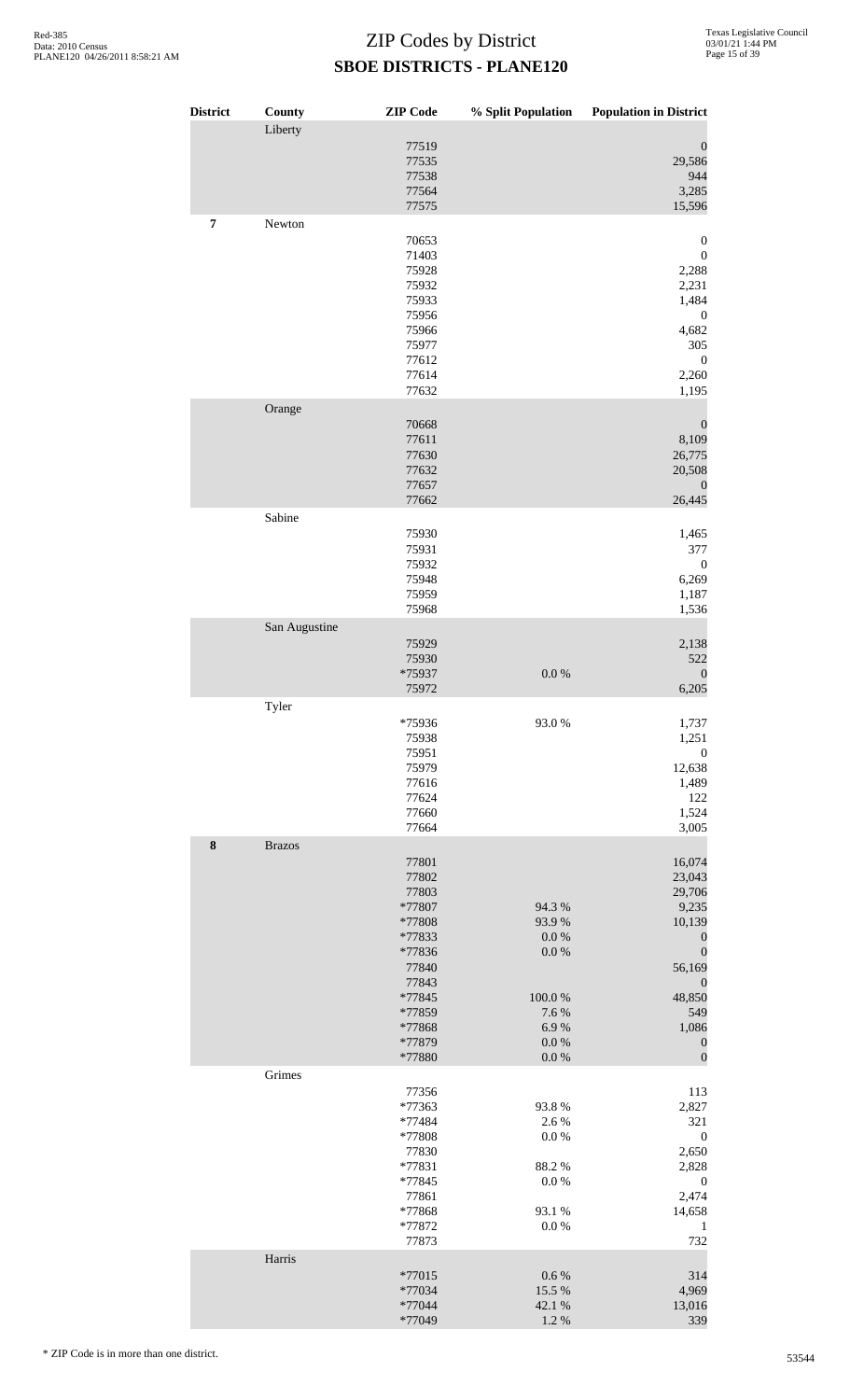| <b>District</b> | County<br>Harris | <b>ZIP</b> Code  | % Split Population | <b>Population in District</b> |
|-----------------|------------------|------------------|--------------------|-------------------------------|
|                 |                  |                  |                    |                               |
|                 |                  | 77058            |                    | 15,478                        |
|                 |                  | 77059            |                    | 16,592                        |
|                 |                  | 77062            |                    | 26,601                        |
|                 |                  | *77073           | 20.4 %             | 7,101                         |
|                 |                  | *77084           | 14.4 %             | 13,803                        |
|                 |                  | *77089           | 54.2 %             | 26,349                        |
|                 |                  | *77090           | $0.0\ \%$          | $\boldsymbol{0}$              |
|                 |                  | *77094           | 0.0 %              | $\boldsymbol{0}$              |
|                 |                  | 77336            |                    | 12,459                        |
|                 |                  | *77338           | 27.2 %             | 9,219                         |
|                 |                  | *77339           | 80.6%              | 30,243                        |
|                 |                  | 77345            |                    | 25,911                        |
|                 |                  | 77346            |                    | 53,956                        |
|                 |                  | *77357           | 2.2 %              | 457                           |
|                 |                  | *77365           | 0.5 %              | 139                           |
|                 |                  | *77373           | 100.0%             | 54,609                        |
|                 |                  | 77386            |                    | $\boldsymbol{0}$              |
|                 |                  | *77396           | 15.4 %             | 6,600                         |
|                 |                  | *77429           | $0.1~\%$           | 106                           |
|                 |                  | *77433           | 66.6%              | 32,927                        |
|                 |                  | *77447           | 55.7%              | 6,638                         |
|                 |                  | 77449            |                    | 93,746                        |
|                 |                  | *77450           | 0.0 %              | $\boldsymbol{0}$              |
|                 |                  | *77484           | 17.7 %             | 2,184                         |
|                 |                  | *77493           | 89.4%              | 21,128                        |
|                 |                  | *77494           | $0.0\ \%$          | $\mathbf{1}$                  |
|                 |                  | *77502           | 45.4 %             | 17,339                        |
|                 |                  | *77503           | 96.2%              | 24,154                        |
|                 |                  | *77504           | 91.4%              | 21,491                        |
|                 |                  | 77505            |                    | 20,247                        |
|                 |                  | *77506           | 2.5 %              | 919                           |
|                 |                  | 77507            |                    | 642                           |
|                 |                  | *77520           | 100.0%             | 35,835                        |
|                 |                  | $*77521$         | 93.0%              | 46,171                        |
|                 |                  | *77523           | 2.2 %              | 413                           |
|                 |                  | *77530           | 32.6%              | 10,218                        |
|                 |                  | 77532            |                    | 26,402                        |
|                 |                  | 77536            |                    | 32,124                        |
|                 |                  | *77546           | 46.0%              | 22,122                        |
|                 |                  | 77562            |                    | 10,982                        |
|                 |                  | $*77571$         | 100.0%             | 35,663                        |
|                 |                  | *77573           | 0.0 %              | $\boldsymbol{0}$              |
|                 |                  | *77581           | 9.4%               | 3,873                         |
|                 |                  | *77586<br>*77598 | 100.0%<br>99.7%    | 20,944<br>22,998              |
|                 |                  |                  |                    |                               |
| ${\bf 8}$       | Houston          |                  |                    |                               |
|                 |                  | 75835            |                    | 12,192                        |
|                 |                  | *75844           | 96.1%              | 4,933                         |
|                 |                  | *75847           | 89.4%              | 1,531                         |
|                 |                  | *75851           | 100.0%             | 5,076                         |
|                 | Montgomery       |                  |                    |                               |
|                 |                  | 77301            |                    | 30,822                        |
|                 |                  | 77302            |                    | 17,763                        |
|                 |                  | 77303            |                    | 16,626                        |
|                 |                  | 77304            |                    | 21,505                        |
|                 |                  | 77306            |                    | 11,793                        |
|                 |                  | 77316            |                    | 15,590                        |
|                 |                  | 77318            |                    | 14,199                        |
|                 |                  | *77327           | 0.3%               | 57                            |
|                 |                  | *77328           | 37.8%              | 5,828                         |
|                 |                  | *77338           | 0.0 %              | $\boldsymbol{0}$              |
|                 |                  | *77339           | 19.4 %             | 7,286                         |
|                 |                  | *77354           | 100.0%             | 29,692                        |
|                 |                  | *77355           | 97.1 %             | 22,808                        |
|                 |                  | 77356            |                    | 24,244                        |
|                 |                  | *77357           | 97.8%              | 20,084                        |
|                 |                  | 77358            |                    | 330                           |
|                 |                  | 77362            |                    | 4,514                         |
|                 |                  | *77365           | 99.5 %             | 25,955                        |
|                 |                  | *77372           | 82.7%              | 9,380                         |
|                 |                  | *77375           | 0.0 %              | $\boldsymbol{0}$              |
|                 |                  | 77378            |                    | 13,652                        |
|                 |                  | *77380           | 100.0%             | 23,589                        |
|                 |                  | 77381            |                    | 34,003                        |
|                 |                  | 77382            |                    | 35,551                        |
|                 |                  | 77384            |                    | 13,377                        |
|                 |                  | 77385            |                    | 19,413                        |
|                 |                  | 77386            |                    | 36,038                        |
|                 |                  | $*77447$         | 10.0 %             | 1,190                         |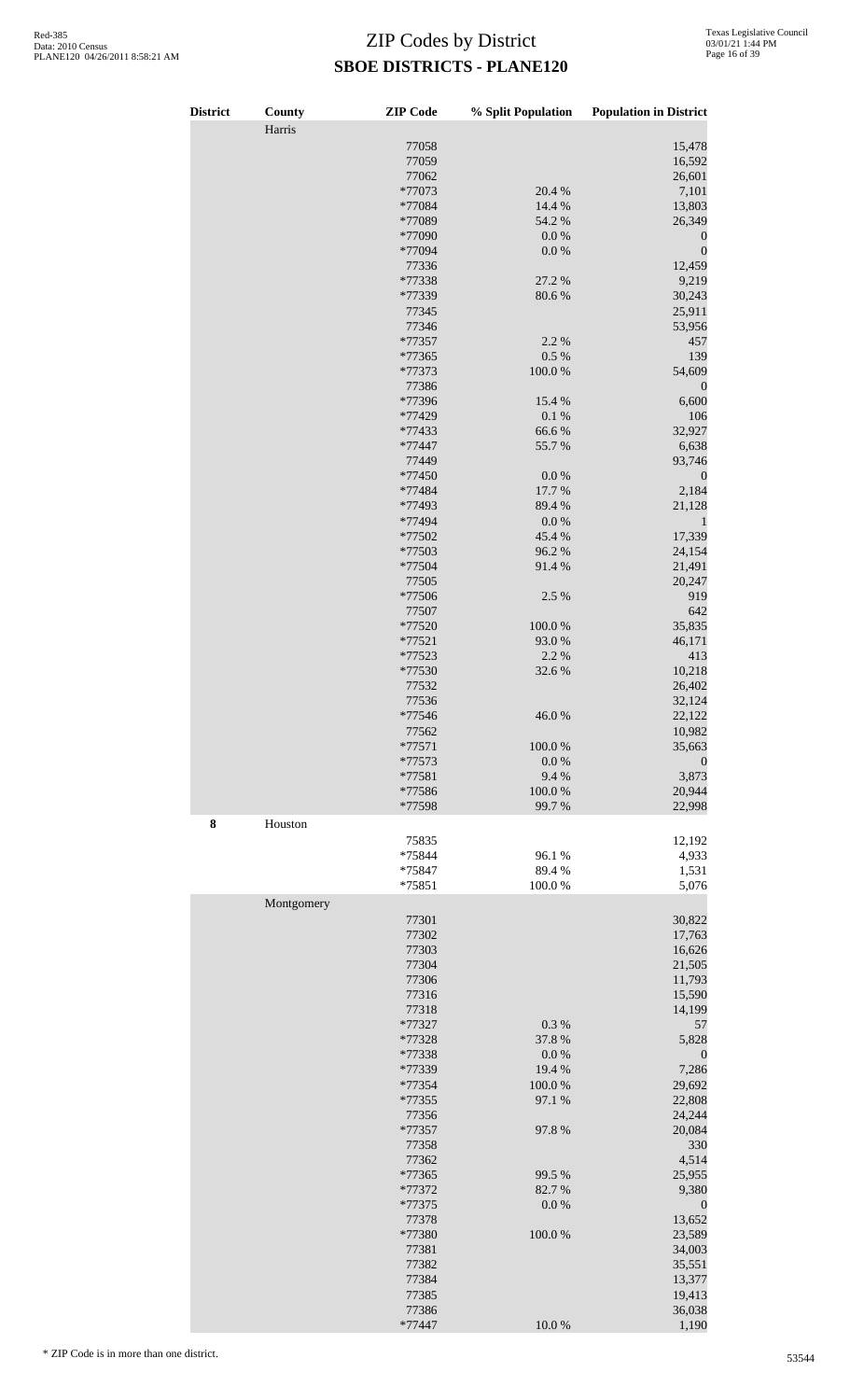| <b>District</b> | County                | <b>ZIP</b> Code                                                                                                                     |                                                               | % Split Population Population in District                                                                                                                                                              |
|-----------------|-----------------------|-------------------------------------------------------------------------------------------------------------------------------------|---------------------------------------------------------------|--------------------------------------------------------------------------------------------------------------------------------------------------------------------------------------------------------|
|                 | Montgomery            | 77873                                                                                                                               |                                                               | 457                                                                                                                                                                                                    |
| ${\bf 8}$       | $\operatorname{Polk}$ | *75936<br>*75939<br>75960<br>77335<br>77351<br>77360                                                                                | 7.0%<br>100.0%                                                | 130<br>3,897<br>1,089<br>2,280<br>32,961<br>5,056                                                                                                                                                      |
|                 | San Jacinto           | 77320<br>*77328<br>77331<br>77351<br>77358<br>77359<br>77364<br>*77371<br>77378                                                     | 40.6%<br>99.8%                                                | 366<br>6,266<br>6,430<br>$\boldsymbol{0}$<br>546<br>680<br>2,976<br>7,793<br>1,327                                                                                                                     |
|                 | Trinity               | *75845<br>*75847<br>75856<br>75862<br>*75926                                                                                        | 100.0%<br>10.6%<br>100.0%                                     | 2,969<br>181<br>366<br>9,898<br>1,171                                                                                                                                                                  |
|                 | Walker                | *75852<br>75862<br>77318<br>77320<br>77340<br>77358<br>77378<br>*77831<br>77873                                                     | 2.4 %<br>8.9%                                                 | 92<br>412<br>12<br>34,135<br>28,807<br>3,831<br>$\mathfrak{Z}$<br>285<br>284                                                                                                                           |
| 9               | Anderson              | 75751<br>75763<br>75766<br>75785<br>75801<br>75803<br>75839<br>*75840<br>*75844<br>75853<br>*75855<br>75861                         | $0.0\ \%$<br>3.9%<br>$0.0\ \%$                                | 10<br>2,858<br>$\boldsymbol{0}$<br>$\boldsymbol{0}$<br>16,491<br>17,325<br>5,720<br>$\boldsymbol{0}$<br>201<br>1,235<br>$\boldsymbol{0}$<br>14,618                                                     |
|                 | Angelina              | *75845<br>*75847<br>75901<br>75904<br>*75926<br>*75936<br>*75939<br>75941<br>75949<br>75964<br>75969<br>75980                       | $0.0\ \%$<br>$0.0\ \%$<br>$0.0\ \%$<br>$0.0\ \%$<br>$0.0\ \%$ | $\boldsymbol{0}$<br>$\boldsymbol{0}$<br>28,714<br>33,976<br>$\boldsymbol{0}$<br>$\boldsymbol{0}$<br>$\boldsymbol{0}$<br>9,135<br>7,804<br>$\boldsymbol{0}$<br>4,261<br>2,881                           |
|                 | Bowie                 | 71822<br>71836<br>71854<br>74740<br>75426<br>75501<br>75503<br>75554<br>75559<br>75560<br>75561<br>75567<br>75569<br>75570<br>75574 |                                                               | $\boldsymbol{0}$<br>$\boldsymbol{0}$<br>$\boldsymbol{0}$<br>$\boldsymbol{0}$<br>$\boldsymbol{0}$<br>37,231<br>23,992<br>159<br>5,709<br>$\boldsymbol{0}$<br>5,652<br>3,804<br>2,967<br>11,283<br>1,768 |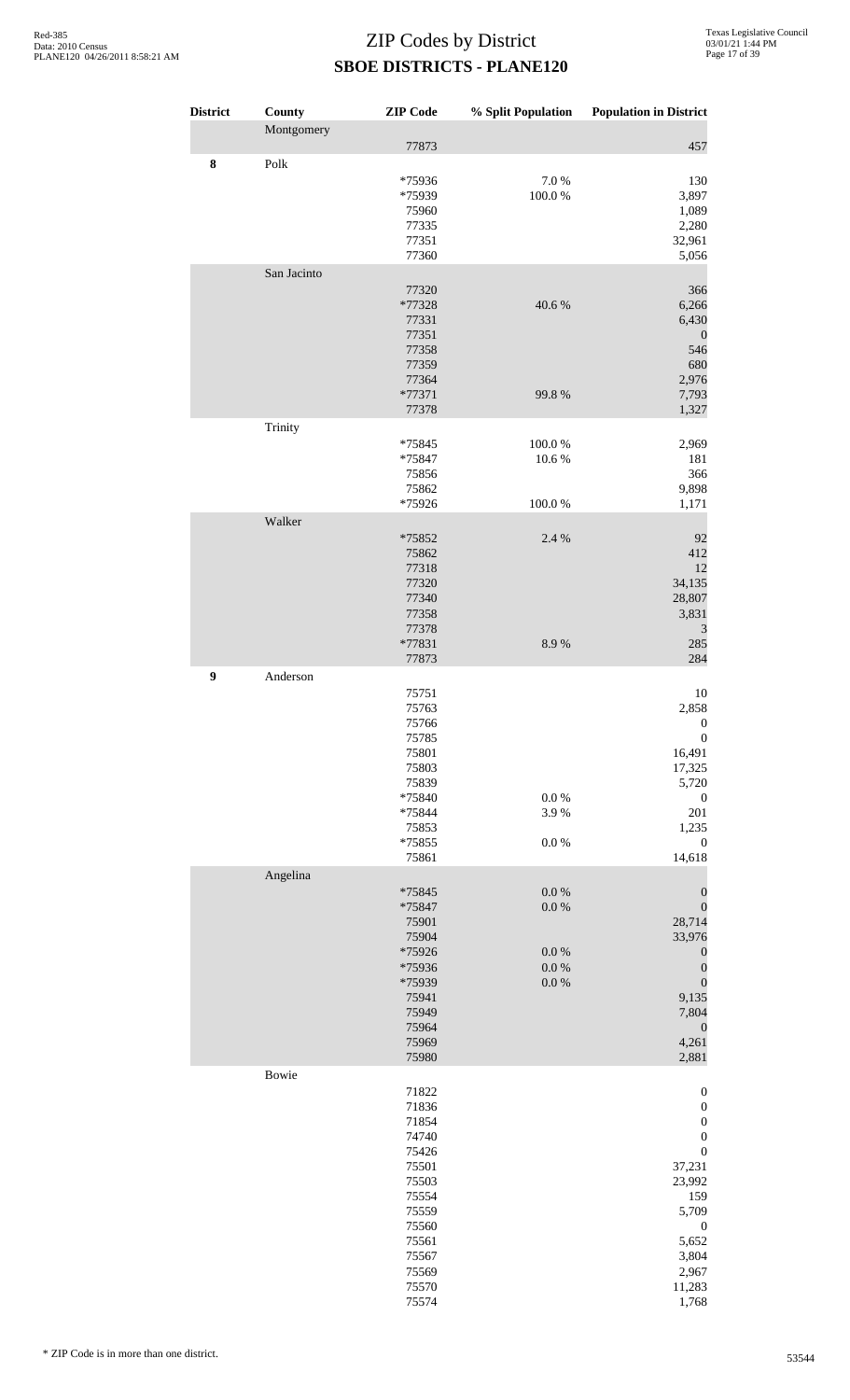| <b>District</b>  | County   | <b>ZIP</b> Code   | % Split Population | <b>Population in District</b> |
|------------------|----------|-------------------|--------------------|-------------------------------|
| $\boldsymbol{9}$ | Camp     |                   |                    |                               |
|                  |          | 75451<br>75686    |                    | 1,499<br>10,902               |
|                  | Cass     |                   |                    |                               |
|                  |          | 75501             |                    | 209                           |
|                  |          | 75551             |                    | 9,290                         |
|                  |          | 75555             |                    | 1,955                         |
|                  |          | 75556             |                    | 893                           |
|                  |          | 75560             |                    | 1,280                         |
|                  |          | 75563<br>75566    |                    | 5,488<br>992                  |
|                  |          | 75568             |                    | 460                           |
|                  |          | 75572             |                    | 4,486                         |
|                  |          | 75630             |                    | 1,076                         |
|                  |          | 75656             |                    | 4,335                         |
|                  |          | 75668             |                    | 0                             |
|                  | Cherokee | 75687             |                    | 4                             |
|                  |          | 75757             |                    | 3,546                         |
|                  |          | 75763             |                    | $\boldsymbol{0}$              |
|                  |          | 75766             |                    | 24,086                        |
|                  |          | 75784             |                    | 446                           |
|                  |          | 75785             |                    | 12,672                        |
|                  |          | 75789<br>75925    |                    | 4,828<br>3,537                |
|                  |          | 75976             |                    | 1,726                         |
|                  | Delta    |                   |                    |                               |
|                  |          | 75415             |                    | 110                           |
|                  |          | 75428             |                    | 180                           |
|                  |          | 75432<br>75448    |                    | 3,655<br>742                  |
|                  |          | 75449             |                    | $\boldsymbol{0}$              |
|                  |          | 75450             |                    | 44                            |
|                  |          | 75469             |                    | 500                           |
|                  |          | 75482             |                    | $\mathbf{0}$                  |
|                  | Fannin   |                   |                    |                               |
|                  |          | 75418<br>*75424   | 2.0%               | 13,941<br>62                  |
|                  |          | 75438             |                    | 1,441                         |
|                  |          | 75439             |                    | 949                           |
|                  |          | 75446             |                    | 2,817                         |
|                  |          | 75447             |                    | 496                           |
|                  |          | 75449<br>*75452   | 94.9%              | 962<br>4,670                  |
|                  |          | 75476             |                    | 2,193                         |
|                  |          | 75479             |                    | 2,062                         |
|                  |          | 75488             |                    | 1,203                         |
|                  |          | 75490             |                    | 2,219                         |
|                  |          | *75491<br>75492   | 11.3%              | 609<br>291                    |
|                  | Franklin |                   |                    |                               |
|                  |          | 75457             |                    | 7,007                         |
|                  |          | 75480             |                    | 1,658                         |
|                  |          | 75487             |                    | 658                           |
|                  |          | 75494             |                    | 1,282                         |
|                  | Grayson  | 74733             |                    | $\boldsymbol{0}$              |
|                  |          | 75020             |                    | 21,739                        |
|                  |          | 75021             |                    | 8,146                         |
|                  |          | *75058            | 100.0%             | 2,890                         |
|                  |          | 75076             |                    | 7,428                         |
|                  |          | 75090<br>75092    |                    | 23,977<br>22,790              |
|                  |          | 75414             |                    | 3,194                         |
|                  |          | 75459             |                    | 4,374                         |
|                  |          | 75479             |                    | 37                            |
|                  |          | *75491            | 88.4%              | 4,751                         |
|                  |          | *75495<br>*76233  | 95.3%<br>84.8%     | 6,822<br>2,621                |
|                  |          | *76240            | $0.1~\%$           | 33                            |
|                  |          | 76245             |                    | 1,746                         |
|                  |          | *76258            | 4.8%               | 321                           |
|                  |          | 76264<br>$*76271$ | 92.6%              | 1,497<br>1,284                |
|                  |          | *76273            | 78.3 %             | 7,227                         |
|                  | Gregg    |                   |                    |                               |
|                  |          | 75601             |                    | 14,164                        |
|                  |          | 75602             |                    | 18,078                        |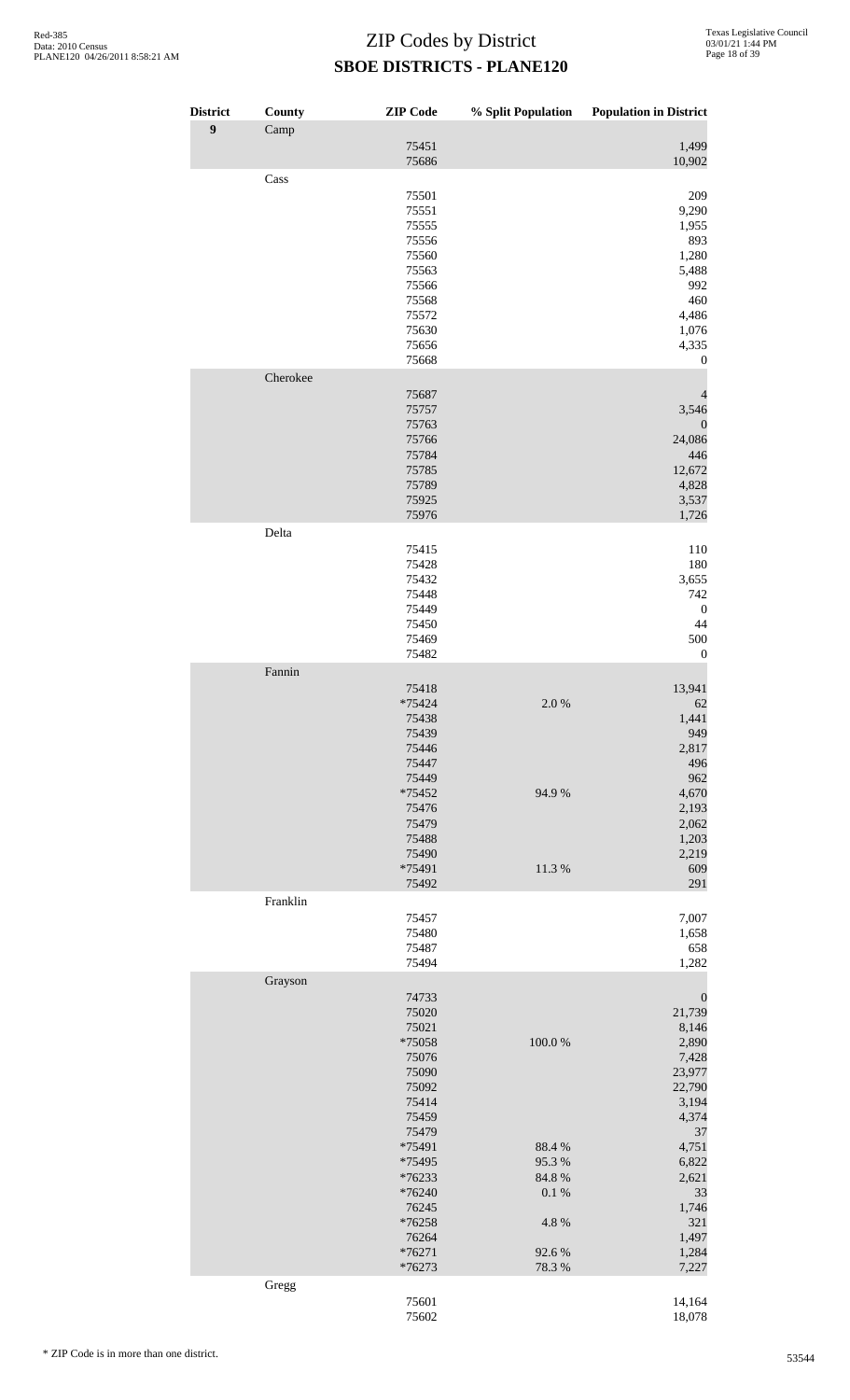| <b>District</b>  | County<br>Gregg | <b>ZIP</b> Code                                                                                          | % Split Population | <b>Population in District</b>                                                                                       |
|------------------|-----------------|----------------------------------------------------------------------------------------------------------|--------------------|---------------------------------------------------------------------------------------------------------------------|
|                  |                 | 75603<br>75604<br>75605<br>75645<br>75647                                                                |                    | 4,208<br>29,340<br>24,355<br>26<br>6,819                                                                            |
| $\boldsymbol{9}$ | Harrison        | 75662<br>75691<br>75693                                                                                  |                    | 17,964<br>14<br>6,762                                                                                               |
|                  |                 | 71060<br>75601<br>75602<br>75605<br>75640<br>75650<br>75651<br>75657<br>75661<br>75670<br>75672<br>75692 |                    | $\boldsymbol{0}$<br>1,718<br>5,315<br>4,002<br>1,215<br>8,454<br>2,016<br>402<br>2,616<br>17,248<br>17,270<br>5,375 |
|                  | Henderson       | 75124                                                                                                    |                    | 3,451                                                                                                               |
|                  |                 | 75143<br>$*75144$<br>75147<br>75148<br>75156<br>75163<br>75751<br>75752                                  | $0.0\ \%$          | 7,519<br>$\boldsymbol{0}$<br>188<br>5,948<br>15,361<br>2,301<br>16,891<br>7,005                                     |
|                  |                 | 75756<br>75758                                                                                           |                    | 3,279<br>8,661                                                                                                      |
|                  |                 | 75763<br>75770                                                                                           |                    | 3,038<br>2,707                                                                                                      |
|                  |                 | 75778<br>75853                                                                                           |                    | 2,183<br>$\boldsymbol{0}$                                                                                           |
|                  | Hopkins         | 75420                                                                                                    |                    | 308                                                                                                                 |
|                  |                 | 75431<br>75432<br>75433<br>75437<br>75471<br>75478<br>75481<br>75482                                     |                    | 3,710<br>$\boldsymbol{0}$<br>3,953<br>209<br>1,153<br>486<br>218<br>25,124                                          |
|                  | Hunt            |                                                                                                          |                    |                                                                                                                     |
|                  |                 | 75135<br>75160<br>75169<br>*75189<br>75401<br>75402<br>75422<br>75423                                    | 23.2 %             | 5,845<br>1,419<br>1,751<br>5,386<br>18,387<br>16,323<br>2,764<br>2,647                                              |
|                  |                 | 75428<br>*75442                                                                                          | 13.4 %             | 9,787<br>1,202                                                                                                      |
|                  |                 | 75449<br>*75452                                                                                          | 3.5 %              | 225<br>170                                                                                                          |
|                  |                 | 75453<br>75474<br>75496                                                                                  |                    | 2,742<br>14,674                                                                                                     |
|                  | Kaufman         |                                                                                                          |                    | 2,807                                                                                                               |
|                  |                 | 75114<br>75126<br>75142<br>75143                                                                         |                    | 4,767<br>33,652<br>19,325<br>6,086                                                                                  |
|                  |                 | 75147<br>75156                                                                                           |                    | 3,671<br>$\,$ 8 $\,$                                                                                                |
|                  |                 | 75157<br>*75158                                                                                          | 100.0%             | 217<br>4,435                                                                                                        |
|                  |                 | *75159<br>75160                                                                                          | 11.8%              | 2,163<br>22,033                                                                                                     |
|                  |                 | 75161<br>75169                                                                                           |                    | 6,171<br>583                                                                                                        |
|                  |                 | *75181<br>*75182                                                                                         | 0.0 %<br>$0.0\ \%$ | $\boldsymbol{0}$<br>$\boldsymbol{0}$                                                                                |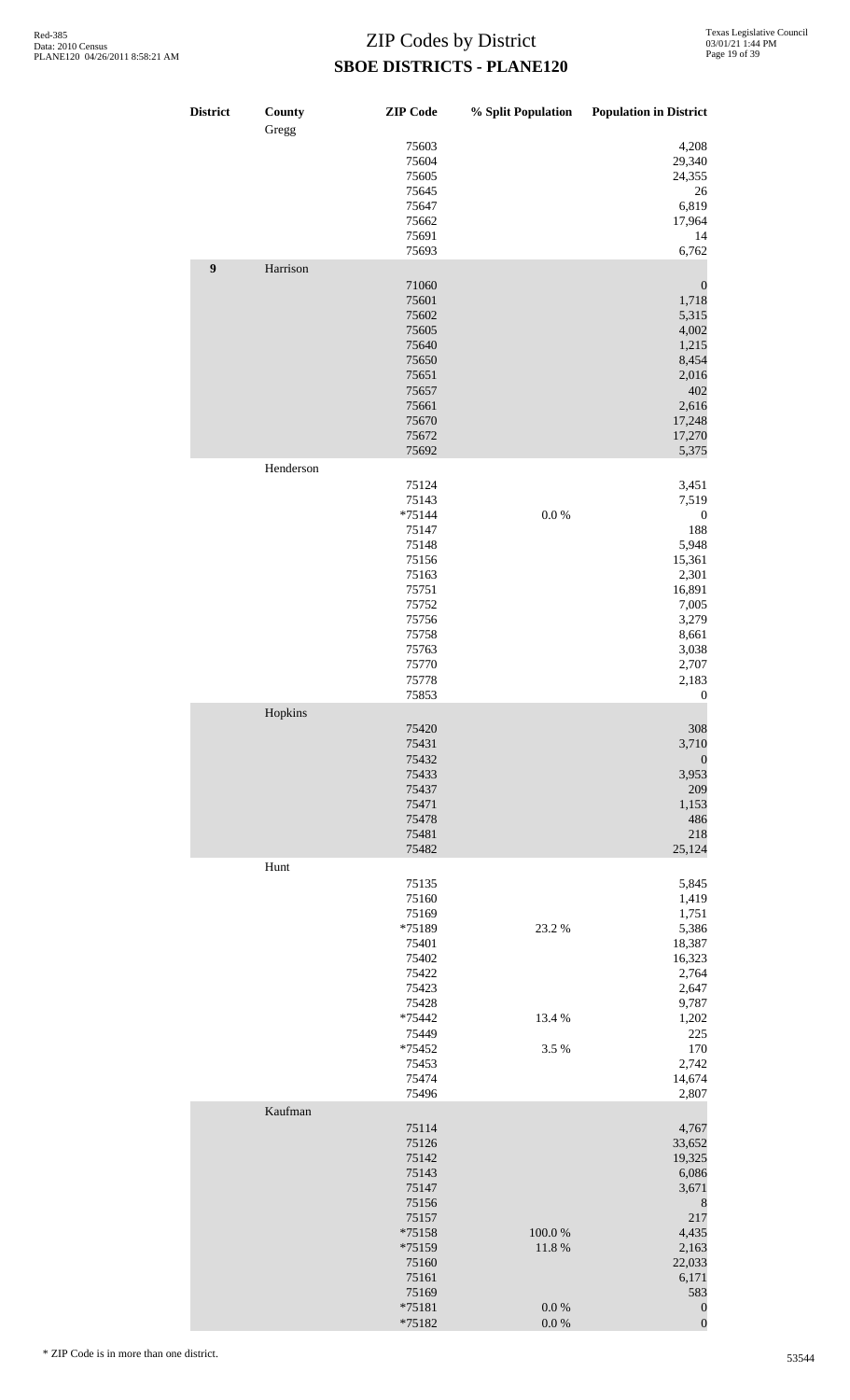| <b>District</b>  | <b>County</b> | <b>ZIP</b> Code | % Split Population | <b>Population in District</b> |
|------------------|---------------|-----------------|--------------------|-------------------------------|
|                  | Kaufman       | 75474           |                    | 239                           |
| $\boldsymbol{9}$ | Lamar         |                 |                    |                               |
|                  |               | 74727           |                    | $\boldsymbol{0}$              |
|                  |               | 74738           |                    | $\boldsymbol{0}$              |
|                  |               | 75411<br>75416  |                    | 887<br>2,928                  |
|                  |               | 75421           |                    | 1,014                         |
|                  |               | 75432           |                    | $\boldsymbol{0}$              |
|                  |               | 75435           |                    | 1,188                         |
|                  |               | 75436           |                    | 427                           |
|                  |               | 75446<br>75460  |                    | 217<br>23,221                 |
|                  |               | 75462           |                    | 10,936                        |
|                  |               | 75468           |                    | 972                           |
|                  |               | 75470           |                    | 364                           |
|                  |               | 75473<br>75477  |                    | 3,986<br>1,104                |
|                  |               | 75486           |                    | 2,549                         |
|                  |               | 75488           |                    | $\mathbf{0}$                  |
|                  | Marion        |                 |                    |                               |
|                  |               | 75555<br>75630  |                    | $\boldsymbol{0}$<br>1,355     |
|                  |               | 75640           |                    | 42                            |
|                  |               | 75651           |                    | 33                            |
|                  |               | 75657           |                    | 8,093                         |
|                  |               | 75661<br>75668  |                    | $\mathbf{0}$<br>210           |
|                  |               | 75683           |                    | 813                           |
|                  | Morris        |                 |                    |                               |
|                  |               | 75487           |                    | 6                             |
|                  |               | 75568           |                    | 2,567                         |
|                  |               | 75571<br>75638  |                    | 2,012<br>6,125                |
|                  |               | 75656           |                    | 487                           |
|                  |               | 75668           |                    | 1,737                         |
|                  | Nacogdoches   |                 |                    |                               |
|                  |               | 75760<br>*75937 | $100.0~\%$         | 2,205<br>2,354                |
|                  |               | 75943           |                    | 1,192                         |
|                  |               | 75944           |                    | 807                           |
|                  |               | 75946           |                    | 2,839                         |
|                  |               | 75961<br>75962  |                    | 14,096<br>3,125               |
|                  |               | 75964           |                    | 20,493                        |
|                  |               | 75965           |                    | 17,413                        |
|                  | Panola        |                 |                    |                               |
|                  |               | 75631<br>75633  |                    | 2,758<br>14,378               |
|                  |               | 75639           |                    | 3,486                         |
|                  |               | 75643           |                    | 964                           |
|                  |               | 75652           |                    | 28                            |
|                  |               | 75669<br>75672  |                    | 1,193<br>44                   |
|                  |               | 75691           |                    | 266                           |
|                  |               | 75692           |                    | $\sqrt{5}$                    |
|                  |               | 75974           |                    | 674                           |
|                  | Rains         | 75127           |                    |                               |
|                  |               | 75410           |                    | $\boldsymbol{0}$<br>1,713     |
|                  |               | 75440           |                    | 4,849                         |
|                  |               | 75453           |                    | 196                           |
|                  | Red River     | 75472           |                    | 4,156                         |
|                  |               | 74764           |                    | $\boldsymbol{0}$              |
|                  |               | 75412           |                    | 828                           |
|                  |               | 75417           |                    | 2,582                         |
|                  |               | 75426<br>75435  |                    | 5,257<br>153                  |
|                  |               | 75436           |                    | 1,685                         |
|                  |               | 75487           |                    | 77                            |
|                  |               | 75550           |                    | 761                           |
|                  | Rockwall      | 75554           |                    | 1,517                         |
|                  |               | 75032           |                    | 27,862                        |
|                  |               | *75087          | 99.4 %             | 28,244                        |
|                  |               | *75088          | 17.9 %             | 4,392                         |
|                  |               | *75089          | 5.0%               | 1,516                         |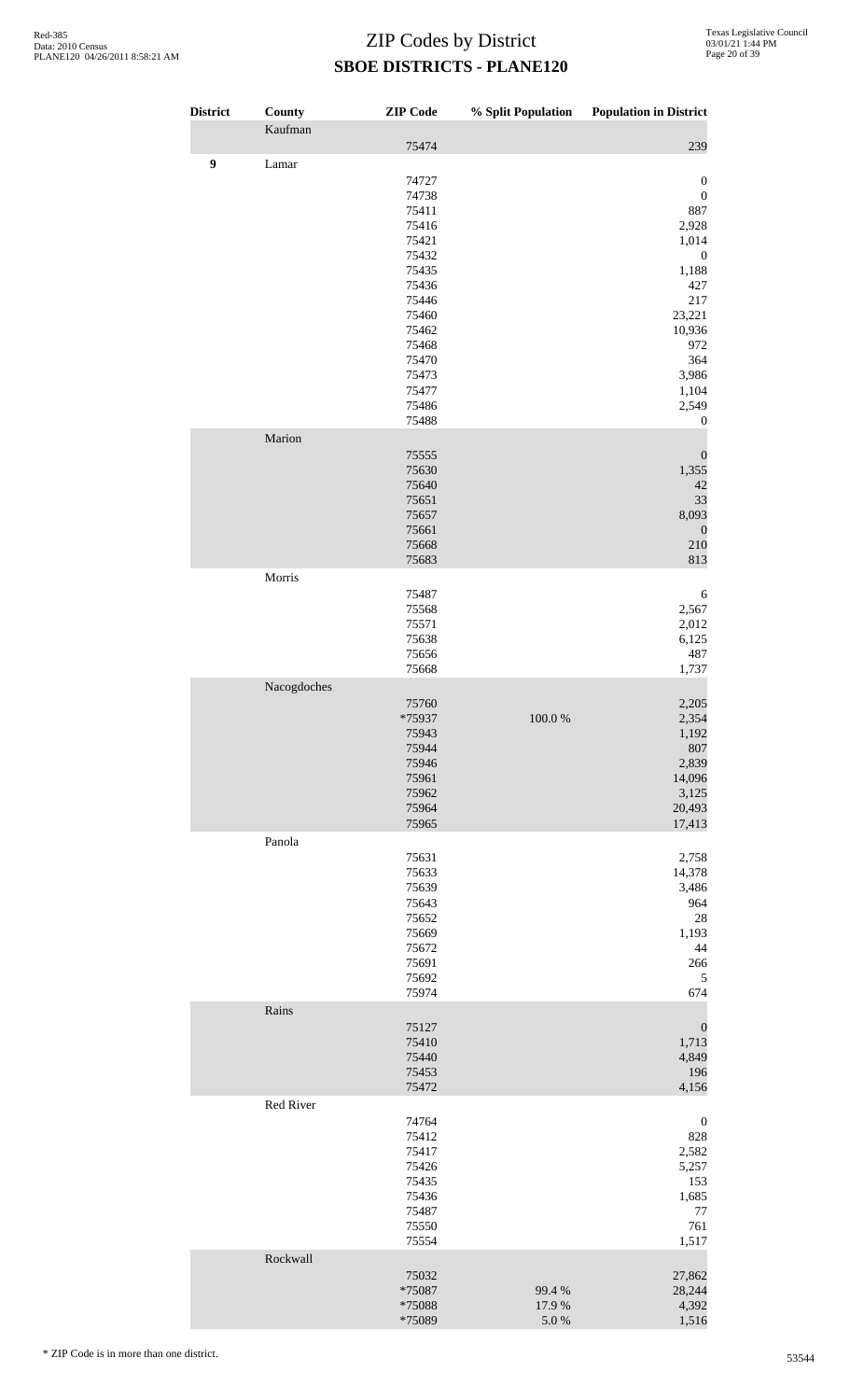| <b>District</b> | <b>County</b><br>Rockwall | <b>ZIP</b> Code | % Split Population | <b>Population in District</b> |
|-----------------|---------------------------|-----------------|--------------------|-------------------------------|
|                 |                           | *75098<br>75126 | 2.8 %              | 1,351<br>29                   |
|                 |                           | 75160<br>*75189 | 64.2 %             | 35<br>14,908                  |
| 9               | Rusk                      | 75603           |                    | 1,227                         |
|                 |                           | 75652           |                    | 17,428                        |
|                 |                           | 75654           |                    | 11,967                        |
|                 |                           | 75662           |                    | 7,101                         |
|                 |                           | 75667           |                    | 2,932                         |
|                 |                           | 75681           |                    | 1,995                         |
|                 |                           | 75684           |                    | 6,416                         |
|                 |                           | 75687           |                    | 40                            |
|                 |                           | 75689           |                    | 416                           |
|                 |                           | 75691           |                    | 3,018                         |
|                 |                           | 75760           |                    | $\overline{c}$                |
|                 |                           | 75784           |                    | 24                            |
|                 |                           | 75946           |                    | 764                           |
|                 | Shelby                    |                 |                    |                               |
|                 |                           | 75935           |                    | 13,352                        |
|                 |                           | 75954           |                    | 3,147                         |
|                 |                           | 75973           |                    | 3,178                         |
|                 |                           | 75974           |                    | 1,962                         |
|                 | Smith                     | 75975           |                    | 3,809                         |
|                 |                           | 75140           |                    | 6                             |
|                 |                           | 75410           |                    | $\boldsymbol{0}$              |
|                 |                           | 75647           |                    | 1,795                         |
|                 |                           | 75662           |                    | 476                           |
|                 |                           | 75684           |                    | 743                           |
|                 |                           | 75701           |                    | 33,521                        |
|                 |                           | 75702           |                    | 26,581                        |
|                 |                           | 75703           |                    | 37,301                        |
|                 |                           | 75704           |                    | 8,200                         |
|                 |                           | 75705           |                    | 2,311                         |
|                 |                           | 75706           |                    | 9,256                         |
|                 |                           | 75707           |                    | 14,365                        |
|                 |                           | 75708           |                    | 6,957                         |
|                 |                           | 75709           |                    | 5,056                         |
|                 |                           | 75750           |                    | 3,980                         |
|                 |                           | 75755           |                    | $\boldsymbol{0}$              |
|                 |                           | 75757           |                    | 6,076                         |
|                 |                           | 75762           |                    | 11,980                        |
|                 |                           | 75765           |                    | $\boldsymbol{0}$              |
|                 |                           | 75771           |                    | 18,544                        |
|                 |                           | 75773           |                    | 886                           |
|                 |                           | 75789           |                    | 4,660                         |
|                 |                           | 75790           |                    | 91                            |
|                 |                           | 75791           |                    | 13,237                        |
|                 |                           | 75792           |                    | 2,890                         |
|                 |                           | 75798           |                    | 98                            |
|                 |                           | 75799           |                    | 704                           |
|                 | Titus                     |                 |                    |                               |
|                 |                           | 75455           |                    | 24,810                        |
|                 |                           | 75487           |                    | 1,266                         |
|                 |                           | 75493           |                    | 1,736                         |
|                 |                           | 75558           |                    | 2,061                         |
|                 |                           | 75638<br>75686  |                    | $\boldsymbol{0}$<br>2,461     |
|                 | Upshur                    |                 |                    |                               |
|                 |                           | 75451           |                    | 6                             |
|                 |                           | 75494           |                    | 131                           |
|                 |                           | 75604           |                    | 184                           |
|                 |                           | 75605           |                    | 50                            |
|                 |                           | 75640           |                    | 3,520                         |
|                 |                           | 75644           |                    | 10,933                        |
|                 |                           | 75645           |                    | 10,129                        |
|                 |                           | 75647           |                    | 4,780                         |
|                 |                           | 75668           |                    | $\boldsymbol{0}$              |
|                 |                           | 75683           |                    | 3,318                         |
|                 |                           | 75686           |                    | 828                           |
|                 |                           | 75755           |                    | 5,375                         |
|                 |                           | 75765           |                    | 55                            |
|                 |                           | 75792           |                    | $\boldsymbol{0}$              |
|                 | Van Zandt                 |                 |                    |                               |
|                 |                           | 75103           |                    | 13,901                        |
|                 |                           | 75117<br>75127  |                    | 4,071<br>2,123                |
|                 |                           |                 |                    |                               |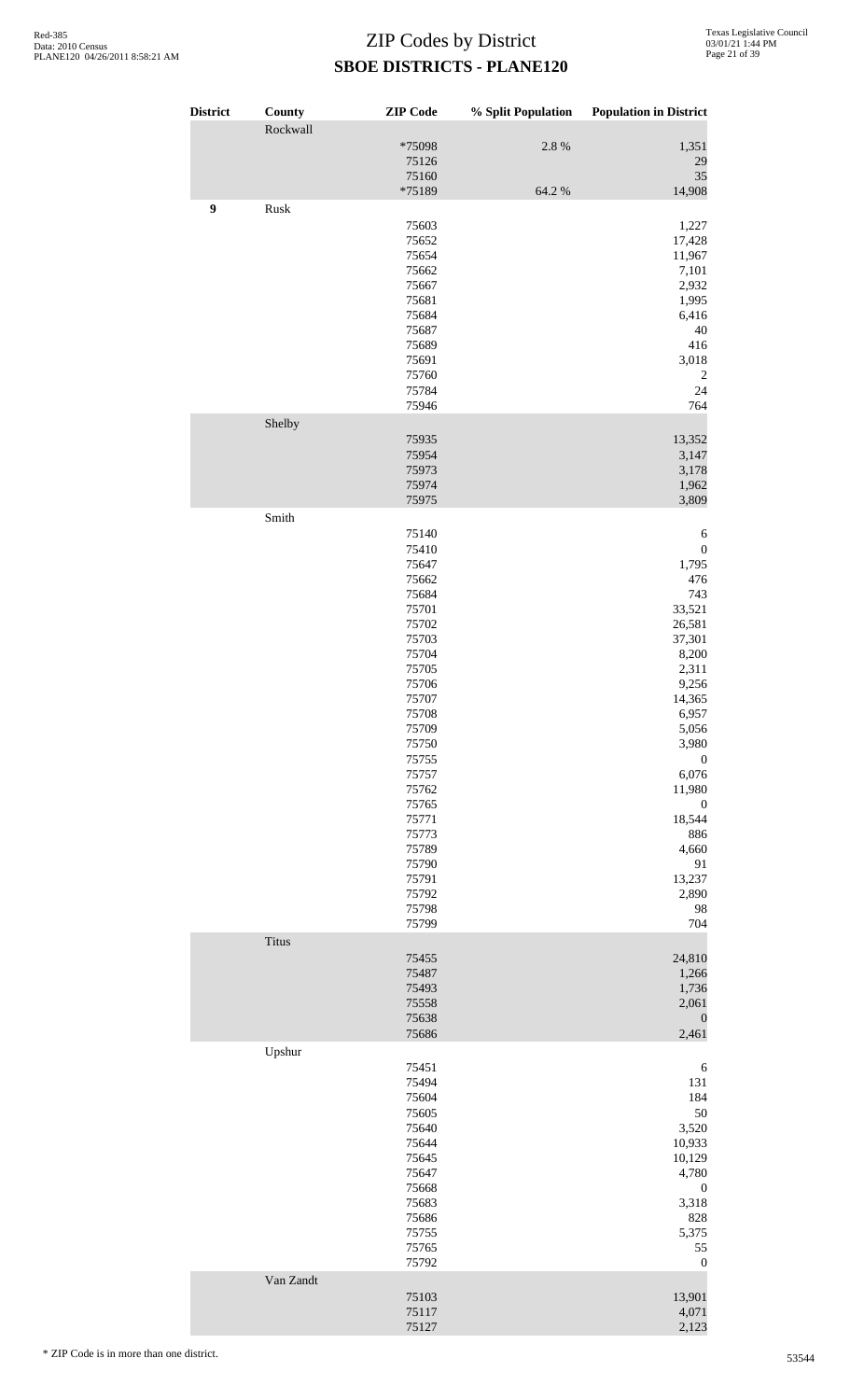| <b>District</b> | County<br>Van Zandt | <b>ZIP</b> Code  | % Split Population | <b>Population in District</b>        |
|-----------------|---------------------|------------------|--------------------|--------------------------------------|
|                 |                     | 75140            |                    | 6,000                                |
|                 |                     | 75147<br>75161   |                    | 2,329<br>$\boldsymbol{0}$            |
|                 |                     | 75169            |                    | 11,239                               |
|                 |                     | 75410<br>75440   |                    | $\boldsymbol{0}$<br>$\boldsymbol{0}$ |
|                 |                     | 75752            |                    | 18                                   |
|                 |                     | 75754<br>75758   |                    | 5,992<br>124                         |
|                 |                     | 75778            |                    | 1,393                                |
| 9               | Wood                | 75790            |                    | 5,389                                |
|                 |                     | 75140            |                    | $\boldsymbol{0}$                     |
|                 |                     | 75410            |                    | 4,448                                |
|                 |                     | 75431<br>75440   |                    | 462<br>133                           |
|                 |                     | 75480            |                    | 186                                  |
|                 |                     | 75494<br>75497   |                    | 7,744<br>2,691                       |
|                 |                     | 75765            |                    | 8,406                                |
|                 |                     | 75771<br>75773   |                    | $\boldsymbol{0}$<br>9,948            |
|                 |                     | 75783            |                    | 7,946                                |
| 10              | Austin              |                  |                    |                                      |
|                 |                     | 77418<br>*77423  | $0.0\ \%$          | 9,477<br>$\boldsymbol{0}$            |
|                 |                     | 77426            |                    | 158                                  |
|                 |                     | *77434           | $0.0\ \%$          | $\boldsymbol{0}$<br>$\boldsymbol{0}$ |
|                 |                     | 77445<br>*77474  | 99.6%              | 12,975                               |
|                 |                     | *77485           | 51.4%              | 2,222                                |
|                 |                     | *77833<br>77835  | 1.2%               | 330<br>87                            |
|                 |                     | 78931            |                    | 383                                  |
|                 |                     | *78933<br>*78940 | 44.2 %<br>8.3 %    | 669<br>168                           |
|                 |                     | 78944            |                    | 587                                  |
|                 |                     | *78950<br>78954  | 63.5 %             | 1,322<br>39                          |
|                 | <b>Bastrop</b>      |                  |                    |                                      |
|                 |                     | 78602            |                    | 25,286                               |
|                 |                     | *78612<br>*78616 | 94.3%<br>38.5 %    | 10,388<br>2,861                      |
|                 |                     | *78617           | 20.2 %             | 4,508                                |
|                 |                     | *78621<br>78650  | 71.8%              | 15,356<br>1,428                      |
|                 |                     | *78653           | 0.9%               | 150                                  |
|                 |                     | 78659<br>*78662  | 86.3%              | 2,533<br>1,929                       |
|                 |                     | 78941            |                    | 103                                  |
|                 |                     | 78942<br>*78953  | 70.6%              | 44<br>606                            |
|                 |                     | 78957            |                    | 8,923                                |
|                 |                     | *78959           | 2.9%               | 56                                   |
|                 | Bell                | 76501            |                    | 17,567                               |
|                 |                     | 76502            |                    | 31,224                               |
|                 |                     | 76504<br>76511   |                    | 23,660<br>966                        |
|                 |                     | 76513            |                    | 34,525                               |
|                 |                     | 76519<br>76527   |                    | 273<br>169                           |
|                 |                     | *76528           | 1.4 %              | 327                                  |
|                 |                     | 76534<br>76537   |                    | 2,449<br>95                          |
|                 |                     | *76539           | 17.8 %             | 1,364                                |
|                 |                     | 76541<br>76542   |                    | 19,279<br>39,625                     |
|                 |                     | 76543            |                    | 30,342                               |
|                 |                     | *76544<br>76548  | 51.1%              | 15,293                               |
|                 |                     | *76549           | 99.6%              | 26,447<br>44,488                     |
|                 |                     | 76554            |                    | 2,057                                |
|                 |                     | *76557<br>76559  | 31.2%              | 1,620<br>4,963                       |
|                 |                     | 76569            |                    | 2,453                                |
|                 |                     | 76571<br>76579   |                    | 6,798<br>4,251                       |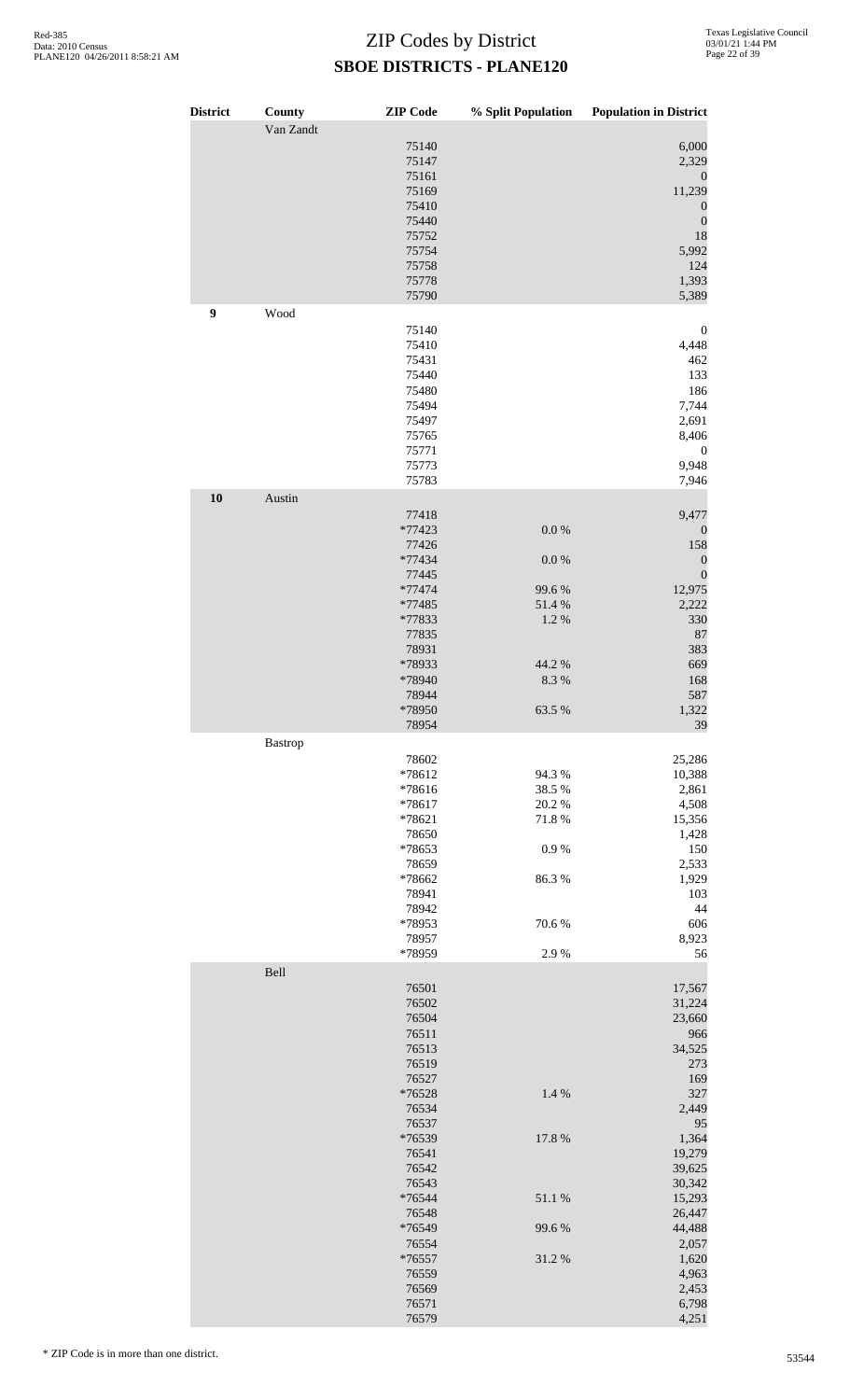| <b>District</b><br>10 | County<br>Burleson | <b>ZIP</b> Code                                                                                                                                             | % Split Population                                                       | <b>Population in District</b>                                                                                                                               |
|-----------------------|--------------------|-------------------------------------------------------------------------------------------------------------------------------------------------------------|--------------------------------------------------------------------------|-------------------------------------------------------------------------------------------------------------------------------------------------------------|
|                       |                    | 76556<br>*77807<br>*77836<br>*77845<br>77853<br>*77859<br>*77868<br>*77879<br>78946                                                                         | $0.0\ \%$<br>100.0%<br>$0.0\ \%$<br>$0.0\ \%$<br>$0.0\ \%$<br>$100.0~\%$ | $\boldsymbol{0}$<br>$\boldsymbol{0}$<br>11,471<br>$\boldsymbol{0}$<br>$\boldsymbol{0}$<br>$\boldsymbol{0}$<br>$\boldsymbol{0}$<br>5,716<br>$\boldsymbol{0}$ |
|                       | <b>Burnet</b>      | 76527<br>*76539<br>*76550<br>78605<br>78608<br>*78611<br>*78639<br>78642<br>*78654<br>*78657                                                                | 5.2 %<br>6.9%<br>98.8%<br>11.0%<br>96.5 %<br>39.7%                       | 11<br>401<br>763<br>5,016<br>819<br>13,196<br>792<br>133<br>16,814<br>2,243                                                                                 |
|                       | Falls              | *78669<br>76501<br>*76524<br>76570<br>76579<br>76632<br>76653<br>*76655<br>76656<br>76661<br>*76664<br>76680<br>*76682                                      | 32.7%<br>19.9%<br>5.4 %<br>$0.1~\%$<br>27.5 %                            | 2,562<br>52<br>620<br>2,557<br>15<br>1,895<br>103<br>422<br>2,385<br>8,530<br>$\overline{\mathbf{c}}$<br>502<br>783                                         |
|                       | Fayette            | 77835<br>78932<br>*78934<br>78938<br>*78940<br>78941<br>78942<br>78945<br>78946<br>78949<br>*78950<br>78954<br>*78956<br>78957<br>*78959<br>*78962<br>78963 | $0.0\ \%$<br>79.0%<br>1.0%<br>94.5 %<br>6.6%<br>5.8 %                    | 10<br>483<br>$\boldsymbol{0}$<br>363<br>1,599<br>2,795<br>128<br>10,691<br>267<br>436<br>21<br>1,123<br>5,093<br>203<br>128<br>300<br>914                   |
|                       | Freestone          | 75831<br>75838<br>*75840<br>*75855<br>*75859<br>75860<br>76693                                                                                              | 100.0%<br>49.8%<br>80.9%                                                 | 363<br>345<br>7,324<br>1,405<br>1,373<br>7,395<br>1,611                                                                                                     |
|                       | Lee                | 77853<br>*78621<br>78659<br>78942<br>78946<br>78947<br>78948                                                                                                | 2.7 %                                                                    | 832<br>569<br>294<br>8,683<br>531<br>4,308<br>1,395                                                                                                         |
|                       | Leon               | 75831<br>75833<br>75846<br>75850<br>*75855<br>77865<br>77871                                                                                                | 50.2%                                                                    | 4,282<br>3,519<br>1,710<br>689<br>1,419<br>2,098<br>3,084                                                                                                   |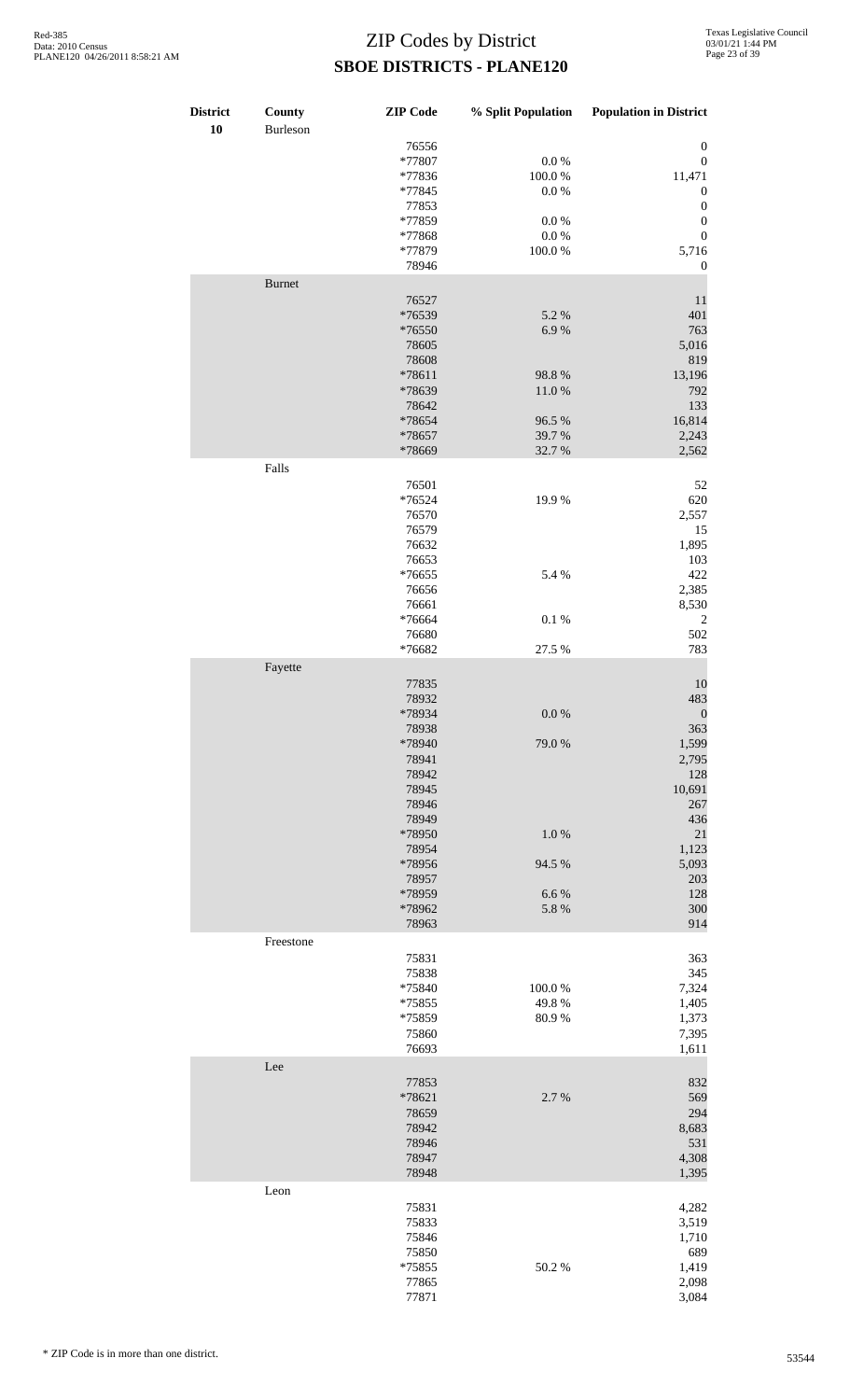| <b>District</b> | County    | <b>ZIP</b> Code  | % Split Population | <b>Population in District</b> |
|-----------------|-----------|------------------|--------------------|-------------------------------|
| 10              | Limestone |                  |                    |                               |
|                 |           | 75846<br>75860   |                    | 661<br>$\boldsymbol{0}$       |
|                 |           | 76635            |                    | 1,291                         |
|                 |           | 76642            |                    | 6,644                         |
|                 |           | 76653<br>*76664  | 8.1%               | 937<br>268                    |
|                 |           | 76667            |                    | 10,954                        |
|                 |           | 76678            |                    | 612                           |
|                 |           | 76687<br>76693   |                    | 2,001<br>16                   |
|                 | Madison   |                  |                    |                               |
|                 |           | *75851           | $0.0\ \%$          | $\boldsymbol{0}$              |
|                 |           | *75852           | 97.6%              | 3,803                         |
|                 |           | *77808<br>*77831 | 0.0 %<br>2.9%      | $\boldsymbol{0}$<br>93        |
|                 |           | *77859           | 0.0 %              | $\boldsymbol{0}$              |
|                 |           | 77864            |                    | 7,186                         |
|                 |           | 77871<br>*77872  | 100.0%             | 566<br>2,016                  |
|                 | Milam     |                  |                    |                               |
|                 |           | 76511            |                    | 388                           |
|                 |           | 76518            |                    | 1,571                         |
|                 |           | 76519<br>76520   |                    | 621<br>8,080                  |
|                 |           | 76523            |                    | 63                            |
|                 |           | 76530            |                    | $\,$ 8 $\,$                   |
|                 |           | 76534<br>76556   |                    | 82<br>1,628                   |
|                 |           | 76567            |                    | 8,399                         |
|                 |           | 76569            |                    | $\boldsymbol{0}$              |
|                 |           | 76570<br>76577   |                    | $\boldsymbol{0}$<br>3,201     |
|                 |           | 76578            |                    | $\theta$                      |
|                 |           | 77857            |                    | 716                           |
|                 | Robertson | 76519            |                    | $\boldsymbol{0}$              |
|                 |           | 76556            |                    | $\boldsymbol{0}$              |
|                 |           | 76629            |                    | 1,978                         |
|                 |           | *77807<br>*77808 | 5.7%<br>6.1%       | 562<br>653                    |
|                 |           | 77837            |                    | 1,523                         |
|                 |           | 77856            |                    | 5,194                         |
|                 | Travis    | *77859           | 92.4 %             | 6,712                         |
|                 |           | 78613            |                    | 8,473                         |
|                 |           | 78615            |                    | 621                           |
|                 |           | *78620<br>*78621 | 7.6%<br>23.0%      | 1,062<br>4,918                |
|                 |           | 78634            |                    | 384                           |
|                 |           | 78641            |                    | 7,554                         |
|                 |           | 78645<br>*78653  | 97.7%              | 9,720<br>16,311               |
|                 |           | *78654           | 3.5 %              | 608                           |
|                 |           | 78660<br>*78663  |                    | 70,535                        |
|                 |           | 78664            | 3.1 %              | 26<br>6,527                   |
|                 |           | *78669           | 65.3%              | 5,122                         |
|                 |           | *78723<br>*78724 | 0.0 %<br>0.6 %     | $\boldsymbol{0}$<br>126       |
|                 |           | 78726            |                    | 12,681                        |
|                 |           | 78727            |                    | 26,666                        |
|                 |           | 78728<br>78729   |                    | 18,548<br>1,358               |
|                 |           | *78730           | 100.0%             | 7,952                         |
|                 |           | *78731           | 90.3%              | 23,214                        |
|                 |           | *78732<br>*78733 | 100.0%<br>0.1 %    | 14,060<br>10                  |
|                 |           | 78734            |                    | 17,675                        |
|                 |           | *78736           | 0.0 %              | $\boldsymbol{0}$              |
|                 |           | *78738<br>78750  | 99.8%              | 13,268<br>14,858              |
|                 |           | *78751           | 4.9%               | 716                           |
|                 |           | 78752            |                    | 17,121                        |
|                 |           | 78753<br>78754   |                    | 45,168<br>14,467              |
|                 |           | *78756           | $0.0\ \%$          | $\boldsymbol{0}$              |
|                 |           | 78757            |                    | 21,722                        |
|                 |           | 78758            |                    | 47,856                        |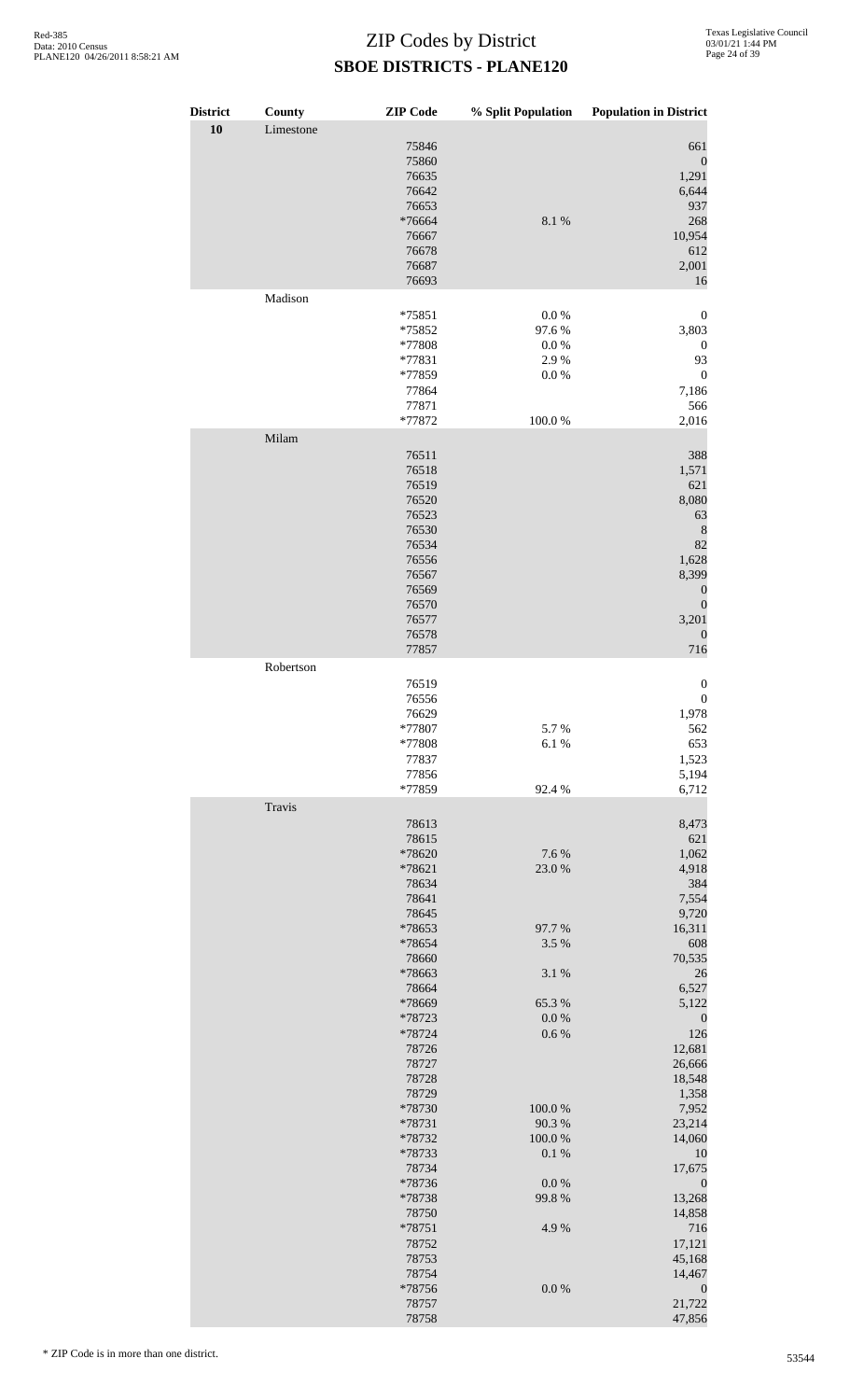| <b>District</b> | County     | <b>ZIP</b> Code  | % Split Population  | <b>Population in District</b> |
|-----------------|------------|------------------|---------------------|-------------------------------|
|                 | Travis     |                  |                     |                               |
|                 |            | 78759            |                     | 37,235                        |
| 10              | Waller     | *77355           | 2.9%                | 671                           |
|                 |            | *77363           | 6.2%                | 188                           |
|                 |            | 77418            |                     | $\boldsymbol{0}$              |
|                 |            | *77423           | 96.2%               | 9,583                         |
|                 |            | 77426<br>77445   |                     | $\boldsymbol{0}$<br>16,792    |
|                 |            | $*77447$         | 31.2%               | 3,717                         |
|                 |            | *77474           | 0.0 %               | $\boldsymbol{0}$              |
|                 |            | *77484<br>*77493 | 79.7%<br>9.9%       | 9,808<br>2,331                |
|                 |            | *77494           | 0.2 %               | 115                           |
|                 |            | *77868           | $0.0\ \%$           | $\boldsymbol{0}$              |
|                 | Washington |                  |                     |                               |
|                 |            | 77426<br>77445   |                     | 1,866                         |
|                 |            | *77833           | 98.8%               | $\boldsymbol{0}$<br>27,313    |
|                 |            | 77835            |                     | 2,219                         |
|                 |            | *77868           | $0.0\ \%$           | $\boldsymbol{0}$              |
|                 |            | *77879<br>*77880 | $0.0\ \%$<br>100.0% | $\boldsymbol{0}$<br>1,834     |
|                 |            | 78932            |                     | 304                           |
|                 |            | 78946            |                     | 182                           |
|                 | Williamson |                  |                     |                               |
|                 |            | 76511<br>76527   |                     | 2,190<br>3,771                |
|                 |            | 76530            |                     | 2,698                         |
|                 |            | 76537            |                     | 3,847                         |
|                 |            | 76574            |                     | 17,918                        |
|                 |            | 76577<br>76578   |                     | 94<br>1,692                   |
|                 |            | 78613            |                     | 57,105                        |
|                 |            | 78615            |                     | 820                           |
|                 |            | *78621           | 2.1%                | 455                           |
|                 |            | 78626            |                     | 25,930                        |
|                 |            | 78628<br>78633   |                     | 24,601<br>19,297              |
|                 |            | 78634            |                     | 21,855                        |
|                 |            | 78641            |                     | 36,467                        |
|                 |            | 78642            |                     | 9,415                         |
|                 |            | *78653<br>78660  | $0.0\ \%$           | $\boldsymbol{0}$<br>30        |
|                 |            | 78664            |                     | 46,863                        |
|                 |            | 78665            |                     | 36,154                        |
|                 |            | 78681            |                     | 49,696                        |
|                 |            | 78717<br>78727   |                     | 22,538<br>$20\,$              |
|                 |            | 78728            |                     | 1,750                         |
|                 |            | 78729            |                     | 25,832                        |
|                 |            | 78750            |                     | 11,336                        |
| 11              |            | 78759            |                     | 305                           |
|                 | Dallas     | 75001            |                     | 11,887                        |
|                 |            | *75006           | 100.0%              | 46,782                        |
|                 |            | *75007           | 5.3 %               | 2,715                         |
|                 |            | *75019           | 98.1 %              | 38,405                        |
|                 |            | 75038<br>*75039  | 100.0%              | 30,358<br>10,616              |
|                 |            | *75061           | 24.3 %              | 13,004                        |
|                 |            | *75062           | $100.0~\%$          | 41,918                        |
|                 |            | 75063            | 0.4%                | 35,502<br>244                 |
|                 |            | *75067<br>*75220 | $0.0\ \%$           | $\boldsymbol{0}$              |
|                 |            | *75229           | 27.6%               | 8,797                         |
|                 |            | *75230           | 17.5 %              | 4,807                         |
|                 |            | *75234<br>*75240 | 97.4 %<br>33.2 %    | 27,948<br>8,979               |
|                 |            | *75244           | 100.0%              | 13,241                        |
|                 |            | *75248           | 29.6%               | 10,028                        |
|                 |            | *75252           | 1.7%                | 407                           |
|                 |            | *75254<br>75261  | 75.5 %              | 15,227<br>$\boldsymbol{0}$    |
|                 |            | *75287           | $0.0\ \%$           | 3                             |
|                 |            | 76051            |                     | 108                           |
|                 | Parker     |                  |                     |                               |
|                 |            | 76008            |                     | 11,841                        |
|                 |            | *76020           | 41.0%               | 10,851                        |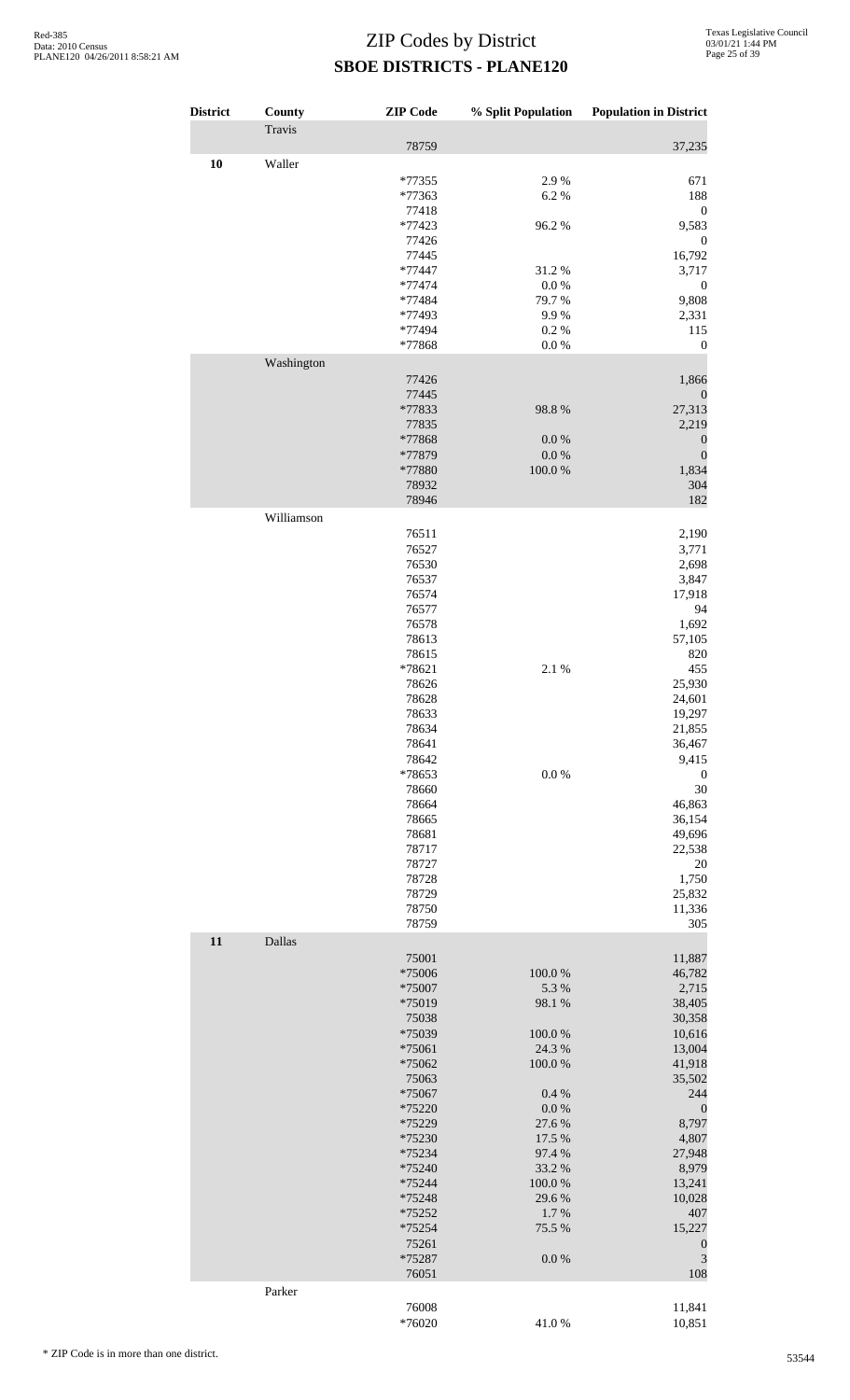| <b>District</b> | <b>County</b><br>Parker | <b>ZIP</b> Code | % Split Population | <b>Population in District</b> |
|-----------------|-------------------------|-----------------|--------------------|-------------------------------|
|                 |                         | $*76023$        | 3.3 %              | 198                           |
|                 |                         | *76035          | 66.2%              | 970                           |
|                 |                         | *76049          | 1.9%               | 486                           |
|                 |                         | *76066          | 94.7%              | 2,823                         |
|                 |                         | *76067          | 10.4%              | 2,276                         |
|                 |                         |                 |                    |                               |
|                 |                         | *76082          | 87.7%              | 15,789                        |
|                 |                         | 76085           |                    | 10,294                        |
|                 |                         | 76086           |                    | 18,347                        |
|                 |                         | *76087          | 98.6%              | 25,082                        |
|                 |                         | 76088           |                    | 11,557                        |
|                 |                         | 76108           |                    | 2,867                         |
|                 |                         | 76126           |                    | 640                           |
|                 |                         | *76462          | 26.7%              | 725                           |
|                 |                         | *76486          | 14.7%              | 242                           |
|                 |                         | *76487          | 75.5 %             | 1,852                         |
|                 |                         | 76490           |                    | 87                            |
| 11              |                         |                 |                    |                               |
|                 | Tarrant                 |                 |                    |                               |
|                 |                         | *75022          | 0.9 %              | 206                           |
|                 |                         | *75028          | $0.0\ \%$          | 6                             |
|                 |                         | *75050          | 19.3 %             | 7,804                         |
|                 |                         | *75054          | 83.0%              | 4,530                         |
|                 |                         | *75062          | $0.0\ \%$          | $\mathbf{1}$                  |
|                 |                         | 75261           |                    | $\boldsymbol{0}$              |
|                 |                         | *76001          | 54.3 %             | 16,441                        |
|                 |                         | *76002          | 8.5 %              | 2,600                         |
|                 |                         | 76006           |                    | 22,677                        |
|                 |                         | 76008           |                    | 2,197                         |
|                 |                         |                 |                    |                               |
|                 |                         | $*76011$        | 48.5 %             | 10,601                        |
|                 |                         | *76012          | 27.7 %             | 7,115                         |
|                 |                         | *76013          | 22.0 %             | 6,753                         |
|                 |                         | $*76015$        | 48.4%              | 8,054                         |
|                 |                         | 76016           |                    | 30,852                        |
|                 |                         | $*76017$        | 65.6%              | 29,264                        |
|                 |                         | *76020          | 57.7 %             | 15,289                        |
|                 |                         | 76021           |                    | 33,798                        |
|                 |                         | 76022           |                    | 13,012                        |
|                 |                         | *76028          | 29.3 %             | 17,534                        |
|                 |                         | 76034           |                    | 22,620                        |
|                 |                         |                 |                    |                               |
|                 |                         | $*76036$        | $87.9\ \%$         | 20,332                        |
|                 |                         | 76039           |                    | 32,925                        |
|                 |                         | 76040           |                    | 27,709                        |
|                 |                         | 76051           |                    | 45,625                        |
|                 |                         | *76052          | 92.9%              | 14,842                        |
|                 |                         | 76053           |                    | 28,288                        |
|                 |                         | 76054           |                    | 11,832                        |
|                 |                         | 76060           |                    | 6,902                         |
|                 |                         | *76063          | 94.6%              | 58,137                        |
|                 |                         | *76071          | 11.1 %             | 365                           |
|                 |                         | *76092          | 97.2 %             | 26,507                        |
|                 |                         |                 |                    |                               |
|                 |                         | *76102          | $0.0\ \%$          | $\boldsymbol{0}$              |
|                 |                         | *76106          | 15.8%              | 5,593                         |
|                 |                         | *76107          | 55.3 %             | 14,348                        |
|                 |                         | 76108           |                    | 35,548                        |
|                 |                         | *76109          | 100.0%             | 22,224                        |
|                 |                         | $*76110$        | 15.7%              | 4,791                         |
|                 |                         | $*76111$        | 79.9%              | 17,268                        |
|                 |                         | $*76114$        | 100.0%             | 26,271                        |
|                 |                         | $*76115$        | 51.1 %             | 10,347                        |
|                 |                         | $*76116$        | 100.0%             | 46,218                        |
|                 |                         | $*76117$        | 97.4 %             | 30,644                        |
|                 |                         |                 |                    |                               |
|                 |                         | $*76118$        | 99.7%              | 13,963                        |
|                 |                         | *76119          | 3.7%               | 1,581                         |
|                 |                         | *76120          | 18.4%              | 2,822                         |
|                 |                         | 76122           |                    | 260                           |
|                 |                         | 76123           |                    | 28,622                        |
|                 |                         | 76126           |                    | 18,679                        |
|                 |                         | 76127           |                    | 502                           |
|                 |                         | 76129           |                    | 2,384                         |
|                 |                         | 76131           |                    | 27,836                        |
|                 |                         | 76132           |                    | 24,709                        |
|                 |                         |                 |                    |                               |
|                 |                         | 76133           |                    | 48,943                        |
|                 |                         | $*76134$        | 73.4 %             | 17,173                        |
|                 |                         | 76135           |                    | 20,866                        |
|                 |                         | 76137           |                    | 54,193                        |
|                 |                         | *76140          | 31.6%              | 8,253                         |
|                 |                         | 76148           |                    | 24,158                        |
|                 |                         | 76155           |                    | 3,248                         |
|                 |                         | $*76164$        | 3.4 %              | 563                           |
|                 |                         | *76177          | 90.3%              | 5,771                         |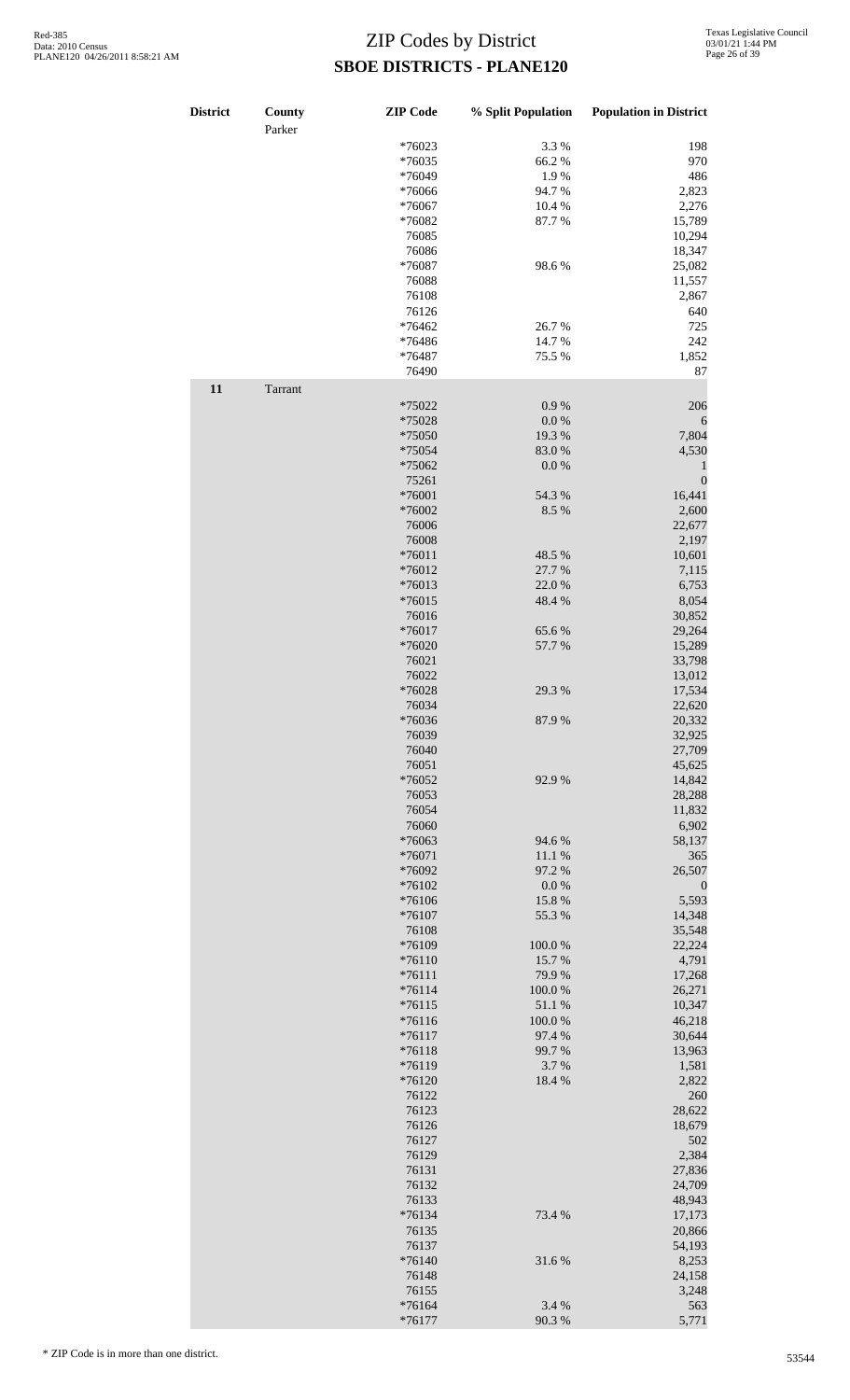| <b>District</b> | County  | <b>ZIP</b> Code    | % Split Population  | <b>Population in District</b> |
|-----------------|---------|--------------------|---------------------|-------------------------------|
| 11              | Tarrant |                    |                     |                               |
|                 |         | *76179             | 100.0%              | 48,039                        |
|                 |         | 76180              |                     | 32,491                        |
|                 |         | 76182<br>76244     |                     | 28,195<br>60,050              |
|                 |         | 76248              |                     | 34,838                        |
|                 |         | *76262             | 37.2 %              | 9,975                         |
| 12              | Collin  |                    |                     |                               |
|                 |         | 75002              |                     | 63,729                        |
|                 |         | *75009<br>75013    | 93.5 %              | 8,243<br>30,342               |
|                 |         | 75023              |                     | 43,628                        |
|                 |         | *75024             | 94.2 %              | 33,907                        |
|                 |         | 75025              |                     | 52,753<br>7,680               |
|                 |         | *75033<br>*75034   | 24.6 %<br>40.1 %    | 17,063                        |
|                 |         | 75035              |                     | 47,508                        |
|                 |         | 75044              |                     | 242                           |
|                 |         | 75048              | $0.0\ \%$           | 6,301                         |
|                 |         | *75058<br>75069    |                     | $\boldsymbol{0}$<br>33,837    |
|                 |         | 75070              |                     | 75,902                        |
|                 |         | 75071              |                     | 35,316                        |
|                 |         | 75074              |                     | 44,480                        |
|                 |         | 75075<br>*75078    | 92.8%               | 32,534<br>9,852               |
|                 |         | 75080              |                     | 9,893                         |
|                 |         | 75082              |                     | 18,634                        |
|                 |         | *75087             | 0.6%                | 166                           |
|                 |         | *75093<br>75094    | 93.4 %              | 44,721<br>20,429              |
|                 |         | *75098             | 93.5 %              | 44,922                        |
|                 |         | 75166              |                     | 2,835                         |
|                 |         | 75173              |                     | 4,652                         |
|                 |         | *75189<br>*75248   | 12.6 %<br>$0.8~\%$  | 2,916<br>270                  |
|                 |         | *75252             | 97.3%               | 23,500                        |
|                 |         | *75287             | 46.9%               | 23,113                        |
|                 |         | 75407              |                     | 14,295                        |
|                 |         | 75409              |                     | 11,855                        |
|                 |         | *75424<br>*75442   | 98.0%<br>86.6%      | 3,061<br>7,786                |
|                 |         | *75452             | 1.6%                | 80                            |
|                 |         | 75454              |                     | 5,548                         |
|                 |         | *75491             | $0.3~\%$            | 14                            |
|                 | Dallas  | *75495             | 4.7%                | 334                           |
|                 |         | 75040              |                     | 59,642                        |
|                 |         | *75041             | 100.0%              | 29,828                        |
|                 |         | 75042              |                     | 37,892                        |
|                 |         | 75043              |                     | 58,321                        |
|                 |         | 75044<br>75048     |                     | 40,668<br>13,999              |
|                 |         | 75080              |                     | 34,106                        |
|                 |         | 75081              |                     | 34,049                        |
|                 |         | 75082              |                     | 2,382                         |
|                 |         | *75088<br>*75089   | 82.1 %<br>95.0%     | 20,086<br>29,024              |
|                 |         | *75098             | 3.7%                | 1,773                         |
|                 |         | *75149             | 86.2%               | 49,132                        |
|                 |         | $*75150$           | 98.9%               | 57,853                        |
|                 |         | *75159             | 87.7%               | 16,095                        |
|                 |         | *75180<br>*75181   | 33.1 %<br>97.2 %    | 7,584<br>25,763               |
|                 |         | *75182             | 100.0%              | 5,575                         |
|                 |         | *75201             | 94.5 %              | 7,287                         |
|                 |         | *75202             | 99.8%               | 2,504                         |
|                 |         | *75204<br>75205    | 57.5 %              | 15,587<br>23,145              |
|                 |         | *75206             | 74.1 %              | 26,996                        |
|                 |         | *75207             | $0.0\ \%$           | $\boldsymbol{0}$              |
|                 |         | *75209             | 60.4 %              | 8,288                         |
|                 |         | $*75214$           | 80.5 %<br>$0.0\ \%$ | 26,693                        |
|                 |         | $*75215$<br>*75218 | 100.0%              | $\boldsymbol{0}$<br>21,668    |
|                 |         | *75219             | 43.8%               | 9,565                         |
|                 |         | *75220             | 13.6 %              | 5,719                         |
|                 |         | *75223             | 9.3%                | 1,290                         |
|                 |         | 75225<br>*75226    | 61.0%               | 20,788<br>2,381               |
|                 |         |                    |                     |                               |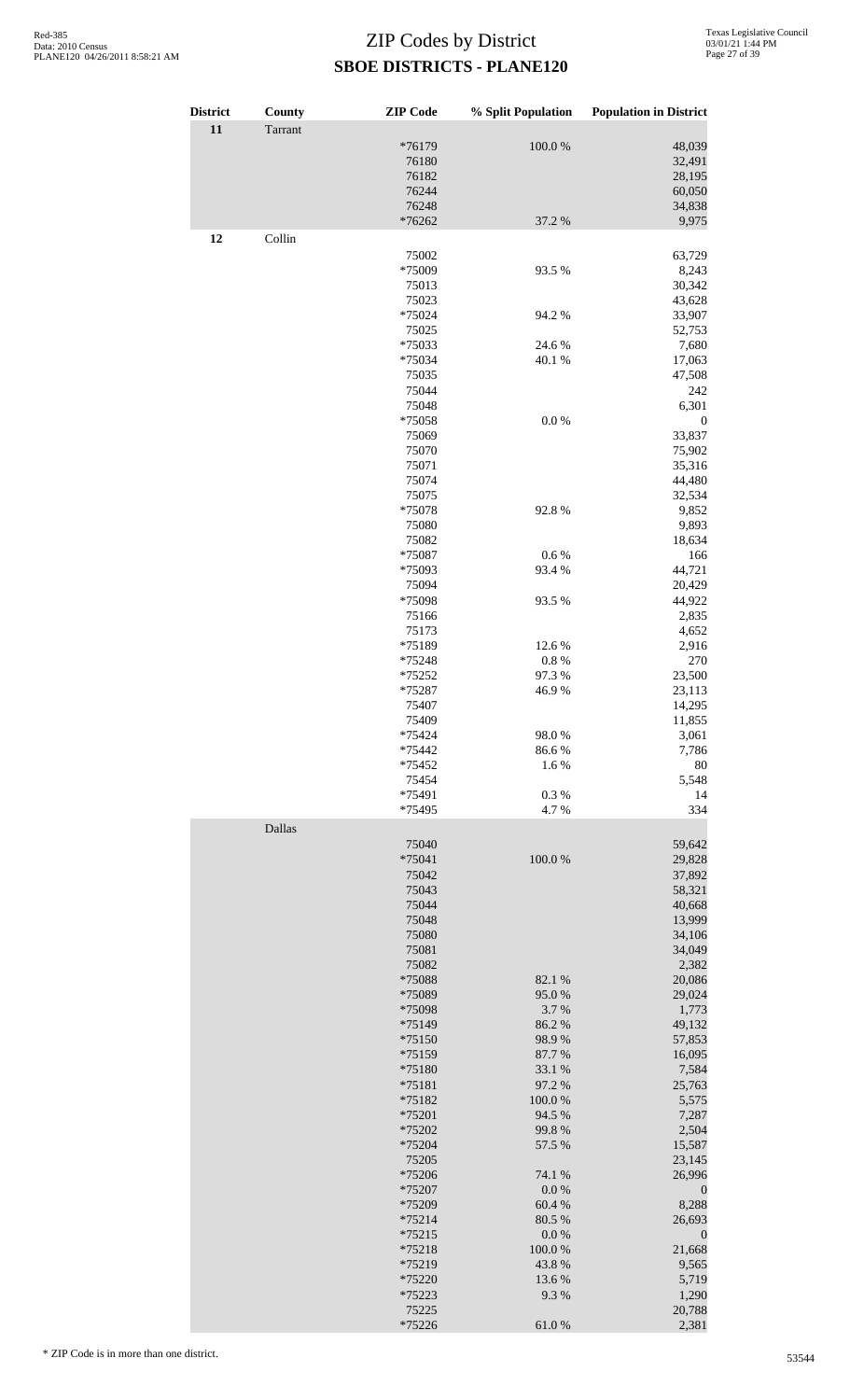| <b>District</b> | County  | <b>ZIP</b> Code | % Split Population | <b>Population in District</b> |
|-----------------|---------|-----------------|--------------------|-------------------------------|
|                 | Dallas  |                 |                    |                               |
|                 |         | *75227          | $0.0\ \%$          | $\boldsymbol{0}$              |
|                 |         | *75228          | 9.9%               | 6,538                         |
|                 |         | *75229          | 27.9%              | 8,884                         |
|                 |         | *75230          | 82.5 %             | 22,592                        |
|                 |         | 75231           |                    | 36,831                        |
|                 |         | 75238           |                    | 30,788                        |
|                 |         | *75240          | 66.8%              | 18,034                        |
|                 |         | 75243<br>*75244 | 0.0 %              | 54,420                        |
|                 |         | *75246          | 2.9%               | $\boldsymbol{0}$<br>70        |
|                 |         | *75248          | 69.6%              | 23,590                        |
|                 |         | 75251           |                    | 2,462                         |
|                 |         | *75252          | 1.0%               | 241                           |
|                 |         | *75253          | 92.6%              | 17,469                        |
|                 |         | *75254          | 24.5 %             | 4,936                         |
| 13              | Dallas  |                 |                    |                               |
|                 |         | *75039          | 0.0 %              | $\boldsymbol{0}$              |
|                 |         | *75041          | $0.0\ \%$          | $\boldsymbol{0}$              |
|                 |         | *75050          | 76.5 %             | 31,008                        |
|                 |         | 75051           |                    | 34,596                        |
|                 |         | 75052           |                    | 56,964                        |
|                 |         | *75054          | 0.6 %              | 31                            |
|                 |         | 75060           |                    | 46,204                        |
|                 |         | *75061          | 75.7%              | 40,497                        |
|                 |         | *75062          | $0.0\ \%$          | 4                             |
|                 |         | $*75104$        | 99.2 %             | 44,945                        |
|                 |         | 75115           |                    | 51,213                        |
|                 |         | 75116           |                    | 19,675                        |
|                 |         | $*75125$        | 4.8 %              | 329                           |
|                 |         | 75134<br>75137  |                    | 20,255                        |
|                 |         | 75141           |                    | 18,836<br>5,782               |
|                 |         | $*75146$        | 99.2 %             | 18,753                        |
|                 |         | *75149          | 13.8%              | 7,836                         |
|                 |         | *75150          | 1.1%               | 645                           |
|                 |         | *75154          | 24.4 %             | 8,811                         |
|                 |         | *75159          | 0.5 %              | 88                            |
|                 |         | 75172           |                    | 2,692                         |
|                 |         | *75180          | 66.9%              | 15,359                        |
|                 |         | $*75181$        | 2.8%               | 729                           |
|                 |         | *75201          | 5.5 %              | 426                           |
|                 |         | *75202          | 0.2 %              | 6                             |
|                 |         | 75203           |                    | 15,870                        |
|                 |         | *75204          | 42.5 %             | 11,529                        |
|                 |         | *75206          | 25.9%              | 9,450                         |
|                 |         | *75207          | 100.0%             | 9,648                         |
|                 |         | 75208           |                    | 30,251                        |
|                 |         | *75209          | 39.6%              | 5,427                         |
|                 |         | 75210<br>75211  |                    | 7,487<br>73,141               |
|                 |         | 75212           |                    | 24,884                        |
|                 |         | $*75214$        | 19.5 %             | 6,475                         |
|                 |         | $*75215$        | 100.0%             | 14,645                        |
|                 |         | 75216           |                    | 48,508                        |
|                 |         | 75217           |                    | 78,365                        |
|                 |         | *75218          | 0.0 %              | $\boldsymbol{0}$              |
|                 |         | *75219          | 56.2%              | 12,251                        |
|                 |         | *75220          | 86.4%              | 36,425                        |
|                 |         | *75223          | 90.7%              | 12,566                        |
|                 |         | 75224           |                    | 33,540                        |
|                 |         | *75226          | 39.0 %             | 1,525                         |
|                 |         | *75227          | 100.0%             | 55,540                        |
|                 |         | *75228          | 90.1 %             | 59,719                        |
|                 |         | *75229          | 44.5 %             | 14,156                        |
|                 |         | 75232           |                    | 28,567                        |
|                 |         | 75233<br>*75234 | 2.6%               | 14,611<br>734                 |
|                 |         | 75235           |                    | 17,394                        |
|                 |         | 75236           |                    | 12,976                        |
|                 |         | 75237           |                    | 16,975                        |
|                 |         | 75241           |                    | 28,071                        |
|                 |         | *75246          | 97.1 %             | 2,328                         |
|                 |         | 75247           |                    | 468                           |
|                 |         | 75249           |                    | 13,998                        |
|                 |         | *75253          | 7.4 %              | 1,401                         |
|                 |         | *76065          | 0.1 %              | 16                            |
|                 | Tarrant |                 |                    |                               |
|                 |         | *75050          | 4.3 %              | 1,726                         |
|                 |         | 75051           |                    | 3,008                         |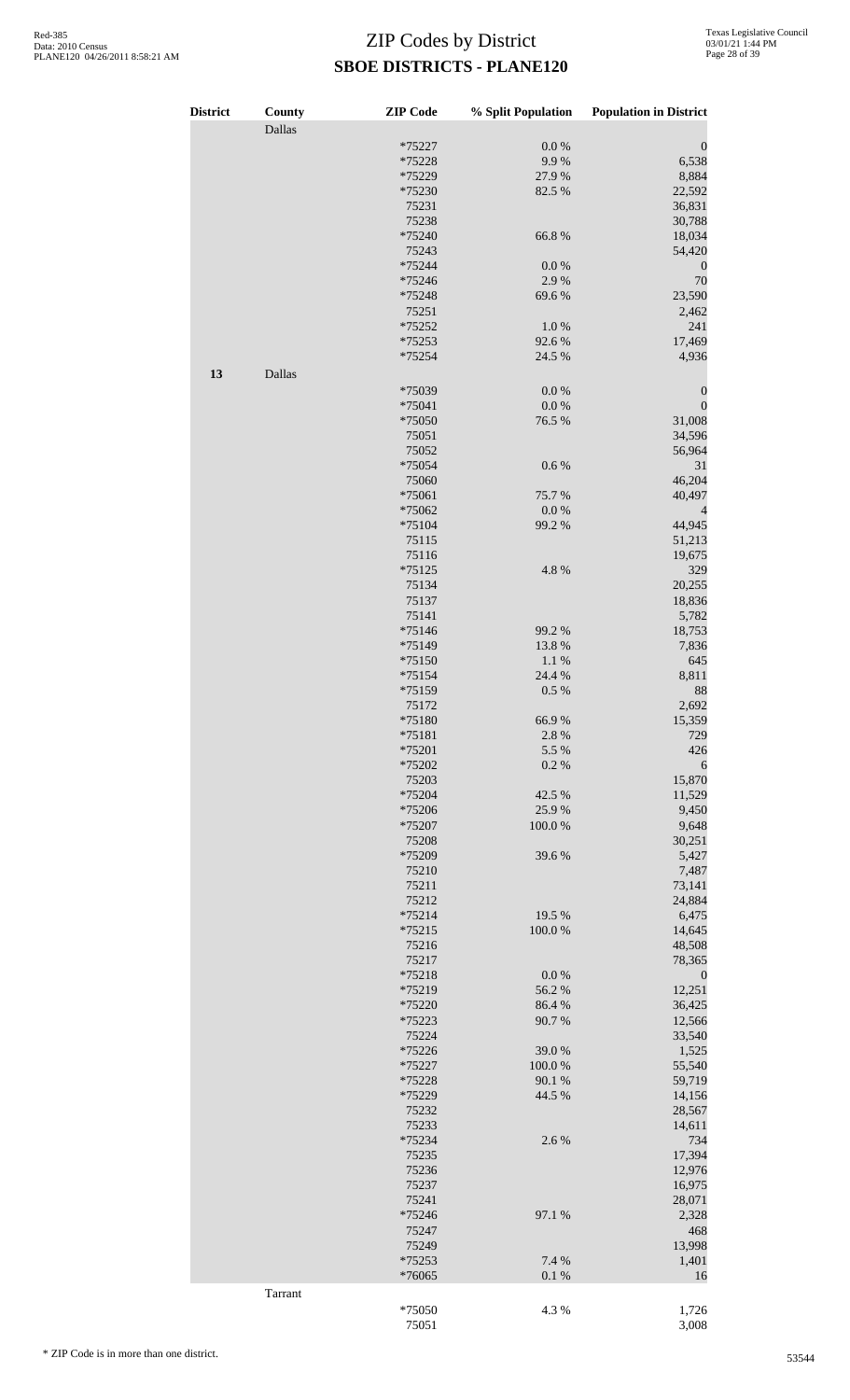| <b>District</b> | County       | <b>ZIP</b> Code | % Split Population | <b>Population in District</b> |
|-----------------|--------------|-----------------|--------------------|-------------------------------|
|                 | Tarrant      |                 |                    |                               |
|                 |              | 75052           |                    | 33,450                        |
|                 |              | *75054          | 16.4%              | 896                           |
|                 |              | *76001          | 45.7%              | 13,845                        |
|                 |              | *76002          | 91.5%              | 28,133                        |
|                 |              | 76010           |                    | 55,459                        |
|                 |              | $*76011$        | 51.5%              | 11,254                        |
|                 |              | *76012          | 72.3 %             | 18,533                        |
|                 |              | *76013          | 78.0%              | 23,927                        |
|                 |              | 76014           |                    | 34,072                        |
|                 |              | $*76015$        | 51.6%              | 8,574                         |
|                 |              | $*76017$        | 34.4 %             | 15,324                        |
|                 |              | 76018           |                    | 26,888                        |
|                 |              | 76019           |                    | $\boldsymbol{0}$              |
|                 |              | *76063          | 0.7%               | 432                           |
|                 |              |                 |                    |                               |
|                 |              | *76102          | 100.0%             | 8,283                         |
|                 |              | 76103           |                    | 14,657                        |
|                 |              | 76104           |                    | 17,274                        |
|                 |              | 76105           |                    | 22,900                        |
|                 |              | *76106          | 84.2 %             | 29,739                        |
|                 |              | $*76107$        | 44.7%              | 11,605                        |
|                 |              | *76109          | 0.0 %              | $\boldsymbol{0}$              |
|                 |              | $*76110$        | 84.3 %             | 25,635                        |
|                 |              | $*76111$        | 20.1 %             | 4,351                         |
|                 |              | 76112           |                    | 38,713                        |
|                 |              | $*76114$        | $0.0\%$            | $\mathbf{1}$                  |
|                 |              | $*76115$        | 48.9%              | 9,898                         |
|                 |              | $*76116$        | $0.0\ \%$          | $\boldsymbol{0}$              |
|                 |              | $*76117$        | 2.6%               | $808\,$                       |
|                 |              | $*76118$        | 0.3%               | $35\,$                        |
|                 |              | *76119          | 96.3%              | 40,615                        |
|                 |              | *76120          | 81.6%              | 12,485                        |
|                 |              | $*76134$        | 26.6%              | 6,239                         |
|                 |              | $*76140$        | 68.4%              | 17,873                        |
|                 |              | *76164          | 96.6%              | 16,218                        |
|                 |              | *76179          | $0.0\ \%$          | $\boldsymbol{0}$              |
|                 |              |                 |                    |                               |
| 14              | Bosque       | 76070           |                    | $\boldsymbol{0}$              |
|                 |              | 76622           |                    | $\boldsymbol{0}$              |
|                 |              | 76633           |                    | 212                           |
|                 |              | 76634           |                    | 7,280                         |
|                 |              | 76637           |                    | 742                           |
|                 |              | 76649           |                    | 973                           |
|                 |              | 76652           |                    | 1,051                         |
|                 |              | 76665           |                    | 2,785                         |
|                 |              | 76671           |                    | 1,644                         |
|                 |              | 76689           |                    | 2,472                         |
|                 |              | 76690           |                    |                               |
|                 |              | 76692           |                    | 1,053<br>$\mathbf{0}$         |
|                 | <b>Brown</b> |                 |                    |                               |
|                 |              | 76432           |                    | 1,452                         |
|                 |              |                 | 4.8%               |                               |
|                 |              | *76443          |                    | 92<br>186                     |
|                 |              | 76471           |                    |                               |
|                 |              | *76801          | 99.9%              | 25,426                        |
|                 |              | 76802           |                    | 5,032                         |
|                 |              | *76823          | 99.9%              | 2,829                         |
|                 |              | *76827          | 100.0%             | 438                           |
|                 |              | 76857           |                    | 1,776                         |
|                 |              | *76878          | 0.1 %              | $\mathbf{1}$                  |
|                 |              | 76890           |                    | 874                           |
|                 | Comanche     |                 |                    |                               |
|                 |              | 76432           |                    | 82                            |
|                 |              | 76436           |                    | 136                           |
|                 |              | 76442           |                    | 7,585                         |
|                 |              | 76444           |                    | 4,002                         |
|                 |              | 76445           |                    | 98                            |
|                 |              | 76446           |                    | 818                           |
|                 |              | 76454           |                    | 54                            |
|                 |              | 76455           |                    | 1,133                         |
|                 |              | 76474           |                    | 66                            |
|                 | Coryell      |                 |                    |                               |
|                 |              | 76522           |                    | 33,515                        |
|                 |              | 76525           |                    | 600                           |
|                 |              | 76526           |                    | 140                           |
|                 |              | *76528          | 98.5%              | 22,797                        |
|                 |              | 76538           |                    | 511                           |
|                 |              | *76539          | 11.1 %             | 851                           |
|                 |              | *76544          | 48.9 %             | 14,652                        |
|                 |              | *76549          | 0.4 %              | 176                           |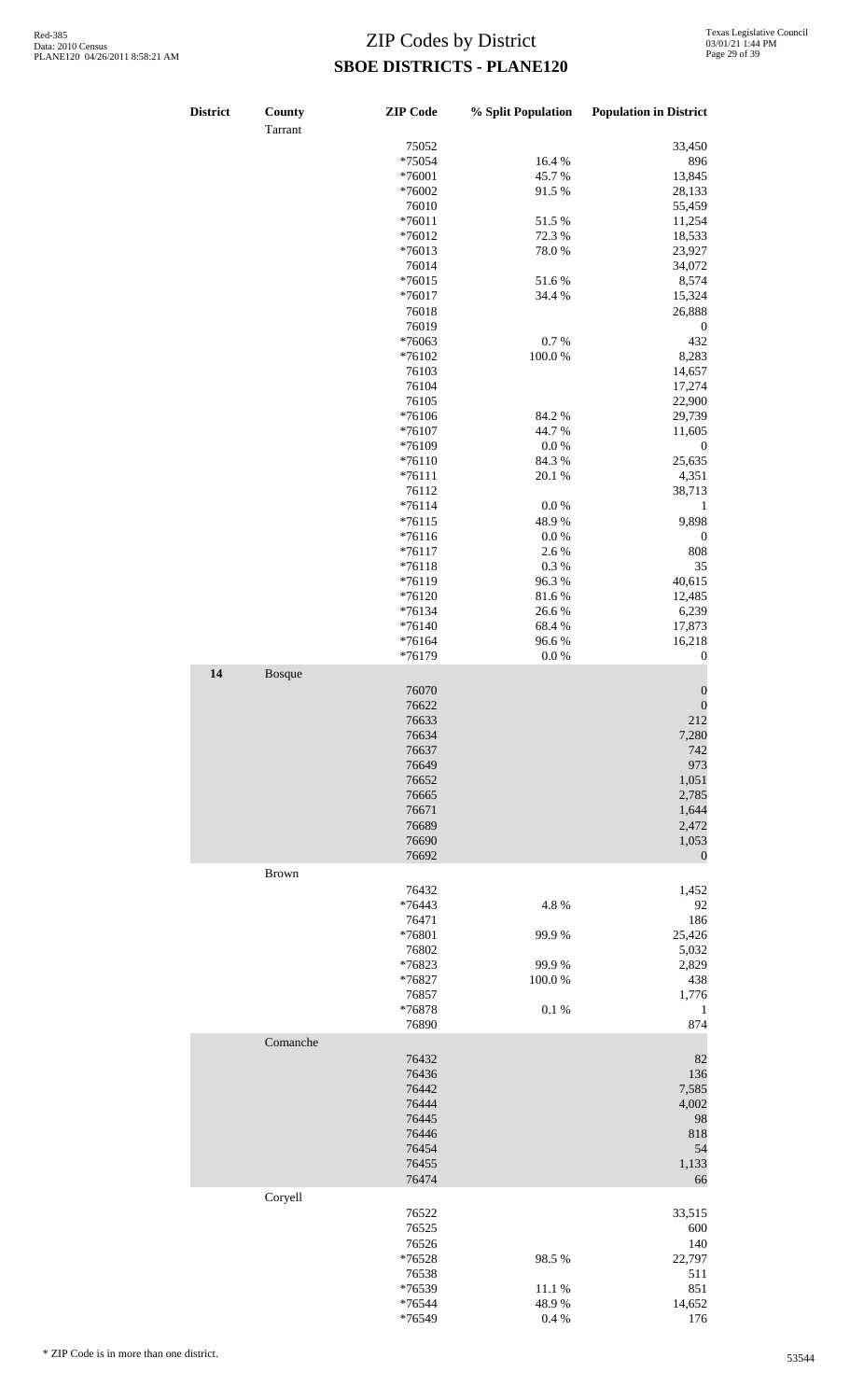| <b>District</b> | County<br>Coryell | <b>ZIP</b> Code            | % Split Population | <b>Population in District</b> |
|-----------------|-------------------|----------------------------|--------------------|-------------------------------|
|                 |                   | $*76557$<br>76561<br>76566 | 7.5 %              | 391<br>1,134<br>255           |
|                 |                   | 76634                      |                    | 37                            |
|                 |                   | 76657<br>76689             |                    | 59<br>270                     |
| 14              | Denton            |                            |                    |                               |
|                 |                   | *75006                     | 0.0 %              | $\boldsymbol{0}$              |
|                 |                   | *75007                     | 94.7%              | 48,204                        |
|                 |                   | *75009<br>75010            | 6.5 %              | 571<br>21,964                 |
|                 |                   | *75019                     | 1.9%               | 754                           |
|                 |                   | *75022                     | 99.1 %             | 22,470                        |
|                 |                   | *75024<br>*75028           | 5.8%<br>100.0%     | 2,090<br>42,147               |
|                 |                   | *75033                     | 75.4 %             | 23,494                        |
|                 |                   | *75034                     | 59.9%              | 25,532                        |
|                 |                   | 75056                      |                    | 47,599<br>12,766              |
|                 |                   | 75057<br>75065             |                    | 10,872                        |
|                 |                   | *75067                     | 99.6%              | 61,124                        |
|                 |                   | 75068                      |                    | 33,928                        |
|                 |                   | 75077<br>*75078            | 7.2 %              | 34,885<br>763                 |
|                 |                   | *75093                     | 6.6%               | 3,174                         |
|                 |                   | *75287                     | 53.1 %             | 26,196                        |
|                 |                   | *76052<br>76078            | 3.6%               | 579<br>746                    |
|                 |                   | *76092                     | 2.8%               | 773                           |
|                 |                   | $*76177$                   | 9.7%               | 619                           |
|                 |                   | 76201<br>76205             |                    | 25,687<br>20,146              |
|                 |                   | 76207                      |                    | 10,624                        |
|                 |                   | 76208                      |                    | 19,795                        |
|                 |                   | 76209<br>76210             |                    | 24,771<br>38,405              |
|                 |                   | 76226                      |                    | 17,933                        |
|                 |                   | 76227                      |                    | 21,980                        |
|                 |                   | $*76234$<br>76247          | 2.2 %              | 332<br>13,224                 |
|                 |                   | 76249                      |                    | 7,312                         |
|                 |                   | *76258                     | 95.2%              | 6,318                         |
|                 |                   | 76259<br>*76262            | 62.8%              | 4,730<br>16,807               |
|                 |                   | *76266                     | 99.7%              | 13,243                        |
|                 |                   | *76272                     | 1.2%               | 57                            |
|                 | Eastland          | 76435                      |                    | 622                           |
|                 |                   | *76437                     | 95.8%              | 5,349                         |
|                 |                   | 76442                      |                    | $\boldsymbol{0}$              |
|                 |                   | *76443<br>76444            | 0.1 %              | $\overline{c}$<br>71          |
|                 |                   | 76445                      |                    | 247                           |
|                 |                   | 76448                      |                    | 5,937                         |
|                 |                   | 76454<br>*76464            | 0.2%               | 1,504<br>1                    |
|                 |                   | 76470                      |                    | 3,100                         |
|                 |                   | 76471                      |                    | 1,750                         |
|                 | Ellis             | $*75104$                   | 0.8 %              | 355                           |
|                 |                   | 75119                      |                    | 27,096                        |
|                 |                   | $*75125$                   | 95.2%              | 6,491                         |
|                 |                   | *75146<br>75152            | 0.8 %              | 149<br>4,346                  |
|                 |                   | $*75154$                   | 75.6%              | 27,349                        |
|                 |                   | *75158                     | 0.0 %              | $\boldsymbol{0}$              |
|                 |                   | 75165<br>75167             |                    | 37,793<br>8,655               |
|                 |                   | 76041                      |                    | 429                           |
|                 |                   | 76050                      |                    | 82                            |
|                 |                   | 76055<br>76064             |                    | 130<br>1,785                  |
|                 |                   | *76065                     | 99.9%              | 29,316                        |
|                 |                   | 76084                      |                    | 1,244                         |
|                 |                   | 76626<br>76651             |                    | 47<br>3,271                   |
|                 |                   | 76670                      |                    | 1,072                         |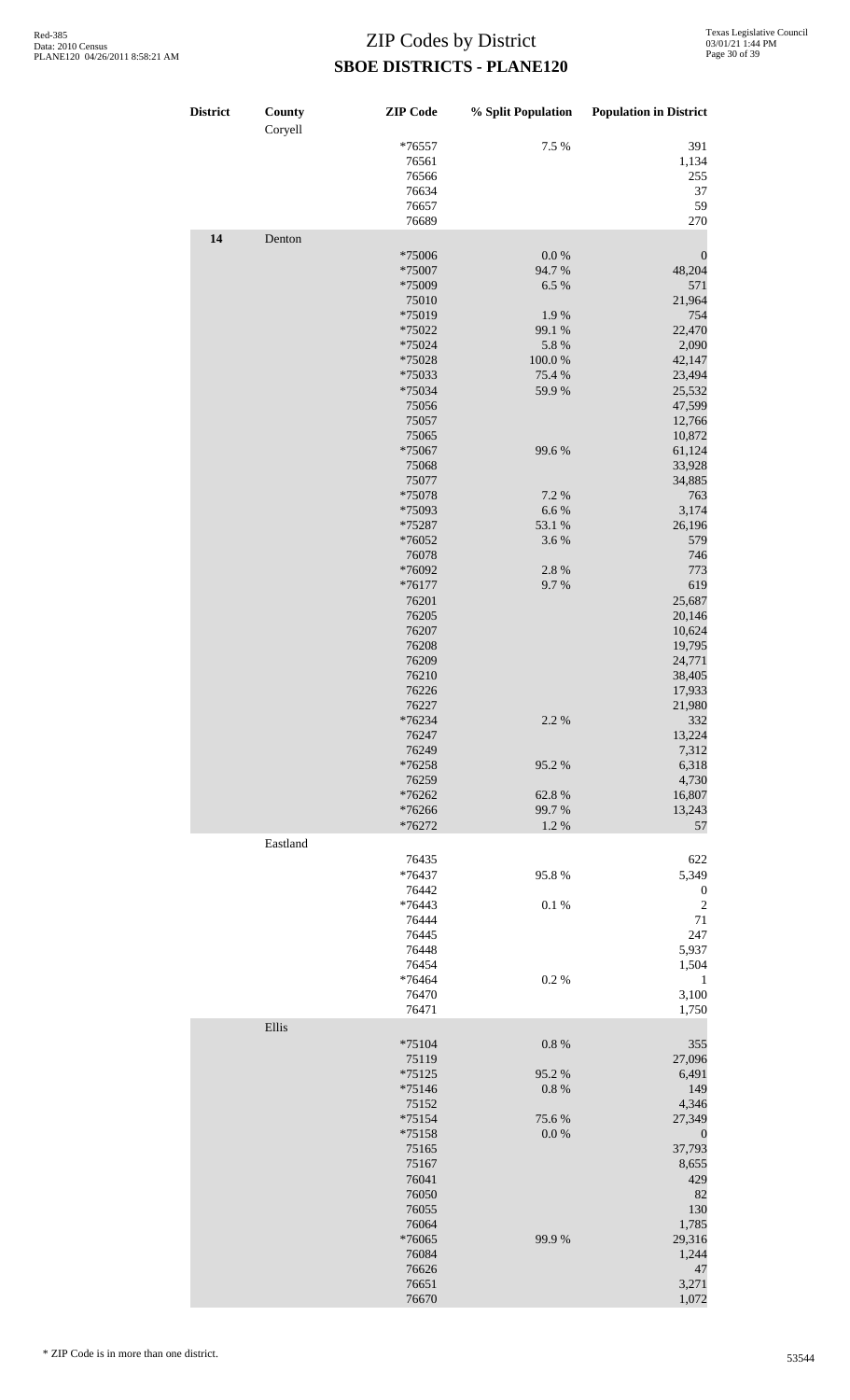| <b>District</b><br>14 | County<br>Erath                                                                                         | <b>ZIP</b> Code                                                                                                                                       | % Split Population                        | <b>Population in District</b>                                                                                                                                 |
|-----------------------|---------------------------------------------------------------------------------------------------------|-------------------------------------------------------------------------------------------------------------------------------------------------------|-------------------------------------------|---------------------------------------------------------------------------------------------------------------------------------------------------------------|
|                       |                                                                                                         | 76043<br>76401<br>76402<br>76433<br>76436<br>76444<br>76445<br>76446<br>76453<br>76457<br>*76462                                                      | 4.8%                                      | $\boldsymbol{0}$<br>26,797<br>154<br>2,483<br>7<br>$\,$ 8 $\,$<br>58<br>6,206<br>87<br>1,958<br>131                                                           |
|                       |                                                                                                         | 76463                                                                                                                                                 |                                           | $\mathbf{1}$                                                                                                                                                  |
|                       | Hamilton                                                                                                | 76436<br>76457<br>76525<br>76531<br>76565<br>76880                                                                                                    |                                           | 452<br>2,194<br>539<br>5,124<br>208<br>$\mathbf{0}$                                                                                                           |
|                       | Hill                                                                                                    |                                                                                                                                                       |                                           |                                                                                                                                                               |
|                       |                                                                                                         | 76050<br>76055<br>76093<br>76621<br>76622<br>76627<br>76631<br>76634<br>76636<br>76645<br>76648<br>76660<br>76666<br>76673<br>76676<br>76691<br>76692 |                                           | 460<br>2,777<br>65<br>1,106<br>1,016<br>1,862<br>509<br>$\boldsymbol{0}$<br>1,650<br>11,394<br>2,137<br>443<br>398<br>575<br>760<br>$\boldsymbol{0}$<br>9,937 |
|                       | $\operatorname*{Hood}% \nolimits_{\mathbb{Z}}\left( \mathbb{Z}^{\Sigma\left( 1\right) }\right) ^{\ast}$ |                                                                                                                                                       |                                           |                                                                                                                                                               |
|                       |                                                                                                         | 76033<br>$*76035$<br>76043<br>76048<br>*76049<br>*76087<br>76433<br>*76462<br>76476                                                                   | 26.3 %<br>97.6%<br>1.4 %<br>49.9%         | 26<br>386<br>$\boldsymbol{0}$<br>21,892<br>24,355<br>348<br>98<br>1,357<br>2,720                                                                              |
|                       | Jack                                                                                                    |                                                                                                                                                       |                                           |                                                                                                                                                               |
|                       |                                                                                                         | *76230<br>*76389<br>76426<br>76427<br>76458<br>76459<br>*76486<br>*76487                                                                              | 1.7%<br>$0.0\ \%$<br>74.3 %<br>5.8 %      | 163<br>$\boldsymbol{0}$<br>255<br>920<br>6,199<br>143<br>1,222<br>142                                                                                         |
|                       | Johnson                                                                                                 |                                                                                                                                                       |                                           |                                                                                                                                                               |
|                       |                                                                                                         | 76009<br>*76028<br>76031<br>76033<br>*76035<br>*76036<br>76044<br>*76049<br>76050<br>76058<br>76059<br>*76063                                         | 70.7%<br>7.4 %<br>12.1 %<br>0.5 %<br>4.7% | 20,106<br>42,339<br>17,357<br>24,827<br>109<br>2,792<br>3,792<br>119<br>5,774<br>17,127<br>4,737<br>2,882                                                     |
|                       |                                                                                                         | 76070<br>76084                                                                                                                                        |                                           | 33<br>6,914                                                                                                                                                   |
|                       |                                                                                                         | 76093                                                                                                                                                 |                                           | 2,026                                                                                                                                                         |
|                       | Lampasas                                                                                                | 76522                                                                                                                                                 |                                           | 2,706                                                                                                                                                         |
|                       |                                                                                                         | *76528<br>*76539                                                                                                                                      | $0.1~\%$<br>65.8%                         | 19<br>5,030                                                                                                                                                   |
|                       |                                                                                                         | $*76550$<br>76824                                                                                                                                     | 93.1%                                     | 10,248<br>70                                                                                                                                                  |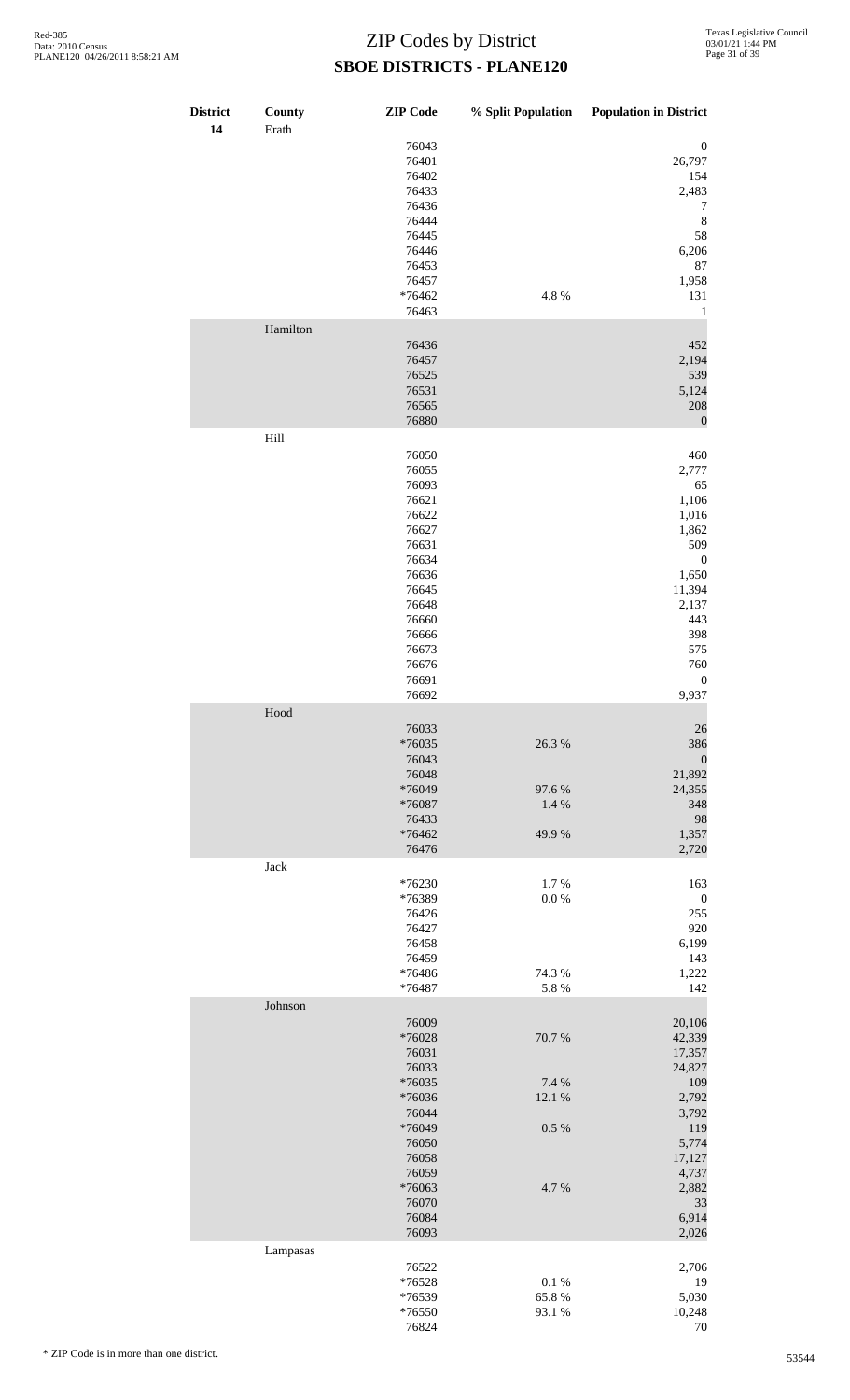| <b>District</b> | County<br>Lampasas | <b>ZIP</b> Code                                                                                                                                                                                                                             | % Split Population                                | <b>Population in District</b>                                                                                                                                                                                                                      |
|-----------------|--------------------|---------------------------------------------------------------------------------------------------------------------------------------------------------------------------------------------------------------------------------------------|---------------------------------------------------|----------------------------------------------------------------------------------------------------------------------------------------------------------------------------------------------------------------------------------------------------|
|                 |                    | 76853                                                                                                                                                                                                                                       |                                                   | 1,604                                                                                                                                                                                                                                              |
| 14              | McLennan           | *76524<br>*76557<br>76561<br>76622<br>76624<br>76630<br>76633<br>76634<br>76638<br>76640<br>76643<br>*76655<br>76657<br>*76664<br>*76682<br>76689<br>76691<br>76701<br>76704<br>76705<br>76706<br>76707<br>76708<br>76710<br>76711<br>76712 | 80.1 %<br>61.3%<br>94.6%<br>91.9%<br>72.5 %       | 2,502<br>3,187<br>23<br>30<br>2,301<br>1,590<br>4,490<br>$\boldsymbol{0}$<br>2,790<br>3,037<br>13,415<br>7,366<br>9,152<br>3,053<br>2,067<br>1,229<br>6,459<br>1,826<br>7,892<br>28,376<br>37,735<br>16,830<br>24,360<br>22,565<br>9,075<br>23,556 |
|                 | Mills              |                                                                                                                                                                                                                                             |                                                   |                                                                                                                                                                                                                                                    |
|                 |                    | *76844<br>76864<br>76870<br>76880<br>76890                                                                                                                                                                                                  | 100.0%                                            | 3,238<br>1,339<br>124<br>233<br>$\sqrt{2}$                                                                                                                                                                                                         |
|                 | Navarro            |                                                                                                                                                                                                                                             |                                                   |                                                                                                                                                                                                                                                    |
|                 |                    | 75102<br>75105<br>75109<br>75110<br>75119<br>$*75144$<br>75153<br>75155<br>*75859<br>76626<br>76639<br>76641<br>76670<br>76679<br>76681                                                                                                     | 100.0%<br>19.1 %                                  | 1,025<br>323<br>3,316<br>28,163<br>6<br>3,201<br>219<br>3,376<br>324<br>1,891<br>1,762<br>2,074<br>9<br>1,158<br>888                                                                                                                               |
|                 | Palo Pinto         |                                                                                                                                                                                                                                             |                                                   |                                                                                                                                                                                                                                                    |
|                 |                    | *76066<br>*76067<br>76449<br>*76450<br>76453<br>*76462<br>76463<br>76472<br>76475<br>76484<br>*76486                                                                                                                                        | 5.3 %<br>89.6%<br>1.6%<br>18.6%<br>11.0%          | 159<br>19,596<br>2,456<br>209<br>996<br>505<br>270<br>1,543<br>1,022<br>1,174<br>181                                                                                                                                                               |
|                 | Somervell          | 76033<br>76043<br>76048<br>76070<br>76077<br>76433                                                                                                                                                                                          |                                                   | 175<br>6,588<br>383<br>506<br>756<br>82                                                                                                                                                                                                            |
|                 | Stephens           | *76424<br>76429<br>*76430<br>*76437<br>*76450<br>*76464<br>76470<br>76475                                                                                                                                                                   | 100.0%<br>0.0 %<br>$0.8~\%$<br>$0.1\ \%$<br>5.8 % | 9,148<br>170<br>$\boldsymbol{0}$<br>44<br>13<br>29<br>226<br>$\boldsymbol{0}$                                                                                                                                                                      |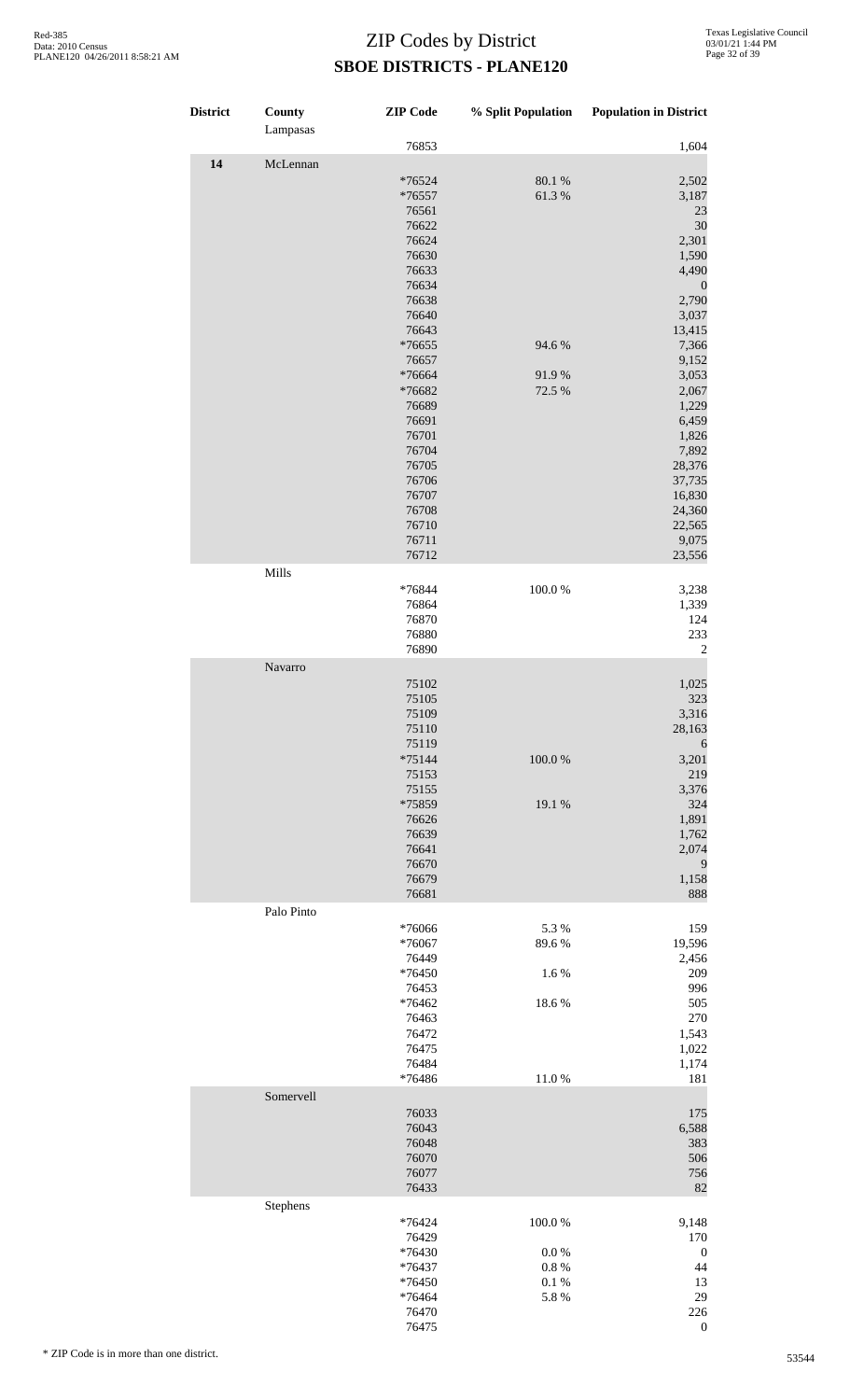| <b>District</b> | County         | <b>ZIP</b> Code  | % Split Population | <b>Population in District</b> |
|-----------------|----------------|------------------|--------------------|-------------------------------|
| 14              | Wise           |                  |                    |                               |
|                 |                | *76020           | 1.3%               | 349                           |
|                 |                | *76023<br>*76052 | 96.7%<br>3.5%      | 5,776<br>560                  |
|                 |                | *76071           | 88.9%              | 2,934                         |
|                 |                | 76073            |                    | 5,508                         |
|                 |                | 76078            |                    | 8,180                         |
|                 |                | *76082           | 12.3 %             | 2,213                         |
|                 |                | 76225            |                    | 3,208                         |
|                 |                | *76234<br>76247  | 97.6%              | 14,997<br>48                  |
|                 |                | 76259            |                    | 32                            |
|                 |                | *76270           | 35.9%              | 624                           |
|                 |                | 76426            |                    | 10,903                        |
|                 |                | 76431            |                    | 3,335                         |
|                 |                | *76487           | 18.7%              | 460                           |
| 15              | Andrews        |                  |                    |                               |
|                 |                | 79714            |                    | 14,786                        |
|                 | Archer         |                  |                    |                               |
|                 |                | 76308            |                    | 1,002                         |
|                 |                | 76310<br>76351   |                    | 1,547<br>1,835                |
|                 |                | 76366            |                    | 2,953                         |
|                 |                | 76374            |                    | 58                            |
|                 |                | 76379            |                    | 657                           |
|                 |                | *76389           | 89.9%              | 1,002                         |
|                 | Armstrong      |                  |                    |                               |
|                 |                | 79019            |                    | 1,733                         |
|                 |                | 79039            |                    | 14                            |
|                 |                | 79042<br>79094   |                    | $30\,$<br>68                  |
|                 |                | 79226            |                    | 56                            |
|                 | Bailey         |                  |                    |                               |
|                 |                | 79324            |                    | 73                            |
|                 |                | 79344            |                    | 107                           |
|                 |                | 79347            |                    | 6,905                         |
|                 |                | 79371            |                    | 80                            |
|                 | <b>Baylor</b>  |                  |                    |                               |
|                 |                | 76380            |                    | 3,726                         |
|                 | Borden         |                  |                    |                               |
|                 |                | 79356            |                    | $\boldsymbol{0}$              |
|                 |                | 79511            |                    | 72                            |
|                 |                | 79517            |                    | 67                            |
|                 |                | 79527<br>79738   |                    | 51<br>451                     |
|                 | <b>Briscoe</b> |                  |                    |                               |
|                 |                | 79255            |                    | 537                           |
|                 |                | 79257            |                    | 1,100                         |
|                 | Callahan       |                  |                    |                               |
|                 |                | *76437           | 3.4 %              | 191                           |
|                 |                | *76443           | 93.7%              | 1,803                         |
|                 |                | *76464           | 4.8%               | 24                            |
|                 |                | 79504            |                    | 2,535                         |
|                 |                | 79510            |                    | 7,969                         |
|                 |                | 79601            |                    | 343                           |
|                 |                | 79602            |                    | 679                           |
|                 | Carson         |                  |                    |                               |
|                 |                | 79007<br>79036   |                    | $\boldsymbol{0}$<br>381       |
|                 |                | 79039            |                    | 740                           |
|                 |                | 79068            |                    | 3,411                         |
|                 |                | 79080            |                    | 504                           |
|                 |                | 79097            |                    | 1,143                         |
|                 |                | 79108            |                    | 3                             |
|                 | Castro         |                  |                    |                               |
|                 |                | 79027            |                    | 6,163                         |
|                 |                | 79031<br>79043   |                    | $\boldsymbol{0}$<br>1,228     |
|                 |                | 79045            |                    | $\overline{4}$                |
|                 |                | 79063            |                    | 600                           |
|                 |                | 79085            |                    | 67                            |
|                 | Childress      |                  |                    |                               |
|                 |                | 79201            |                    | 7,022                         |
|                 |                | 79230            |                    | 14                            |
|                 |                | 79259            |                    | 5                             |
|                 | Clay           |                  |                    |                               |
|                 |                | 73562            |                    | $\boldsymbol{0}$              |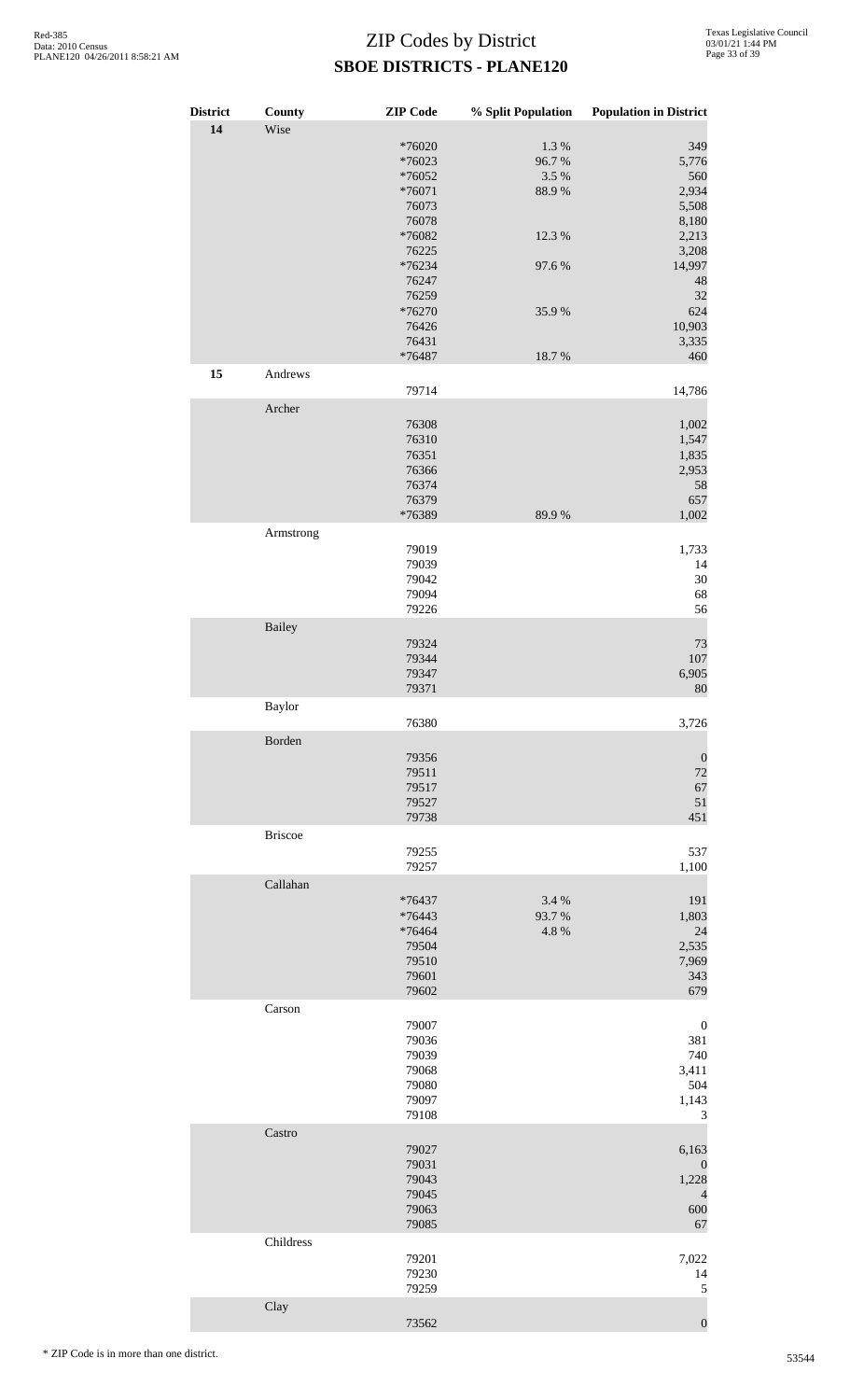| <b>District</b> | County        | <b>ZIP</b> Code    | % Split Population | <b>Population in District</b> |
|-----------------|---------------|--------------------|--------------------|-------------------------------|
|                 | Clay          |                    |                    |                               |
|                 |               | 76228              |                    | 1,004                         |
|                 |               | *76230<br>76305    | 1.5 %              | 142<br>1,947                  |
|                 |               | 76310              |                    | 873                           |
|                 |               | 76357              |                    | 622                           |
|                 |               | 76365              |                    | 5,066                         |
|                 |               | 76377<br>76379     |                    | 979                           |
|                 |               | *76389             | $10.1~\%$          | 6<br>113                      |
| 15              | Cochran       |                    |                    |                               |
|                 |               | 79346              |                    | 2,929                         |
|                 | Coke          | 79379              |                    | 198                           |
|                 |               | 76861              |                    | $\boldsymbol{0}$              |
|                 |               | 76933              |                    | 1,381                         |
|                 |               | 76945              |                    | 1,647                         |
|                 |               | 76949<br>79506     |                    | 7<br>285                      |
|                 | Coleman       |                    |                    |                               |
|                 |               | *76443             | 1.5 %              | 28                            |
|                 |               | *76801             | $0.1~\%$           | 15                            |
|                 |               | *76823             | $0.1~\%$           | $\ensuremath{\mathfrak{Z}}$   |
|                 |               | 76828<br>76834     |                    | 216<br>5,961                  |
|                 |               | *76845             | 100.0%             | 167                           |
|                 |               | *76866             | $0.0\ \%$          | $\boldsymbol{0}$              |
|                 |               | *76873             | $100.0~\%$         | 62                            |
|                 |               | *76878             | 99.9%              | 1,674                         |
|                 |               | 76882<br>76884     |                    | 188<br>126                    |
|                 |               | 76888              |                    | 151                           |
|                 |               | 79510              |                    | 36                            |
|                 |               | 79519              |                    | $46\,$                        |
|                 | Collingsworth | 79538              |                    | $222\,$                       |
|                 |               | 79095              |                    | 2,860                         |
|                 |               | 79230              |                    | 133                           |
|                 |               | 79245              |                    | 11                            |
|                 |               | 79251              |                    | 53                            |
|                 | Cooke         |                    |                    |                               |
|                 |               | 73448<br>*76233    | 15.2 %             | $\boldsymbol{0}$<br>470       |
|                 |               | *76234             | 0.3 %              | 39                            |
|                 |               | 76238              |                    | 470                           |
|                 |               | 76239              | 99.9%              | 159                           |
|                 |               | *76240<br>76250    |                    | 26,092<br>961                 |
|                 |               | 76252              |                    | 3,105                         |
|                 |               | 76263              |                    | 81                            |
|                 |               | 76265              |                    | 89                            |
|                 |               | *76266<br>$*76271$ | 0.3%<br>7.4 %      | 35<br>103                     |
|                 |               | *76272             | 98.8%              | 4,826                         |
|                 |               | *76273             | 21.7%              | 2,007                         |
|                 | Cottle        | 79248              |                    | 1,505                         |
|                 | Crosby        |                    |                    |                               |
|                 |               | 79322              |                    | 2,234                         |
|                 |               | 79343              |                    | 1,479                         |
|                 |               | 79357              |                    | 2,346                         |
|                 | Dallam        |                    |                    |                               |
|                 |               | 79022<br>79087     |                    | 5,963<br>740                  |
|                 | Dawson        |                    |                    |                               |
|                 |               | 79331              |                    | 12,845                        |
|                 |               | 79351<br>79377     |                    | 107                           |
|                 |               | 79713              |                    | 422<br>459                    |
|                 | Deaf Smith    |                    |                    |                               |
|                 |               | 79001              |                    | $\boldsymbol{0}$              |
|                 |               | 79045              |                    | 19,271                        |
|                 |               | 79098              |                    | 101                           |
|                 | Dickens       | 79220              |                    | 136                           |
|                 |               | 79229              |                    | 517                           |
|                 |               | 79243              |                    | 96                            |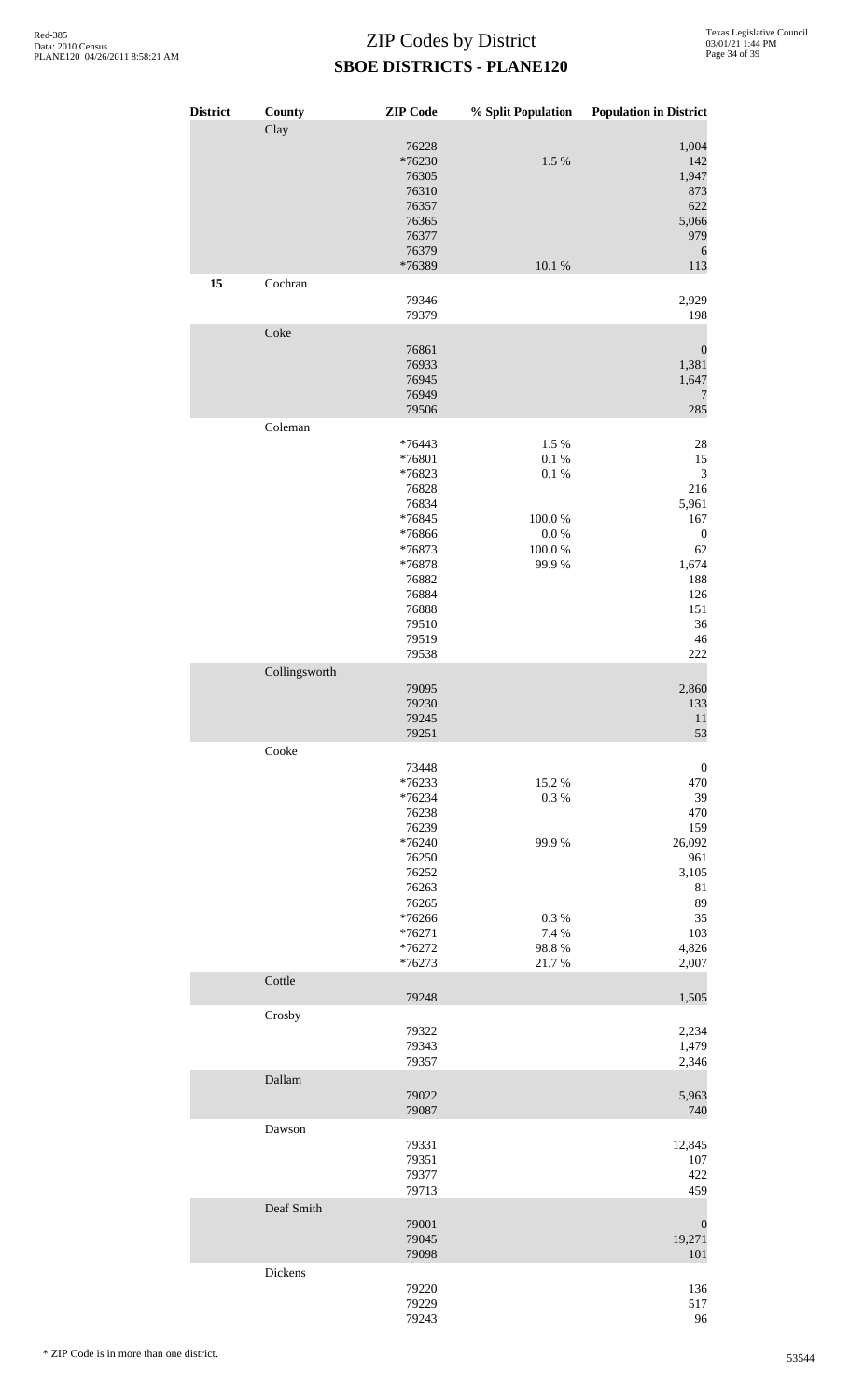| <b>District</b> | County<br>Dickens | <b>ZIP</b> Code | % Split Population | <b>Population in District</b> |
|-----------------|-------------------|-----------------|--------------------|-------------------------------|
|                 |                   | 79370           |                    | 1,695                         |
| 15              | Donley            |                 |                    |                               |
|                 |                   | 79065           |                    | $\overline{7}$                |
|                 |                   | 79226<br>79237  |                    | 2,990<br>609                  |
|                 |                   | 79240           |                    | $71\,$                        |
|                 | Fisher            |                 |                    |                               |
|                 |                   | 79520           |                    | 64                            |
|                 |                   | 79526           |                    | $\overline{4}$                |
|                 |                   | 79534<br>79543  |                    | 209<br>1,162                  |
|                 |                   | 79545           |                    | 11                            |
|                 |                   | 79546           |                    | 1,950                         |
|                 |                   | 79556           |                    | 462                           |
|                 |                   | 79560           |                    | 112                           |
|                 | Floyd             | 79235           |                    | 3,824                         |
|                 |                   | 79241           |                    | 2,622                         |
|                 | Foard             |                 |                    |                               |
|                 |                   | 76380           |                    | $\boldsymbol{0}$              |
|                 |                   | 76384           |                    | $\boldsymbol{0}$              |
|                 |                   | 79227           |                    | 1,336                         |
|                 | Gaines            | 79323           |                    |                               |
|                 |                   | 79342           |                    | $\boldsymbol{0}$<br>311       |
|                 |                   | 79359           |                    | 3,208                         |
|                 |                   | 79360           |                    | 14,007                        |
|                 | Garza             |                 |                    |                               |
|                 |                   | 79330           |                    | 120                           |
|                 | Gray              | 79356           |                    | 6,341                         |
|                 |                   | 79057           |                    | 1,061                         |
|                 |                   | 79065           |                    | 21,464                        |
|                 |                   | 79097           |                    | 10                            |
|                 |                   | 79226           |                    | $\boldsymbol{0}$              |
|                 | Hale              |                 |                    |                               |
|                 |                   | 79041<br>79064  |                    | 3,061<br>$30\,$               |
|                 |                   | 79072           |                    | 29,070                        |
|                 |                   | 79235           |                    | $\boldsymbol{0}$              |
|                 |                   | 79250           |                    | 1,430                         |
|                 | Hall              | 79311           |                    | 2,682                         |
|                 |                   | 79201           |                    | 56                            |
|                 |                   | 79239           |                    | 222                           |
|                 |                   | 79245           |                    | 2,553                         |
|                 |                   | 79259           |                    | 8                             |
|                 | Hansford          | 79261           |                    | 514                           |
|                 |                   | 79040           |                    | 1,774                         |
|                 |                   | 79062           |                    | 151                           |
|                 |                   | 79081           |                    | 3,688                         |
|                 | Hardeman          |                 |                    |                               |
|                 |                   | 79225<br>79252  |                    | 1,001<br>3,138                |
|                 | Hartley           |                 |                    |                               |
|                 |                   | 79018           |                    | 1,013                         |
|                 |                   | 79022           |                    | 4,339                         |
|                 |                   | 79044           |                    | 710                           |
|                 | Haskell           |                 |                    |                               |
|                 |                   | 76388           |                    | 205                           |
|                 |                   | 79503<br>79521  |                    | 3<br>3,929                    |
|                 |                   | 79533           |                    | $\boldsymbol{0}$              |
|                 |                   | 79539           |                    | 200                           |
|                 |                   | 79544<br>79547  |                    | 485<br>769                    |
|                 |                   | 79548           |                    | 263                           |
|                 |                   | 79553           |                    | 45                            |
|                 | Hemphill          |                 |                    |                               |
|                 |                   | 79014           |                    | 3,807                         |
|                 |                   | 79061           |                    | $\boldsymbol{0}$              |
|                 | Hockley           | 79313           |                    | 1,433                         |
|                 |                   | 79336           |                    | 19,125                        |
|                 |                   |                 |                    |                               |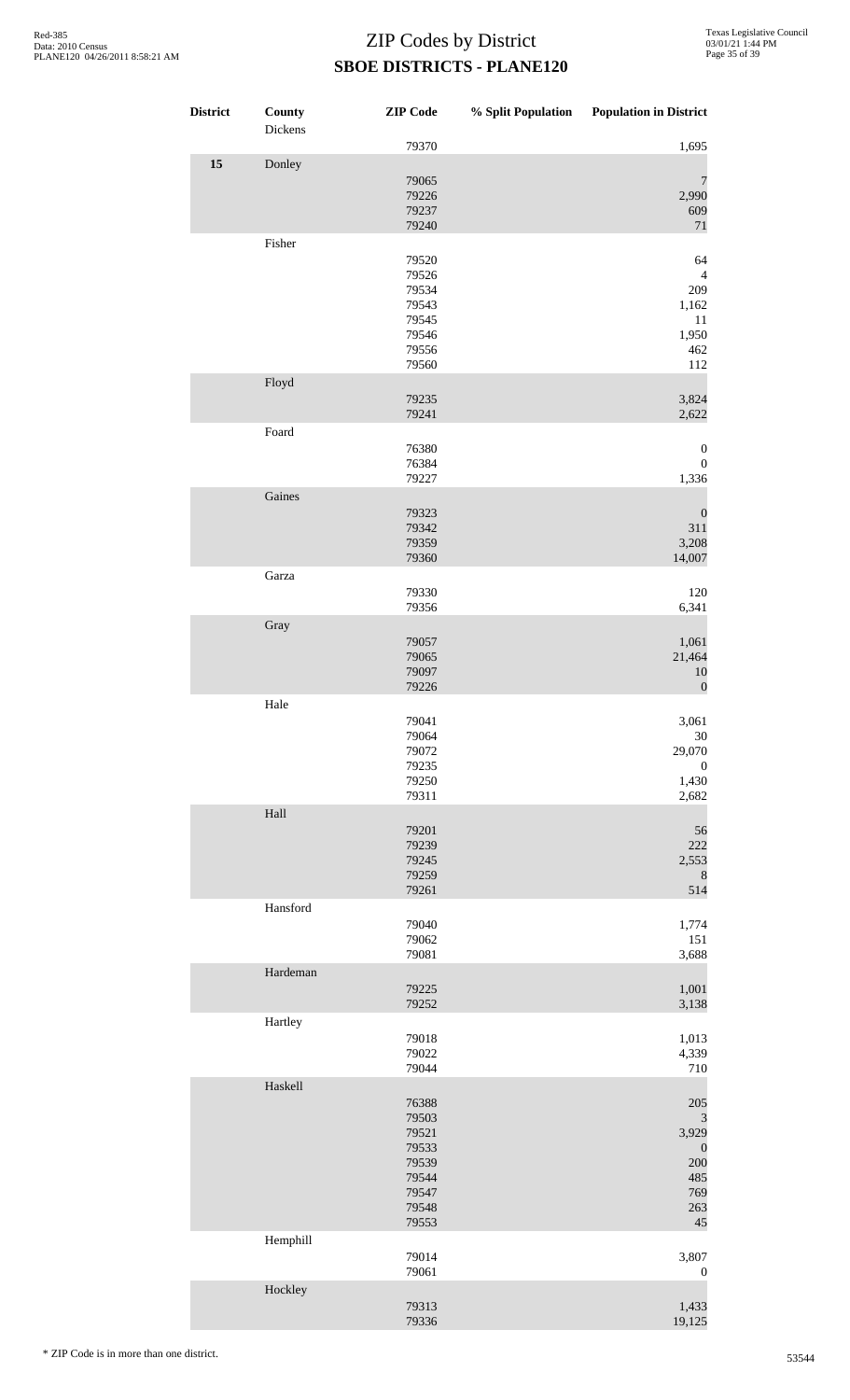| <b>District</b> | County     | <b>ZIP</b> Code                                                                                                                                                                                    | % Split Population | <b>Population in District</b>                                                                                                                                                                                      |
|-----------------|------------|----------------------------------------------------------------------------------------------------------------------------------------------------------------------------------------------------|--------------------|--------------------------------------------------------------------------------------------------------------------------------------------------------------------------------------------------------------------|
|                 | Hockley    | 79339<br>79353<br>79358<br>79363<br>79382<br>79407                                                                                                                                                 |                    | 240<br>19<br>1,059<br>75<br>$\mathbf{0}$<br>984                                                                                                                                                                    |
| 15              | Howard     | 79511<br>*79720<br>79748                                                                                                                                                                           | 99.8%              | 1,114<br>33,699<br>199                                                                                                                                                                                             |
|                 | Hutchinson | 79007<br>79036<br>79080<br>79083<br>79086                                                                                                                                                          |                    | 14,664<br>4,648<br>29<br>2,809<br>$\mathbf{0}$                                                                                                                                                                     |
|                 | Jones      | 79501<br>79503<br>79520<br>79525<br>79533<br>79536<br>79553<br>79560                                                                                                                               |                    | 3,410<br>166<br>2,370<br>2,988<br>450<br>799<br>3,365<br>22                                                                                                                                                        |
|                 | Kent       | 79601<br>79518<br>79528<br>79549                                                                                                                                                                   |                    | 6,632<br>90<br>598<br>120                                                                                                                                                                                          |
|                 | King       | 79248                                                                                                                                                                                              |                    | 286                                                                                                                                                                                                                |
|                 | Knox       | 76363<br>76371<br>76380<br>79227<br>79529                                                                                                                                                          |                    | 255<br>1,614<br>416<br>$71\,$<br>1,363                                                                                                                                                                             |
|                 | Lamb       | 79031<br>79064<br>79082<br>79312<br>79326<br>79339<br>79371                                                                                                                                        |                    | 1,402<br>2,745<br>269<br>1,080<br>128<br>7,222<br>1,131                                                                                                                                                            |
|                 | Lipscomb   | 73848<br>79005<br>79034<br>79046<br>79056                                                                                                                                                          |                    | $\boldsymbol{0}$<br>1,725<br>979<br>561<br>37                                                                                                                                                                      |
|                 | Lubbock    | 79311<br>79313<br>79329<br>79358<br>79363<br>79364<br>79366<br>79382<br>79401<br>79403<br>79404<br>79407<br>79409<br>79410<br>79411<br>79412<br>79413<br>79414<br>79415<br>79416<br>79423<br>79424 |                    | 698<br>$\boldsymbol{0}$<br>3,806<br>43<br>6,148<br>7,984<br>1,101<br>5,865<br>8,314<br>17,207<br>11,391<br>17,653<br>6,025<br>9,163<br>7,775<br>15,922<br>21,309<br>17,439<br>17,113<br>32,044<br>32,262<br>39,569 |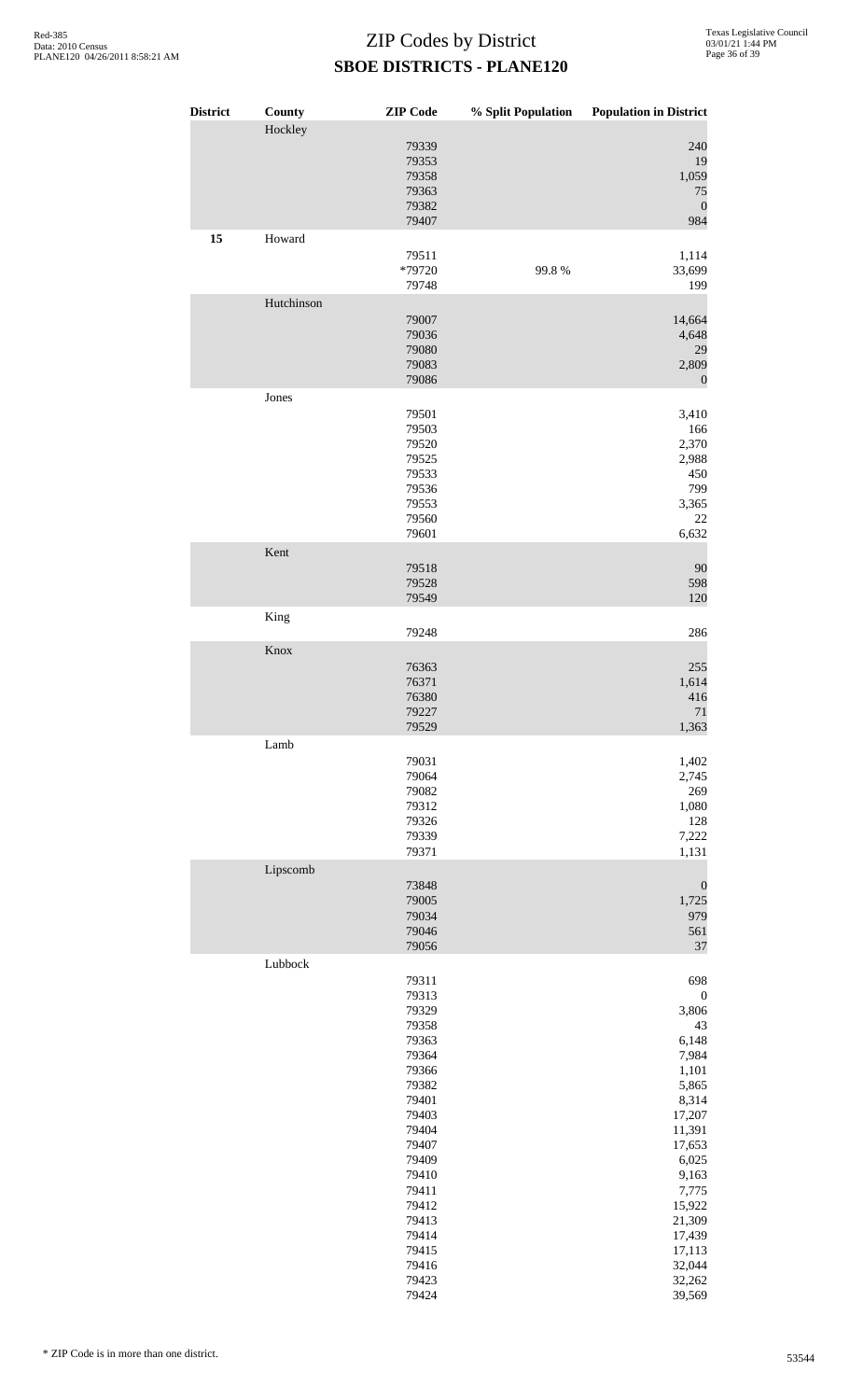| <b>District</b> | County    | <b>ZIP</b> Code                                                                                          | % Split Population                                          | <b>Population in District</b>                                                                                 |
|-----------------|-----------|----------------------------------------------------------------------------------------------------------|-------------------------------------------------------------|---------------------------------------------------------------------------------------------------------------|
| 15              | Lynn      | 79351<br>79364<br>79373<br>79381                                                                         |                                                             | 1,090<br>23<br>3,505<br>1,297                                                                                 |
|                 | Martin    | 79331<br>79749<br>79782<br>79783                                                                         |                                                             | 38<br>307<br>4,276<br>178                                                                                     |
|                 | Midland   | 79701<br>79703<br>79705<br>*79706<br>*79707<br>*79755<br>*79758<br>*79765<br>*79766<br>79782             | $100.0~\%$<br>100.0%<br>0.0 %<br>$0.0\ \%$<br>34.8%<br>2.1% | 27,825<br>20,415<br>33,660<br>18,816<br>33,276<br>$\boldsymbol{0}$<br>$\boldsymbol{0}$<br>2,543<br>124<br>213 |
|                 | Mitchell  | 76945<br>79512<br>79532<br>79545                                                                         |                                                             | $\boldsymbol{0}$<br>7,993<br>965<br>$\boldsymbol{0}$                                                          |
|                 | Montague  | 79565<br>76228<br>*76230<br>*76234<br>76239<br>76251<br>76255<br>76261<br>76265<br>*76270<br>76365       | 96.8%<br>$0.0\ \%$<br>64.1 %                                | 445<br>115<br>9,294<br>$\overline{c}$<br>711<br>999<br>5,300<br>223<br>1,960<br>1,115<br>$\boldsymbol{0}$     |
|                 | Moore     | 79029<br>79036<br>79058<br>79086                                                                         |                                                             | 19,666<br>95<br>51<br>2,092                                                                                   |
|                 | Motley    | 79234<br>79244<br>79256                                                                                  |                                                             | 60<br>827<br>323                                                                                              |
|                 | Nolan     | 79506<br>79535<br>79537<br>79545<br>79556                                                                |                                                             | 486<br>146<br>121<br>1,772<br>12,691                                                                          |
|                 | Ochiltree | 79070                                                                                                    |                                                             | 10,223                                                                                                        |
|                 | Oldham    | 79001<br>79092<br>79098                                                                                  |                                                             | 240<br>1,585<br>227                                                                                           |
|                 | Parmer    | 79009<br>79035<br>79325<br>79347                                                                         |                                                             | 1,167<br>4,968<br>3,558<br>576                                                                                |
|                 | Potter    | 79058<br>79068<br>79101<br>79102<br>79103<br>79104<br>79106<br>79107<br>79108<br>79109<br>79111<br>79118 |                                                             | 34<br>59<br>2,709<br>10,074<br>6,414<br>7,825<br>24,811<br>33,682<br>17,629<br>6,836<br>1,813<br>261          |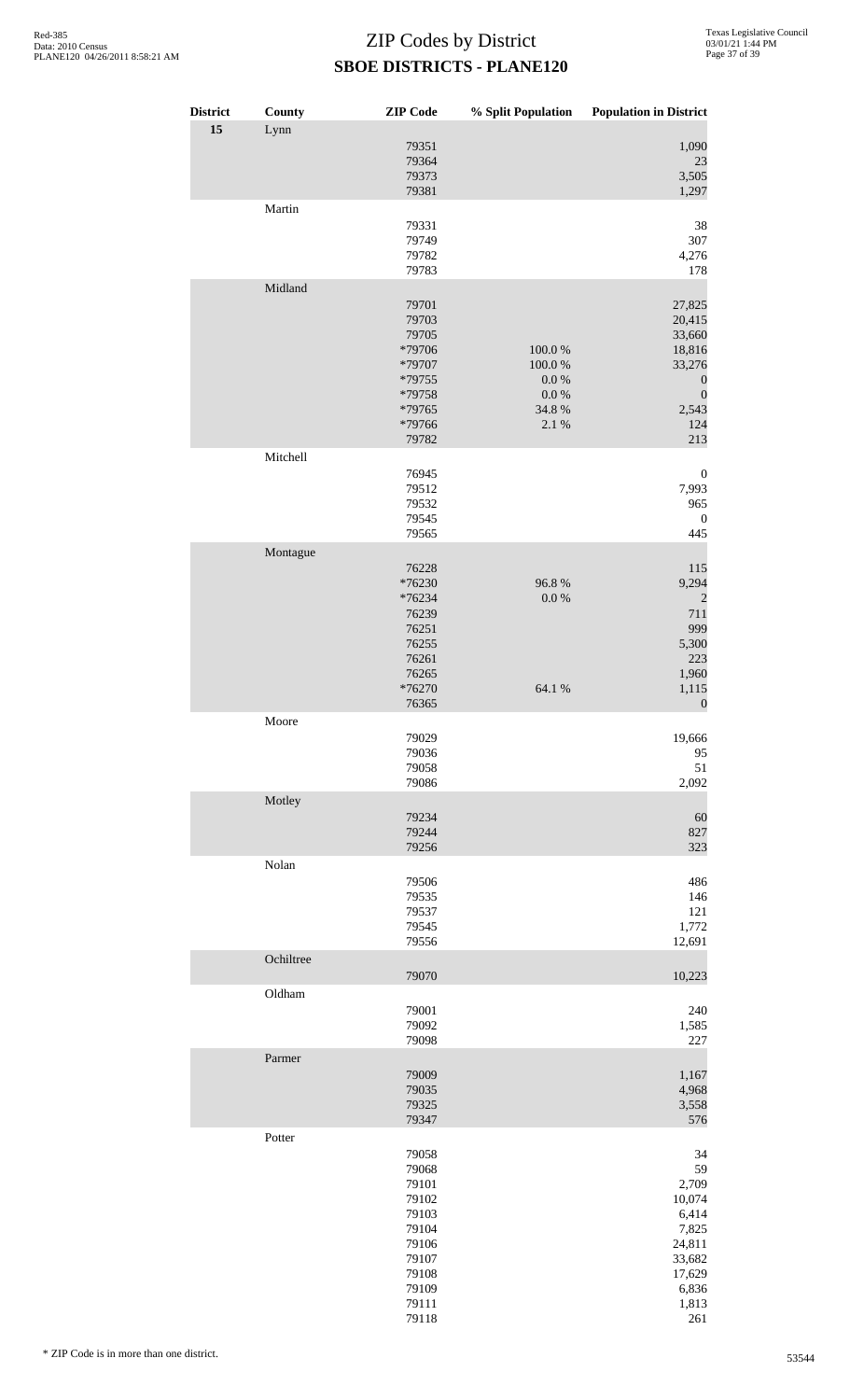| <b>District</b> | County<br>Potter | <b>ZIP</b> Code                                                                                                                                                         |                      | % Split Population Population in District                                                                                                                |
|-----------------|------------------|-------------------------------------------------------------------------------------------------------------------------------------------------------------------------|----------------------|----------------------------------------------------------------------------------------------------------------------------------------------------------|
|                 |                  | 79121<br>79124<br>79178                                                                                                                                                 |                      | 175<br>8,751<br>$\boldsymbol{0}$                                                                                                                         |
| 15              | Randall          | 79015<br>79016<br>79042<br>79098<br>79103<br>79106<br>79109<br>79110<br>79118<br>79119<br>79121<br>79124                                                                |                      | 19,337<br>244<br>285<br>19<br>4,176<br>3,934<br>35,286<br>18,801<br>19,689<br>12,460<br>6,400<br>94                                                      |
|                 | Roberts          | 79014<br>79059                                                                                                                                                          |                      | $\boldsymbol{0}$<br>929                                                                                                                                  |
|                 | Runnels          | 76821<br>76861<br>76865<br>*76875<br>76882<br>76933<br>79566<br>79567                                                                                                   | 100.0%               | 4,845<br>1,197<br>268<br>598<br>64<br>38<br>188<br>3,303                                                                                                 |
|                 | Scurry           | 79517<br>79526<br>79527<br>79532<br>79549                                                                                                                               |                      | 145<br>953<br>219<br>10<br>15,594                                                                                                                        |
|                 | Shackelford      | *76430<br>*76464<br>79504<br>79533<br>79601                                                                                                                             | $100.0~\%$<br>89.1 % | 2,618<br>442<br>$\sqrt{5}$<br>39<br>274                                                                                                                  |
|                 | Sherman          | 79084                                                                                                                                                                   |                      | 3,034                                                                                                                                                    |
|                 | Sterling         | *76951                                                                                                                                                                  | 99.9%                | 1,143                                                                                                                                                    |
|                 | Stonewall        | 79502<br>79540                                                                                                                                                          |                      | 1,173<br>317                                                                                                                                             |
|                 | Swisher          | 79042<br>79052<br>79088                                                                                                                                                 |                      | 821<br>1,297<br>5,736                                                                                                                                    |
|                 | Taylor           | 79508<br>79519<br>79530<br>79536<br>79541<br>79561<br>79562<br>79563<br>79566<br>79567<br>79601<br>79602<br>79603<br>79605<br>79606<br>79607<br>79697<br>79698<br>79699 |                      | 1,218<br>9<br>604<br>4,190<br>663<br>511<br>3,481<br>1,190<br>98<br>58<br>16,471<br>21,292<br>24,393<br>29,904<br>22,900<br>2,865<br>199<br>203<br>1,257 |
|                 | Terry            | 79316<br>79345<br>79355<br>79359                                                                                                                                        |                      | 11,607<br>1,003<br>$\boldsymbol{0}$<br>15                                                                                                                |